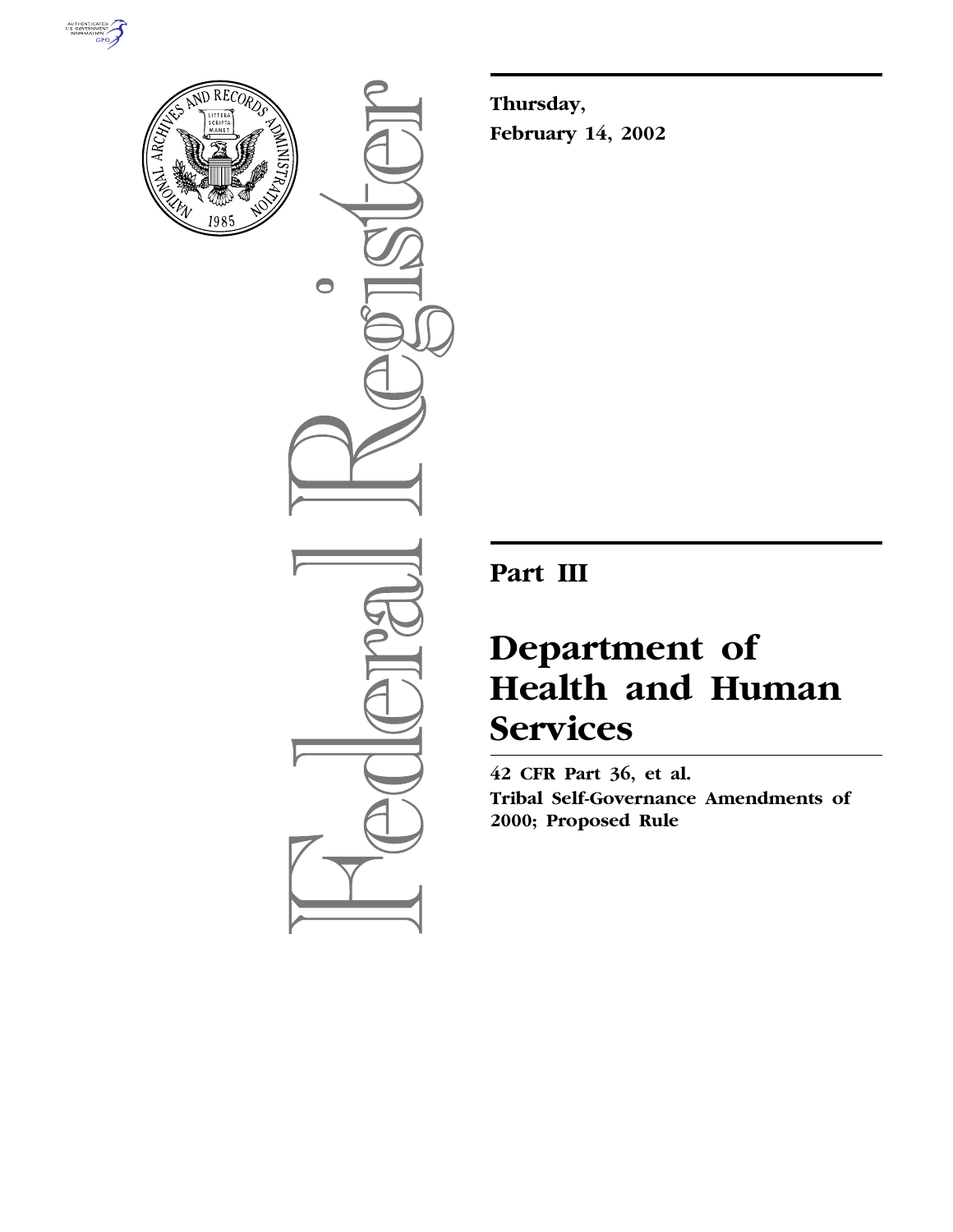# **DEPARTMENT OF HEALTH AND HUMAN SERVICES**

# **42 CFR Part 36, et al.**

**RIN 0917–AA05**

# **Tribal Self-Governance Amendments of 2000**

**AGENCY:** Indian Health Service, DHHS. **ACTION:** Notice of proposed rulemaking.

**SUMMARY:** The Secretary of the Department of Health and Human Services (DHHS) proposes this rule to implement Title  $\tilde{V}$  of the Tribal Self-Governance Amendments of 2000 (the Act). The proposed rule has been negotiated among representatives of Self-Governance and non-Self-Governance Tribes and the DHHS. The proposed rule includes provisions governing how DHHS/Indian Health Service (IHS) carries out its responsibility to Indian Tribes under the Act and how Indian Tribes carry out their responsibilities under the Act. Any interested party is invited to comment on the proposed rule. As required by section 517 (b) of the Act, the Department has developed this proposed rule with active Tribal participation of Indian Tribes, inter-Tribal consortia, Tribal organizations and individual Tribal members, using the guidance of the Negotiated Rulemaking Act, 5 U.S.C. 561 *et seq.* **DATES:** Comments must be received on or before April 15, 2002. We will send copies of this notice of proposed rulemaking (NPRM) to each Indian Tribe. We especially invite comments from individual Indian Tribes, Tribal members, and Tribal organizations. **ADDRESSES:** Send your written comments to: Betty Gould, Regulations Officer, Division of Regulatory and Legal Affairs, IHS, 12300 Twinbrook Parkway, Suite 450, Rockville, MD 20857, Telephone 301–443–1116. (This is not a toll-free number.) Comments received will be available for inspection at the address above from 9 a.m. to 3 p.m., Monday through Friday, beginning approximately two weeks after publication.

**FOR FURTHER INFORMATION CONTACT:** For questions about this proposed rule contact: Paula Williams, Director, Office of Tribal Self-Governance, IHS, 5600 Fishers Lane, Room 5A–55, Rockville, MD 20857, Telephone 301–443–7821. (This is not a toll-free number.)

**SUPPLEMENTARY INFORMATION:** ''The Tribal Self-Governance Amendments of 2000'', Pub. L. 106–260, repeals Title III of the Indian Self-Determination Act, Pub. L. 93–638, as amended, (ISDA) and

enacts a new Title V that establishes a permanent Self-Governance program within DHHS. Thus, Indian and Alaska Native Tribes are now able to compact for the operation, control, and redesign of various IHS activities on a permanent basis. Section 517 of Title V requires the Secretary, not later than 90 days after the date of the enactment of the Act, to initiate procedures under the Negotiated Rulemaking Act, 5 U.S.C. 561 *et seq*, to negotiate and promulgate the regulations necessary to carry out Title V. The Act calls for the establishment of a negotiated rulemaking committee pursuant to 5 U.S.C. 565, comprised only of Federal and Tribal representatives, with a majority of the Tribal government representatives representing Self-Governance Tribes. The Negotiated Rulemaking Committee on Joint Tribal and Federal Self-Governance (the Committee) conferred with and allowed representatives of Indian Tribes, inter-Tribal consortia, Tribal organizations, and individual Tribal members to actively participate in the rulemaking process.

Copies of the Committee's charter are on file with the appropriate committees of Congress and with the Library of Congress in accordance with section 9(c) of the Federal Advisory Committee Act, 5 U.S.C. Appendix.

# **Public Participation in Pre-Rulemaking Activity**

A Notice of Intent to establish the Committee was published in the **Federal Register** at 65 FR 75906 on December 5, 2000. In the Notice of Intent, we proposed a rulemaking committee of representatives from 12 Self-Governance Tribes, 11 non-Self-Governance Tribes, and 7 Federal officials totaling 30 members. The Notice of Intent established a deadline of January 4, 2001, for submission of written comments. Twenty comments were received. The comments provided valuable input from Indian Tribes, organizations, and individuals. In order to change the composition of the Committee, as suggested by some comments, the Committee would have needed to be increased to more than 30 members. Carrying out the negotiated rulemaking process through a committee with more than 30 members would be cumbersome and challenging in reaching consensus under the time period required by section 517. Therefore, the size of the Committee was not changed. The members, representing 12 Self-Governance Tribes, 11 non-Self-Governance Tribes, and 7 Federal officials, meet the requirements of the Act. The Committee is co-chaired by one Tribal representative and one Federal representative.

The negotiated rulemaking meetings were open to the public. Individuals that were not voting members of the Committee had an opportunity to attend meetings and to give input to the 30 members of the Committee. The public was informed about the establishment of the Committee through a notice in the **Federal Register** at 66 FR 15063 on March 15, 2001.

The first meeting of the Negotiated Rulemaking Committee on Joint Tribal and Federal Self-Governance was held in San Diego, California on March 15– 16, 2001. At that meeting, the Committee established three subcommittees, a meeting schedule, and a protocol for deliberations. The Committee agreed to operate based on consensus decision-making. The DHHS committed to publish all consensus decisions as the proposed rule. The Committee further agreed that any committee member and his/her constituents could comment on this proposed rule.

To complete the regulations within the statutory timeframe, the Committee divided the areas subject to regulation among three subcommittees, each cochaired by one Federal and one Tribal representative. The sub-committees made recommendations to the Committee on whether regulations in a particular area were desirable. If the Committee agreed that regulations were desirable, the sub-committees developed options for draft regulations. The sub-committees presented their options to the full Committee, which discussed them and eventually approved the proposed regulations.

Between April 2001 and August 2001, the Committee met five times in different locations throughout the country. All meetings were announced in the **Federal Register** at 66 FR 10182, 66 FR 17657, and 66 FR 27620. Generally, the meetings lasted three days. Sub-committees also met and held teleconferences to develop draft material in support of the full Committee meetings.

In developing regulatory language, full Committee consensus was reached on the regulations that follow under subparts "A" through "P." Where the full Committee could not reach consensus as defined in its protocol, this preamble includes a brief description of the issue, along with the Federal and Tribal positions when available. The public is invited to comment on these issues as well as on the proposed regulations.

Where the Tribal position is stated, it reflects dissatisfaction with proposed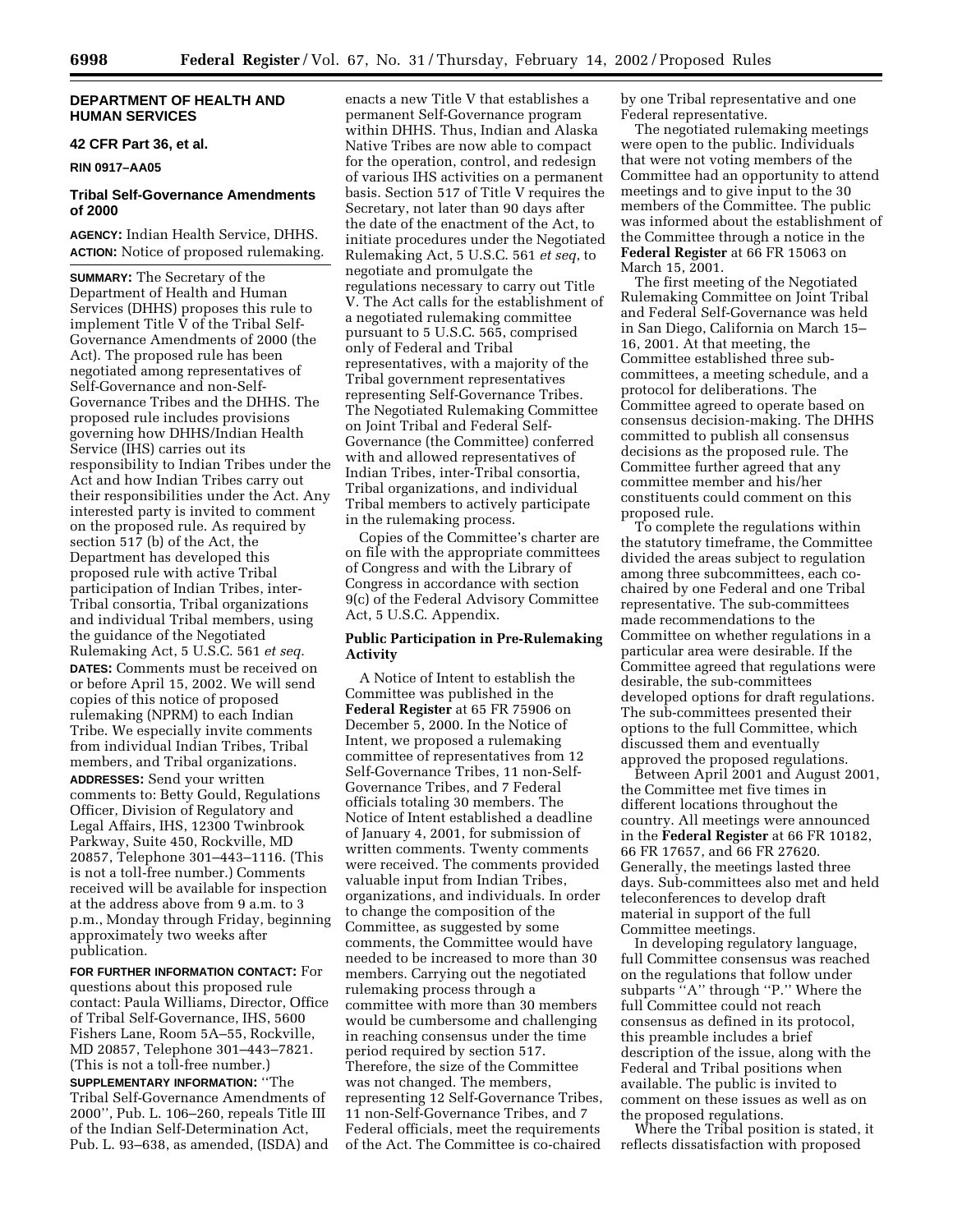resolution of the issues by the Federal representatives and preference for alternative language as put forth by the Indian Tribes. Where the Federal position is stated, it represents the official views of the DHHS, as expressed by the designated Federal officials.

There are only three issues where consensus was not reached. The three issues are: whether the provisions of Title V apply to statutorily mandated grants added to a funding agreement after award; application of Davis-Bacon prevailing wage rates to construction projects funded with both Federal and non-Federal funds; and Department of Justice representation under section 314 of Public Law 101–512, as amended, of Indian Tribes and Tribal certifying officers for environmental claims.

## **Key Areas of Disagreement**

# *Whether Provisions of Title V Apply to Statutorily Mandated Grants Added to a Funding Agreement After Award*

*Tribal Position:* The Tribal position is that section 505(b)(2) provides that Self-Governance Tribes have the alternative of including in funding agreements ''such programs, services, functions, or activities (or portions thereof) include all programs, services, functions, or activities (or portions thereof) *including grants (which may be added to a Funding Agreement after an award of such grant),* with respect to which Indian Tribes or Indians are primary or significant beneficiaries, administered by the DHHS through the IHS and all local, field, service unit, area, regional, and central headquarters and National Office functions so administered under the authority of  $* * * "$  (emphasis added).

The Tribal position is that the language in section 505(b)(2) makes clear Congress' intent that Self-Governance Tribes have the option of including grants that have been awarded in their funding agreement. Once these grants are incorporated in a funding agreement, they are subject to all of the terms and conditions set forth in the funding agreement as well as all of the provisions of Title V and applicable regulations. In contrast, the Federal position is that while grants may be included in a funding agreement at Tribal option, none of the provisions of Title V or regulations promulgated under section 517 apply. On the other hand, the Federal position is that the regulations, policies, and guidance generally applicable to grants apply to these grants included in funding agreements.

From the Tribal perspective, the thrust of self-governance is to remove

excessive Federal control and return funding and decisions to local Tribal control. Whatever flexibility may exist within the grant system, placing grants in a funding agreement without providing the flexibility and benefits of Title V defeats the goal of this inclusion. Statutes are to be construed so as to produce a harmonious whole and so as to further the legislative scheme. In this instance, concluding that none of Title V's provisions or regulations promulgated under section 517 apply to these grants after they are included in a funding agreement is illogical and impedes Congress' intent when Title V was enacted. To the extent the language in section 505(b)(2) is ambiguous, Title V makes clear that any ambiguities are to be resolved in favor of the interpretation that facilitates the inclusion of programs, services, functions and activities (PSFAs) and related funds in a funding agreement. *See* section 512(a). In this instance IHS should interpret section 505(b)(2) making all provisions in Title V and regulations promulgated under section 517 applicable to statutorily mandated grants after they have been incorporated. Accordingly, the Tribal representatives propose that the following provision be included in the final Title V regulation and invite comments on the language set forth below:

Q: What provisions of Title V apply to statutorily mandated grants added to the funding agreement?

A: Once the grant is awarded and added to the funding agreement, unless provided otherwise in these regulations, all provisions of Title V and these regulations shall apply.

*Federal Position:* The Department firmly believes that statutorily mandated grants are, and must remain, subject to the terms and conditions of the statute mandating the grant, the grant award, and the Department's grant regulations.

The Federal position is that section 505(b)(1) distinguishes between two types of grants: ''discretionary IHS competitive grants'' and ''Congressionally earmarked competitive grants.'' Discretionary IHS competitive grants are defined in the proposed regulations as ''grants established by IHS pursuant to IHS' discretionary authority without any statutory directive.'' See § 137.10) Section 505(b)(1) specifically authorizes Self-Governance Tribes to negotiate their full Tribal share funding for such grants and receive that funding along with funding for other PSFAs as part of the negotiation and award of these

funding agreements, rather than to compete for a grant award.

Section 505(b)(1) distinguishes the above discretionary grants from ''Congressionally earmarked competitive grants'' which are defined in the proposed regulations as ''statutorily mandated grants'' meaning ''a grant specifically designated in a statute for a defined purpose.'' *See* § 137.10 Statutorily mandated grants are specifically excluded from the provisions in section 505(b)(1). Rather, section 505(b)(2) authorizes statutorily mandated grants to be ''added to a funding agreement after an award of such grants.''

This distinction recognizes that statutorily mandated grants are not considered part of the PSFAs negotiated and awarded in the funding agreement. To the contrary, statutorily mandated grants have their own statutorily designated requirements for award. Statutorily mandated grants, pursuant to their authorizing statutes, are awarded through the Department's grants process which is governed by the Department's grant regulations and policies. These establish the terms and conditions of the grant.

While statutorily mandated grants may be added to funding agreements after award of the grant, such grants retain their separate character as grants and continue to be governed by the terms and conditions of the statute mandating the grant and the grant award—not the terms of the funding agreement or compact or the statutory provisions of Title V. Thus, as agreed to in these proposed regulations, statutorily mandated grant programs may not be redesigned, and the grant awards may not be reallocated for other purposes.

The Department, within the governing grants process, has agreed to lump sum funding for statutorily mandated grants and to the use of interest earned on such funding to enhance the grant program in order to accommodate Tribal programmatic concerns. However, the Department firmly believes that statutorily mandated grants are and must remain subject to the terms and conditions of the statute mandating the grant, the grant award, and the Department's grant regulations. Accordingly, the Federal representatives propose that the following provision be included in the final Title V regulation and invite comments on the language set forth below:

Q: What provisions of Title V apply to statutorily mandated grants added to the funding agreement?

A: None of the provisions of Title V apply.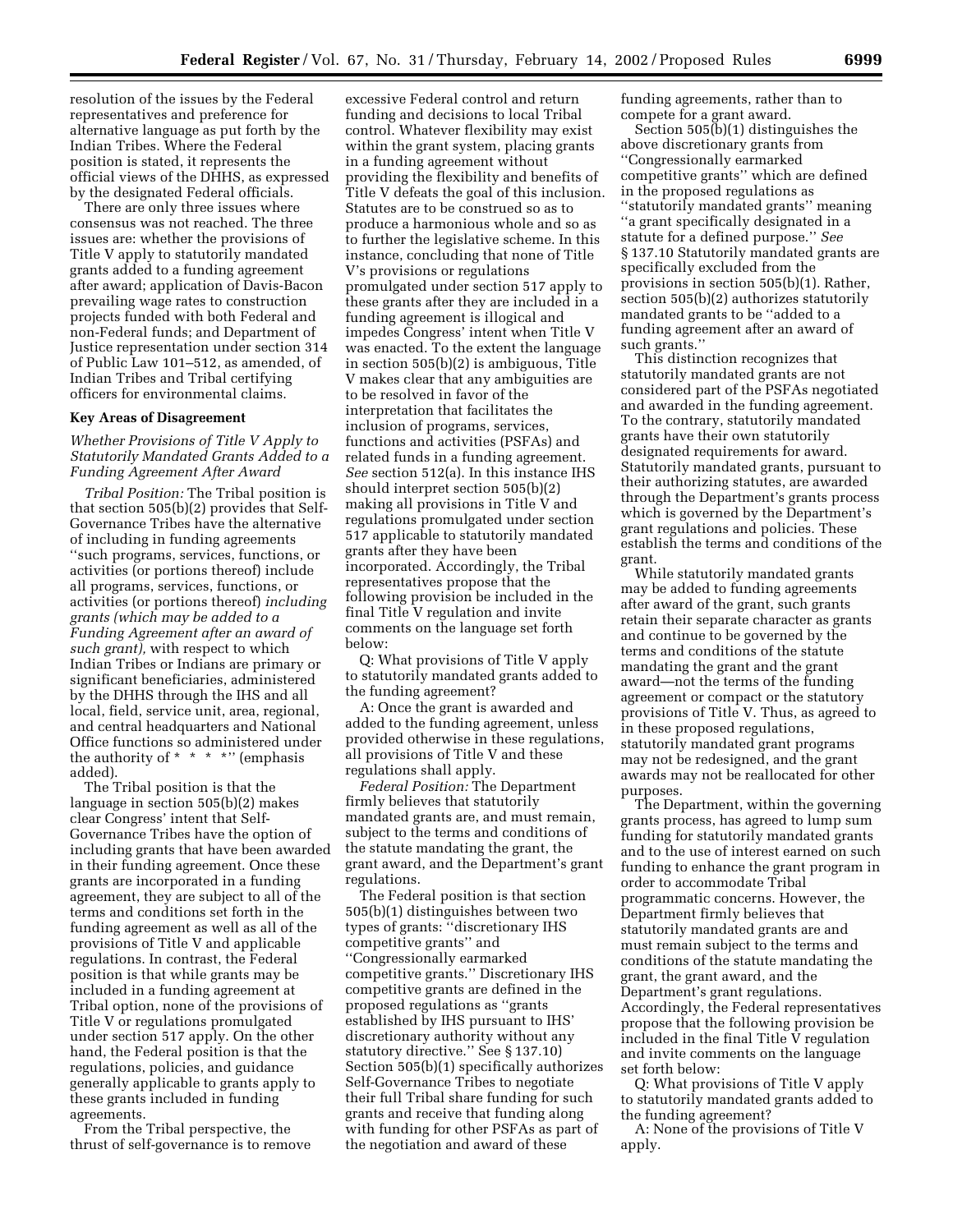# *Application of Davis-Bacon Prevailing Wage Rates to Construction Projects Funded With Both Federal and Non-Federal Funds*

*Tribal Position:* The Committee reached consensus on two proposed regulations, which provide that Davis-Bacon wage rates do not apply to construction projects funded solely with non-Federal funds but do apply to covered employees working on construction projects funded solely by the Federal Government. A third funding possibility also occurs with frequency in the construction of IHS health facilities—a mixture of funds from both Federal and non-Federal sources. The Tribal position is that Davis-Bacon wage rates do not apply to those portions of a construction project funded from non-Federal sources. Accordingly, the Tribal representatives propose that the following provision be included in the final Title V regulation and invite comments on the language set forth below:

Q: Do Davis-Bacon wage rates apply to construction projects performed by Tribes using both Federal funds and non-Federal funds?

A: The Davis-Bacon wage rates only apply to the portion of the project that is funded with Federal funds. The Davis-Bacon Act and wage rates do not apply to portions of the project funded with non-Federal funds or when Tribes perform work with their own employees.

The Tribal representatives believe that this simple clarification gives Self-Governance Tribes performing Title V construction projects greater autonomy and thus advances Title V's goal of effectively ''implementing the Federal policy of government-to-government relations with Indian Tribes'' and of further ''strengthen[ing] the Federal policy of Indian self-determination.'' *See* 25 U.S.C.A. § 458aaa (Pub. L. 106– 260, Sec. 2(6), Title V Congressional findings reproduced as note following section 458aaa).

In support of its position, the Tribal representatives note that by its own terms, the Davis-Bacon Act of March 3, 1931, ch. 411, §§ 1, 46 Stat. 1494, as amended, 40 U.S.C. §§ 276a(a), confers no rights directly on construction workers paid either with Federal or non-Federal funds. Rather, it imposes certain restrictions on the Federal Government when Federal funds are used to perform construction activities. *See generally Universities Research Ass'n, Inc.* v. *Coutu,* 450 U.S. 754, 772 (1981) (''The Davis-Bacon Act requires that certain stipulations be placed in Federal construction contracts for the benefit of

mechanics and laborers, but it does not confer rights directly on those individuals.''). Section 509(g) of the Act merely extends Davis-Bacon prevailing wage requirements to ''laborers and mechanics employed by contractors and subcontractors (excluding Tribes and Tribal organizations) in the construction, alteration, or repair \* \* \* of a building or other facilities in connection with the construction projects funded by the United States under [the Indian Self-Determination and Education Assistance] Act.'' 25 U.S.C. 458aaa–8(g) (emphasis added).

The Tribal representatives disagree with the Federal position that section 509(g) ''unambiguously states'' that Davis-Bacon wage rates ''do apply'' to portions of a Title V construction project that are not ''funded by the United States under [the Indian Self-Determination and Education Assistance] Act.'' 25 U.S.C. 458aaa–8(g). The Tribal position is that the Title V language clearly provides for just the opposite result: that Davis-Bacon wage rates only apply to those portions of the project that are actually funded by the United States, precisely as stated in the Tribal proposed regulation.

The Tribal representatives further point out that even if the language of section 509(g) is subject to the broader reading advanced by the Federal representatives, that fact simply makes this provision ambiguous. Section 509(g) certainly does not provide that Davis-Bacon wage rates apply to construction projects ''funded in whole or in part'' by the United States. If it did, the Federal position would have greater merit. However, given its actual language, section 509(g) is at best unclear. And if the language of Title V is unclear or is open to more than one reasonable interpretation, rules of statutory construction for Indian legislation require that the Title V Negotiated Rulemaking Committee reject interpretations which work against the interests of Self-Governance Tribes. *South Dakota* v. *Bourland,* 508 U.S. 679, 687 (1993); *Montana* v. *Blackfeet Tribe of Indians,* 471 U.S. 759, 766 (1985) (''Statutes are to be construed liberally in favor of the Indians; ambiguous provisions are to be interpreted to the Indians' benefit.''). Federal courts have relied on this rule to interpret ambiguous provisions of the ISDA to the benefit of Indian Tribes. See *Ramah Navajo Chapter* v. *Lujan,* 112 F.3d 1455, 1462–63 (10th Cir. 1997); *Shoshone-Bannock Tribes of the Fort Hall Reservation* v. *Shalala (Shoshone-Bannock I* ), 988 F. Supp. 1306, 1317 (D. Ore. 1997). In Ramah, the Tenth Circuit held that ''the canon of construction

favoring Native Americans controls over the more general rule of deference to agency interpretations of ambiguous statutes.'' Ramah, 112 F.3d at 1462. Thus, '' 'if the [ISDA] can reasonably be construed as the Tribe would have it construed, it must be construed that way.' '' Id. at 1462 (quoting *Muscogee (Creek) Nation* v. *Hodel,* 851 F.2d 1439, 1445 (D.C. Cir. 1988)). *See also* section 512(a) of the Act.

*Federal position:* The Federal position is that no regulation is necessary for projects funded with a mixture of Federal and non-Federal funds because the language of section 509(g) unambiguously states that the Davis-Bacon wage rates do apply. Section 509(g) defines the employees that are covered, namely ''[a]ll laborers and mechanics employed by contractors or subcontractors (excluding Indian Tribes and Tribal organizations).'' Section 509(g) also sets forth the activities it covers: ''construction, alteration, or repair, including painting or decorating of a building or other facilities.'' Finally, section 509(g) provides that all covered employees who perform covered activities shall receive Davis-Bacon wages if they perform those activities ''in connection with construction projects funded by the United States under this Act.'' The Federal representatives believe the terms of the statute are clear: if a project receives Federal funding, then any covered employees carrying out covered activities ''in connection with'' the project must be paid Davis-Bacon wages.

# *Department of Justice Representation of Tribes and Tribal Certifying Officers for Environmental Claims.*

*Tribal position:* The Committee reached consensus on all but one of the proposed regulations related to enforcement of the National Environmental Policy Act (NEPA) and the National Historic Preservation Act (NHPA). The Tribal representatives and Federal representatives disagree on whether the Federal Government, specifically the Department of Justice, must defend Indian Tribes and Tribal certifying officers if they are sued as a result of carrying out these Federal environmental responsibilities. For the reasons provided below, the Tribal representatives propose that the following regulation be included in the final Title V regulations and invites comments on the language set forth below:

Q: Are Indian Tribes and Tribal certifying officers entitled to the benefit of a Federal defense if they are sued as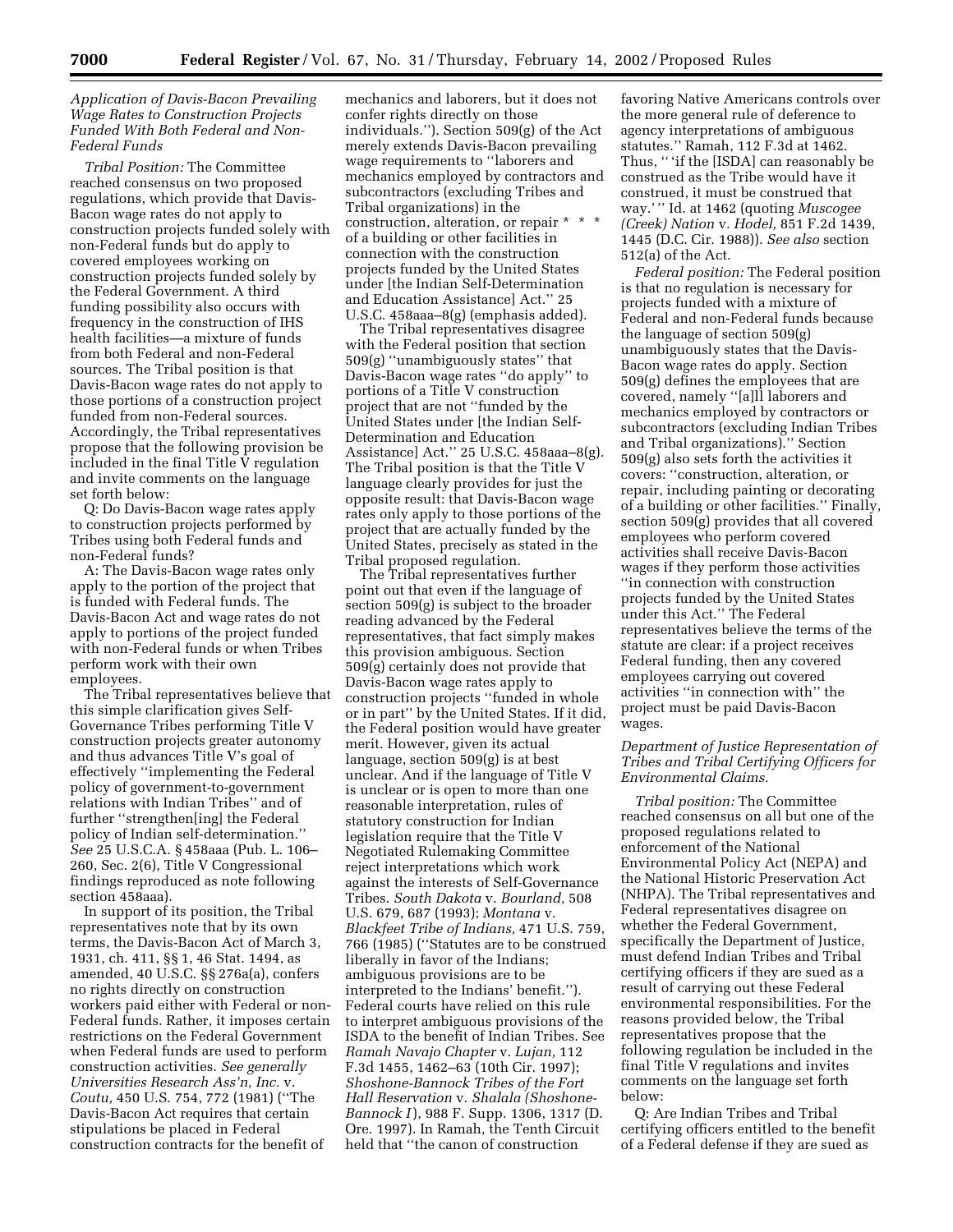a result of carrying out their Federal environmental responsibilities?

A: Yes. Indian Tribes and Tribal Certifying Officers are performing Federal functions when carrying out these Federal environmental responsibilities, and they are deemed to be Federal agencies and Federal officials for this limited purpose. Under section 314 of Public Law 101–512, as amended, the Department of Justice is authorized and directed to defend Indian Tribes and Tribal employees who are sued with respect to claims resulting from the performance of these Federal functions.

The Tribal representatives believe that the potential for Self-Governance Tribes to assume Federal responsibilities for NEPA and NHPA compliance under Title V removes a substantial burden from IHS construction program managers and places that burden on Tribal officials. In transferring this burden, it is important to treat Tribal and Federal certifying officials equally. The Tribal representatives believe this can best be achieved by assuring Tribal certifying officials the benefit of a Federal defense under section 314 of Pub. L. 101–512 for NEPA enforcement actions brought against them. This protection is essential, and fundamentally fair, given that little or no Federal funding is likely to be available to Self-Governance Tribes to cover the expense of such litigation, and that private insurance is almost certainly unavailable for such claims.

The Tribal representatives believe their position is fully consistent with the language of the statute and greatly furthers the Title V Congressional policy of providing Self-Governance Tribes with all the resources, benefits and protections that IHS officials would have in carrying out this core governmental function.

Specifically, section 314 of Pub. L. 101–512 requires the United States to defend ''any civil action or proceeding'' involving ''claims'' resulting from the performance of a self-governance compact. It provides as follows:

*With respect to claims resulting from the performance of functions \* \* \* under a contract, grant agreement, or any other agreement or compact authorized by the Indian Self-Determination and Education Assistance Act \* \* \*,* an Indian Tribe, Tribal organization or Indian contractor is deemed hereafter to be part of the Bureau of Indian Affairs in the Department of the Interior or the IHS in the DHHS while carrying out any such contract or agreement and its employees are deemed to be employees of the Bureau or Service while acting within the scope of their employment in carrying out the contract or agreement: Provided, That after September 30, 1990, *any civil action or proceeding*

*involving such claims* brought hereafter against any Indian Tribe, Tribal organization, or Indian contractor or Tribal employee covered by this provision *shall be deemed to be an action against the United States and will be defended by the Attorney General and be afforded the full protection and coverage of the Federal Tort Claims Act* \*\*\* Provided further, That beginning with the fiscal year ending September 30, 1991, and thereafter, the appropriate Secretary shall request through annual appropriations funds sufficient to reimburse the Treasury for any claims paid in the prior fiscal year pursuant<br>to the foregoing provisions. \* \* \* (emphasis to the foregoing provisions. \* added.)

Pub. L. 101–512, Title III, § 314, Pub. L. 103–138, Title III, § 308 (reprinted in 25 U.S.C.A. § 450f, Historical and Statutory Notes.

Under ordinary rules of English grammar, the phrase ''such claims'' includes all claims resulting from the performance of a compact because ''such claims'' refers back to ''claims resulting from the performance of functions under a  $* * *$  compact," the antecedent immediately preceding the reference. Nothing in the provision suggests that ''such claims'' are limited to tort claims. In interpreting this statutory requirement, the Title V Negotiated Rulemaking Committee should first look to the plain language of the Act. *Good Samaritan Hospital* v. *Shalala,* 508 U.S. 402, 409 (1993) (''The starting point in interpreting a statute is its language for, if the intent of Congress is clear, that is the end of the matter''). Indeed, some courts have interpreted section 314 to cover ''statutory claims'' and have assumed that it covers contract claims resulting from the performance of a compact or self-determination contract. See *Waters* v. *United States,* 812 F.Supp. 166 (N.D. Cal. 1993) (intentional torts and statutory claims within § 314's reach); *Carlow* v. *United States,* 40 Fed. Cl. 773 (1998) (§ 314 demonstrates that upon retrocession, the United States is liable for legitimate contract claims incurred by Tribal contractors administering ISDA programs). See also *Brown* v. *United States,* 43 Fed. Cl. 538 (1998) (Tribal compactor not indispensable party to action for mismanagement of lease because action against Indian Tribe is deemed to be an action against the United States).

Section 314's legislative history also supports this plain language interpretation. Earlier laws extending the so-called tort claims coverage to Tribal organizations explicitly limited the coverage to specific types of torts by including the language ''claims \* \* \* for personal injury, including death.'' An early draft of Pub. L. 101–512 contained identical limiting language.

The absence of that language in the final draft indicates that Congress intended there to be no limitation; all claims are included. The presence of new language, extending the coverage to ''any civil action or proceeding'' indicates that Congress intended the coverage to include, at a minimum, some class of actions broader than torts and, presumably, all civil actions and proceedings that result from the performance of compacts. Congress knew how to limit this coverage to tort claims, indeed to only certain specified tort claims, in 1988 and 1989, but declined to do so in 1990 and thereafter.

This plain language interpretation does not create any unforeseen burdens for the United States. Congress initially extended the so-called tort claim coverage to ISDA contractors and compactors on a limited basis, following the failure of the Federal Government to procure liability insurance on behalf of Indian Tribes, and pending the Secretary's investigation of the feasibility of procuring such insurance or providing alternative protection. When the Secretary failed to investigate the cost and availability of liability insurance, Congress made the coverage permanent in the course of extending and refining the scope of that coverage in a variety of settings. The legislative history indicates that Congress understood that Pub. L. 101–512 and its predecessors simply restored the status quo by making the Federal Government responsible for any legal liability associated with the performance of Federal functions. It does not expand the United States' liability. It simply precludes the United States from reducing its own liability and shifting that liability to Self-Governance Tribes via the ISDA without providing an equal level of protection.

A plain language interpretation also does not render the ''full protection and coverage'' clause null or void. Moreover, reading the provision as a whole, it is clear that section 314 provides several benefits to Self-Governance Tribes and that those benefits are cumulative. Self-Governance Tribes performing Federal functions are entitled to assert Federal defenses under the FTCA and to have the United States assume its position as a defendant and to be represented by the Attorney General and to have any resulting liability covered by the Treasury and to have the IHS request appropriations to reimburse the Treasury. While the FTCA protection does not have any application in the context of a NEPA enforcement lawsuit, that does not relieve the Federal Government of its obligation to provide Tribes with the other benefits conferred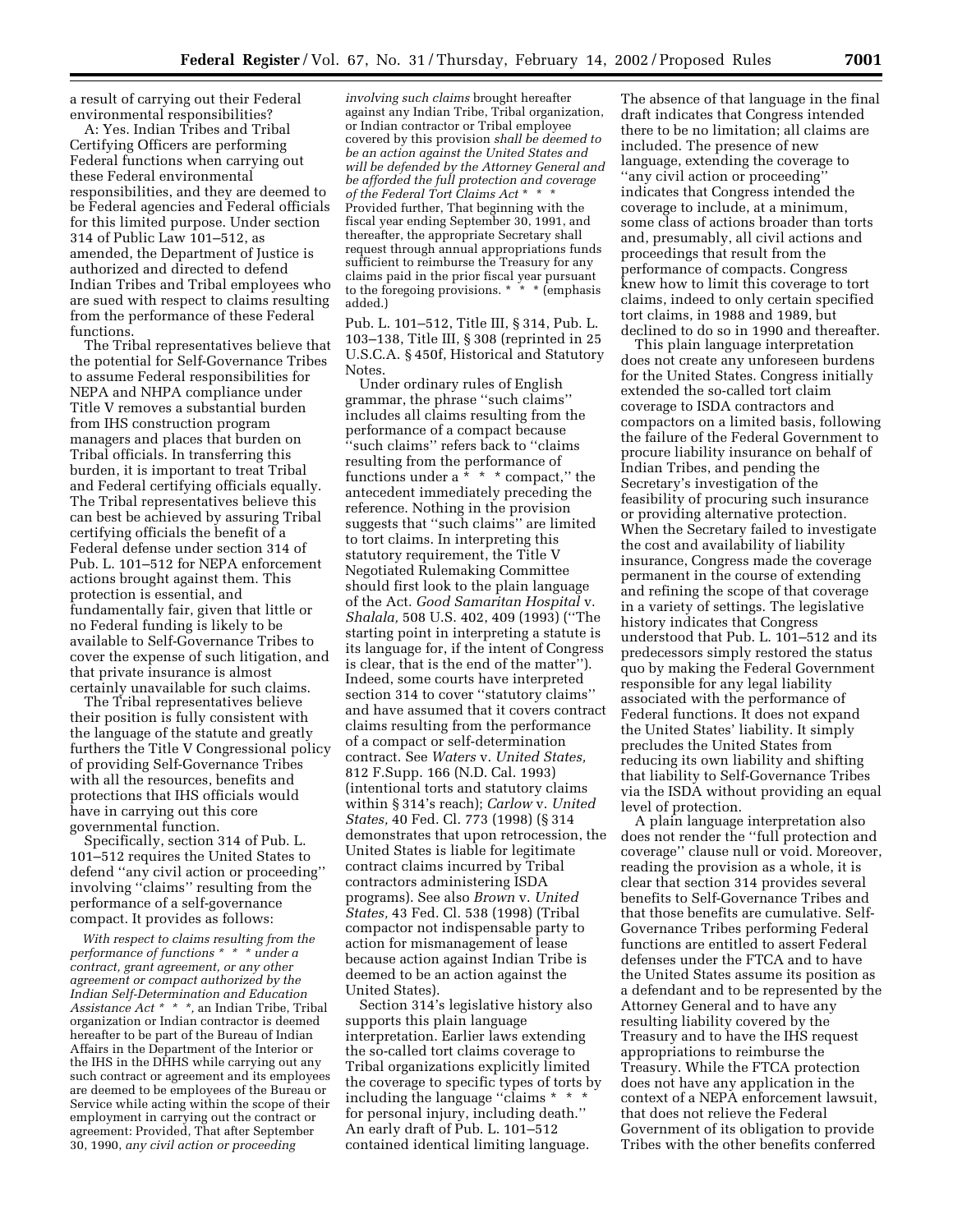by section 314, namely the benefit of a Federal defense. This also responds to the Federal representatives' argument that the application of section 314 to NEPA enforcement actions ''would result in a mismatch of processes, remedies, and defenses.'' As set forth in the proposed regulations, a NEPA enforcement action under Section 509(a)(2) of the Act will presumably be handled under the same Administrative Procedures Act (APA) process as currently occurs when the Secretary performs these Federal environmental responsibilities. No confusion or complication need result simply because Justice Department attorneys are handling the defense, instead of members of the private bar.

A narrow interpretation of the coverage of section 314 would shift the burden from the Department of Justice to the IHS or worse still to American Indian and Alaskan Native beneficiaries of IHS health programs. A narrow interpretation would require Self-Governance Tribes to incur substantial expense for liability insurance and/or legal representation. The IHS would then, in the Tribal representatives' view, be legally obliged to provide adequate contract support funds to cover these expenses. If it failed to do so, as a result of shortfalls or for some other reason, funds that should be used to provide direct services would be diverted and the beneficiaries would suffer from diminished health care services, again contrary to Congress' intent. An unduly narrow interpretation would thus conflict with Congressional intent in Title V and impair the Federal trust responsibility to deliver health care to Indian people. See S. Rep. 100–274, Dec. 21, 1987 at 2646 (''The United States has assumed a trust responsibility to provide health care to Native Americans. The intent of the Committee is to prevent the Federal Government from divesting itself, through the selfdetermination process, of the obligation it has to properly carry out that responsibility.'').

Congress clearly intended to confer on Self-Governance Tribes the same benefits that Federal officials enjoy when performing these Federal functions. It is clear that Self-Governance Tribes are carrying out Federal responsibilities. The nature of the legal liability associated with such responsibilities does not change because a Tribal government is performing a Federal function. The unique nature of the legal trust relationship between the Federal Government and Tribal governments requires that the Federal Government provide liability insurance coverage in the same manner as such

coverage is provided when the Federal Government performs the function.

S. Rep. 100–274, Dec. 21, 1987 at 2645. Similarly, transferring the obligation to perform NEPA compliance determinations from Federal to Tribal officials, with virtually no additional funding and without providing these officials with a Federal defense, would create a windfall for the Federal Government, at the expense of Indian health care, contrary to Congressional intent. Department of Justice attorneys are well-experienced in APA litigation and would be in a better position to defend Tribal government officials in NEPA enforcement actions than would members of the private bar. The rare cases likely to be brought under this law will create no undue hardship or expense for the Department of Justice.

*Federal position:* The Federal position is that section 314 of Pub. L. 101–512 read as whole applies solely to claims within the ambit of the FTCA. There is no indication in the legislative history of section 314 that it was intended to do anything other than extend FTCA coverage for tort claims. See, e.g., H.R. Rep. No. 101–789, 101st Cong., 2d Sess. 72 (1990). The Tribal position would draw support from a Congressional rejection of an earlier version of this provision that would cover only claims for personal injury and death. However, this legislative history reflects Congressional concern that property damage claims would be excluded under the earlier version, see 135 Cong. Rec. S8767, S8834 (July 26, 1989) (remarks of Senator Inouye), and not an intent to broaden this provision beyond tort claims. Furthermore, section 314 only extends the ''protection and coverage of the [FTCA].'' Waivers of the sovereign immunity of the United States are construed narrowly, and in favor of the sovereign. Reading section 314 to imply that any other statutory waiver of Federal sovereign immunity extends to Indian Tribes would violate this principle and invade the province of the legislative branch.

If FTCA coverage did apply to private suits brought to enforce Tribal implementation of Federal environmental responsibilities, it would result in a mismatch of processes, remedies, and defenses. Private suits to enforce the NEPA generally involve court review of an administrative record under the APA for injunctive or declaratory relief. The APA does not authorize the award of damages. 5 U.S.C. § 702. The FTCA, by contrast, allows for trial *de novo* in the district courts, and waives the sovereign immunity of the United States for damages. 28 U.S.C. § 1346(b)(1).

Moreover, the FTCA imposes liability only for negligent acts in the same manner and to the same extent that a private person would be liable, 28 U.S.C.  $\hat{\S}$  2674, and provides a defense for the discretionary activities of Federal officials. 28 U.S.C. § 2680(a). Private suits to enforce Federal environmental responsibilities seek to enforce laws applicable to Federal agencies, not private persons, and squarely challenge the exercise of agency discretion under Federal law.

Finally, even if section 314 did apply to actions other than torts, section 509(a)(2) itself makes clear that the Tribal certifying officer is the proper defendant for claims arising from the performance of Federal environmental responsibilities, not the United States. For this reason, the Federal position is that no regulation is required.

During final Departmental review of the NPRM, § 137.401 was deleted because it would have provided Self-Governance Tribes with the opportunity to participate in the final stages of the budget request process. Tribal participation in the initial stages of the request process is already provided by the Department Policy on Indian/Alaska Native Tribes and Indian Organizations dated August 7, 1997. In June of 2001, the Department held its third annual tribal budget consultation meeting as part of the development of the FY 2003 budget. Participation in the final stages of the budget request process cannot be provided without violating the Executive Branch's longstanding policy on the need to preserve the confidentiality of pre-decisional budget information as outlined in Section 36 of OMB Circular A–11, ''COMMUNICATIONS WITH

CONGRESS AND THE PUBLIC AND CLEARANCE REQUIREMENTS.''

Section 513 of Title V addressed the President's responsibilities regarding the budget, which are outside the scope of this rulemaking. Regulatory provisions have not been included to implement this section.

#### *Miscellaneous Issue: Labor*

The Committee considered but decided not to address the effect of the ISDA, and particularly Title V, on the application of other Federal private sector labor laws. Although this matter is not addressed in the proposed regulation, the IHS recognizes that the United States and Self-Governance Tribes have a unique government-togovernment relationship, and that activities in furtherance of that relationship that are authorized by Title V are not ordinary government procurement activities. The IHS also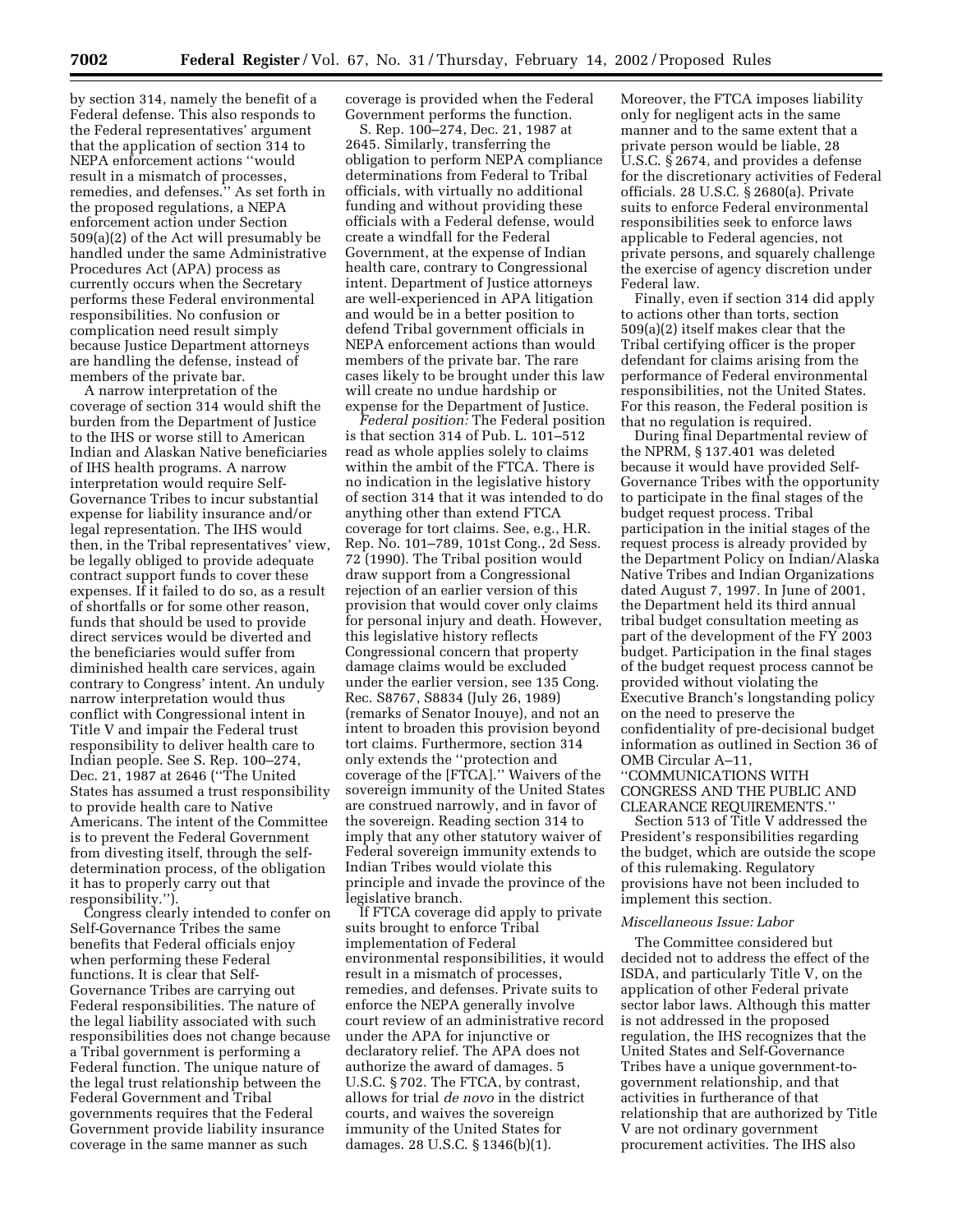recognizes that when Indian Tribes undertake self-governance activities, they step into the shoes of the IHS in carrying out the Federal Government's unique responsibility to provide health care for Native Americans. This is a trust responsibility that Congress carries out under the Indian Commerce Clause. The provision of health care to Native Americans is a unique Federal responsibility that Congress has delegated to the IHS, and which in turn has been delegated to Indian Tribes as specified in their self-governance compacts and funding agreements. Under these unique circumstances, and given that Tribes, Tribal organizations and Indian patients are not to be penalized by the transfer of Federal health programs to Tribal operation under Title V, the IHS believes that it is contrary to the intent of the ISDA to apply to Self-Governance Tribes carrying out Title V compacts and funding agreements general Federal laws such as the National Labor Relations Act that would not apply to the IHS if the IHS were carrying out the compacted PSFA.

## **Summary of Regulations**

The narrative below is keyed to specific subparts of the proposed rule.

## *Subpart A—General Provisions*

This subpart contains provisions describing the authority, purpose and scope of these regulations. This subpart contains Congressional policies set forth in Title V. This subpart also contains provisions regarding the effect of these regulations on existing Tribal rights, whether Title V may be construed to reduce funding for programs serving a Indian Tribe under this Title or other laws, and the effect of these regulations on Federal policy directives.

# *Subpart B—Definitions*

This subpart sets forth definitions for key terms used in the balance of the regulations. Most of the definitions come from definitions set forth in Title I or Title V. Throughout this proposed rule, the terms ''Indian Tribe'' and ''Self-Governance Tribe'' are used. These terms are included in the definition section. When a provision applies to all Federally-recognized Tribes (including Self-Governance Tribes), the term ''Indian Tribe'' is used; the term ''Self-Governance Tribe'' is used when referring to an Indian Tribe participating in self-governance under Title V. Each term includes inter-Tribal consortia and Tribal organizations under conditions set forth in the definition of ''Indian Tribe.'' Terms unique to Subpart N—Construction are

defined in that subpart and not in subpart B.

# *Subpart C—Selection of Indian Tribes for Participation in Self-Governance*

This subpart describes the eligibility criteria an Indian Tribe must satisfy to participate in self-governance. This subpart explains that Self-Governance Tribes currently participating under Title III of the ISDA and up to 50 additional Indian Tribes per year are eligible to participate in selfgovernance. This subpart also provides that more than one Indian Tribe can participate in the same compact and/or funding agreement under conditions set forth in this subpart. This subpart explains that in order to be eligible to participate in self-governance an Indian Tribe must successfully complete a planning phase, must request participation in the program through a resolution or official action of the governing body of each Indian Tribe to be served, and must demonstrate financial stability and financial management capability. This subpart describes how an Indian Tribe demonstrates financial stability and financial management capacity and what information is considered in making this determination. Finally, this subpart describes that planning and negotiation grants may be available, but not required, for participation.

## *Subpart D—Self-Governance Compact*

This subpart describes the authority for Self-Governance Tribes to negotiate compacts and identifies what is included in a compact. This subpart explains that a compact is a separate document from a funding agreement and that the compact must be executed before or at the same time as A funding agreement.

#### *Subpart E—Funding Agreement*

This subpart describes the authority for Self-Governance Tribes to negotiate funding agreements and identifies what is included in a funding agreement. This subpart describes what terms are required to be included in a funding agreement and what terms are included at the Self-Governance Tribe's option.

# *Subpart F—Statutorily Mandated Grants*

This subpart describes to what extent statutorily mandated grants may be added to a funding agreement after award. Although there were extensive discussions between the Tribal and Federal representatives as to whether the provisions of Title V applied to statutorily mandated grants once added to the funding agreement, consensus was not reached. The Tribal position is

that once the grant is awarded and added to the funding agreement, all of the provisions of Title V apply. The Federal position is that none of the provisions of Title V apply to statutorily mandated grants. A more detailed explanation of the basis for this disagreement is contained in the Key Areas of Disagreement section of these proposed rules.

Notwithstanding this disagreement, Tribal and Federal representatives reached consensus on several important issues concerning statutorily mandated grant funds. Tribal and Federal representatives agreed that a statutorily mandated grant may be added to a funding agreement as an annual lump sum advance payment after the grant is awarded. They also agreed that a Self-Governance Tribe may keep the interest earned on these grant funds and may use such interest earned to enhance the grant program, including allowable administrative costs. In addition, consensus was reached as to the extent such grant funds may be reallocated or redesigned and that FTCA coverage applies. Finally, the Tribal and Federal representatives reached agreement on reporting requirements that apply to statutorily mandated grants.

#### *Subpart G—Funding*

This subpart describes what funds must be transferred to a Self-Governance Tribe in a funding agreement and when those funds must be transferred. This subpart describes those circumstances where the Secretary is prohibited from reducing or failing to transfer funds and where the Secretary is permitted to increase funds. This subpart describes miscellaneous provisions pertaining to funding provided under a funding agreement. This subpart describes that a funding agreement may provide for a stable base budget and describes what funds are included in the stable base budget.

## *Subpart H—Final Offer*

This subpart describes the final offer and rejection process. The final offer begins the process for resolving, within a specific time frame, disputes that may develop in negotiations of compacts or funding agreements. This subpart describes the process for an Indian Tribe to present a final offer and the procedures the Secretary must follow to reject a final offer.

#### *Subpart I—Operational Provisions*

This subpart contains provisions that address most of the operational aspects of self-governance. This subpart explains that Self-Governance Tribes must ensure that internal measures are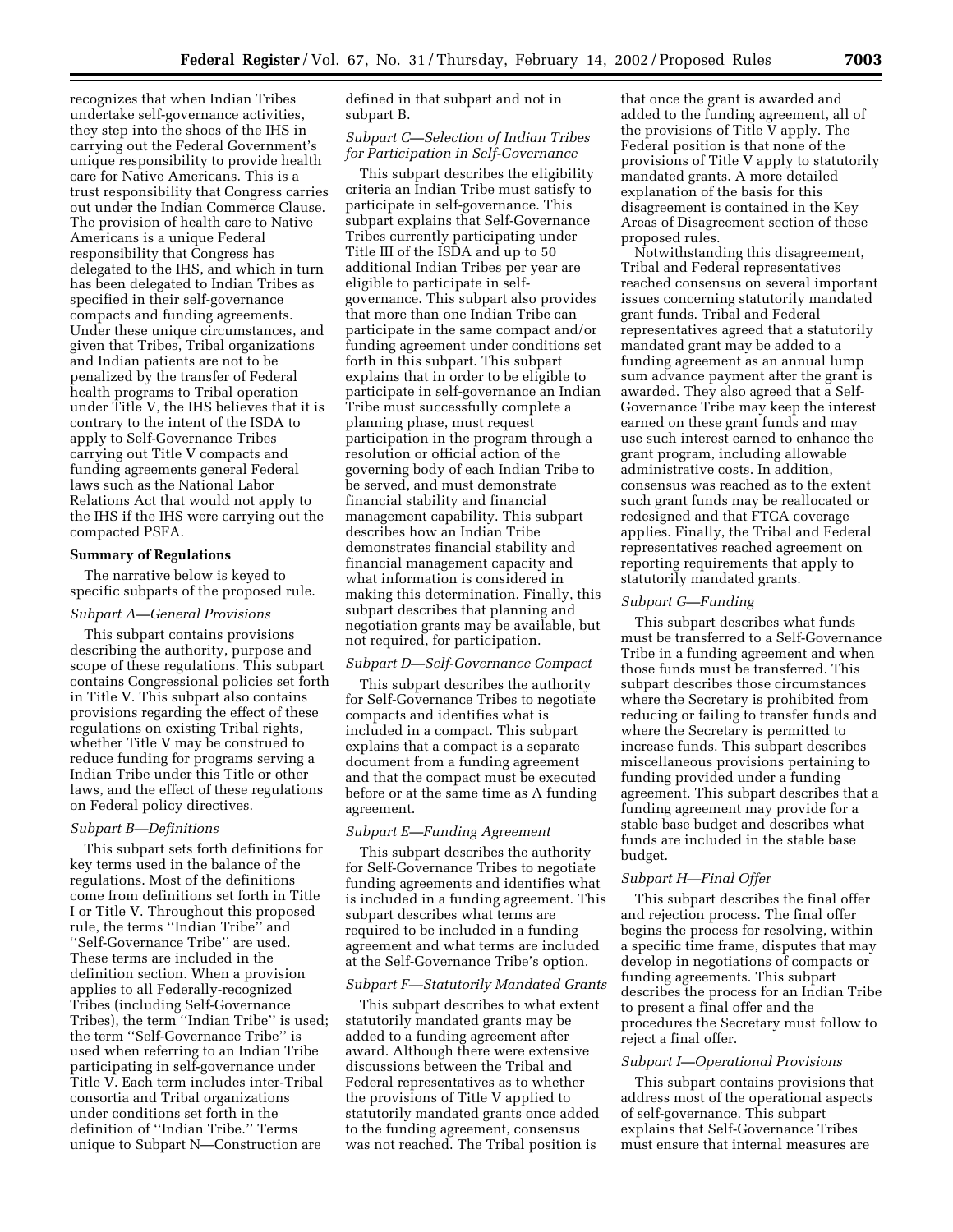in place to address conflicts of interest and also addresses the audit requirements that Self-Governance Tribes must comply with, together with the accounting standards that govern the expenditure of self-governance funds. It also includes provisions regarding records and record-keeping requirements.

This subpart explains that Self-Governance Tribes may redesign or consolidate PSFAs and may reallocate or redirect funds paid under a funding agreement. It includes a provision barring a Self-Governance Tribe from simultaneously compacting a program under Title V and contracting the same program under Title I. It also includes provisions regarding health status reporting requirements. This subpart addresses the disposition of savings generated by self-governance activities and explains that such savings will be identified in the annual report required under the Act. It explains the process by which Tribes may access both government-furnished real property and government-furnished personal property for use in the performance of a selfgovernance compact or funding agreement. It includes a provision authorizing funds paid under Title V compacts and grants to be treated as non-Federal funds for matching or cost participation requirements.

This subpart also includes a provision explaining that section 102(d) of the Act, 25 U.S.C. 450f(d) and section 314 of Public Law 101–512, which in part relates to the FTCA, apply to selfgovernance compacts and funding agreements. It also incorporates by reference the FTCA procedures set forth in the Title I regulations at 25 CFR Part 900, subpart M.

During the negotiations, Tribal representatives raised several issues concerning the relationship between coverage under the FTCA and supplemental liability insurance coverage, and they proposed specific regulations to address these concerns. The Committee ultimately decided that additional regulations were unnecessary because these concerns may be addressed under the existing statutes and regulations, as discussed below.

The first issue Tribal representatives raised was whether supplemental liability insurance purchased by Indian Tribes may be viewed as protecting the Federal Government. Since 1988, there has been no provision in the ISDA or other law that requires Indian Tribes to purchase liability insurance to protect or indemnify the Federal Government. At that time, Congress in 1988 amended the ISDA to: (1) delete a requirement that the Indian Tribes purchase liability

insurance to protect the government, and (2) include FTCA coverage for Indian Tribes carrying out selfdetermination contracts. The Indian Self-Determination and Education Assistance Act Amendments of 1988, Pub. L. 100–472, repealed the first sentence of then section 103(c) of the Act requiring Indian Tribes to purchase liability insurance and substituted a provision extending FTCA coverage to medical malpractice now at section 102(d) of the Act. Instead of Indian Tribes insuring the United States, the United States extended its selfinsurance to the Tribes. *See* S. Rep. No. 100–274 at 26–27, reprinted in 1988 U.S.C.C.A.N. 2620, 2645–46. FTCA coverage was extended to general tort liability claims by section 314 of Public Law 101–512.

Tribal representatives have requested clarification as to FTCA coverage of Tribal council members and Tribal organization's governing boards. The FTCA generally covers any activities of the Indian Tribe and its Tribal council members and Tribal organizations and their governing boards in carrying out a compact or funding agreement including activities necessary for assumption of IHS programs (including, but not limited to, adoption of financial management and personnel systems) and oversight and other activities by such councils and boards to assure effective implementation in carrying out such agreements.

Whether the FTCA applies in any particular case is decided on an individual case-by-case basis, first by the Department of Justice and subsequently by the Federal courts. Thus, Indian Tribes may wish to purchase liability insurance supplemental to FTCA coverage, and this is an allowable cost under the compact and funding agreement.

# *Subpart J—Waivers*

This subpart contains procedures authorizing the Secretary to waive regulations promulgated to implement Title V or regulations promulgated under the authority specified in section 505(b) of the Act. This subpart explains how an Indian Tribe applies for a waiver, how the waiver request is processed, the applicable time frames for approval of waiver requests and that a denial of a waiver request is appealable in Federal court.

#### *Subpart K—Withdrawal*

This subpart addresses the procedures that apply when a Self-Governance Tribe withdraws from a Tribal organization or inter-Tribal consortium. Matters addressed include the effective

date of the withdrawal, disposition of funds upon a withdrawal, and the future administration of the withdrawn programs.

# *Subpart L—Retrocession*

This subpart addresses the procedures that apply when a Self-Governance Tribe retrocedes a program to the Secretary, and includes provisions pertaining to the contents of the retrocession notice, the effective date of the retrocession, the effect of retrocession on other or future contracts or compacts, and the disposition of government furnished property associated with the retroceded program.

# *Subpart M—Reassumption*

This subpart addresses procedures by which the Secretary, without the consent of the Self-Governance Tribe, may reassume the operation of a program and associated funding in a compact or funding agreement, including the circumstances under which reassumption may occur, the steps which must be followed in any reassumption, the procedural and appeal rights, the effective date of any reassumption, and the return of government-furnished property. This subpart also addresses the additional processes that must be followed in the event of an immediate reassumption.

# *Subpart N—Construction.*

This subpart addresses the process by which participating Self-Governance Tribes may agree to undertake construction projects and programs under section 509 of the Act. In its scope, this subpart distinguishes between construction projects, and ongoing programs that support construction projects. This subpart sets forth the process for Self-Governance Tribes to enter into and administer selfgovernance construction project agreements for construction projects, which may include Tribal shares of related construction programs. Alternatively, Self-Governance Tribes may assume construction programs (but not projects) using the compact and funding agreement process set forth in Subparts D and E.

Definitions are provided that are unique to this subpart. The definitions of construction project and construction project agreement are found in section 501 of the Act. For other terms which are common to this subpart and the Title I construction regulations set forth at 25 C.F.R. 900, subpart J, the Title I definitions have been adapted with minor changes. *See* 25 CFR 900.113.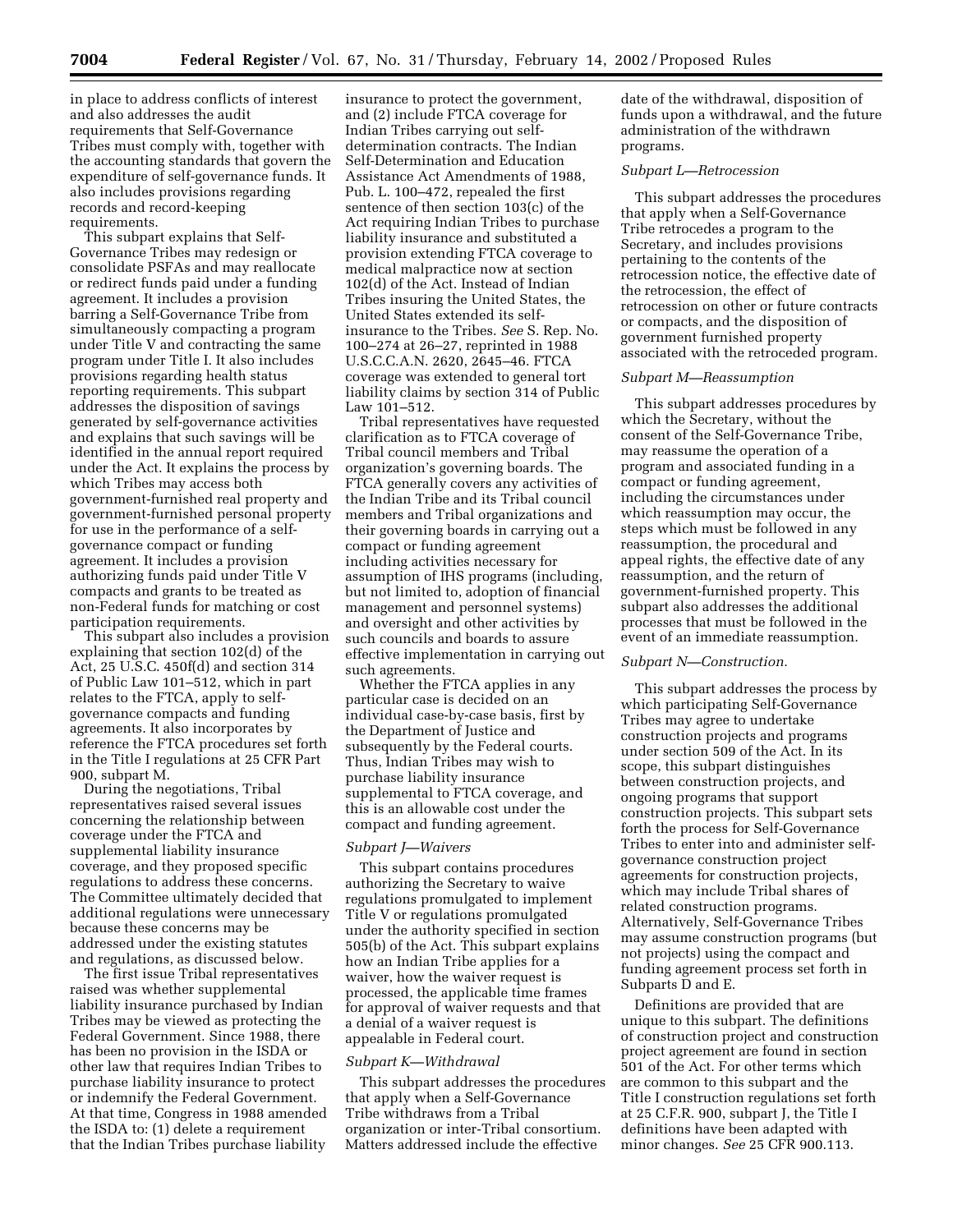# NEPA Process

Self-Governance Tribes performing construction under section 509 are required to assume the Secretary's responsibilities for the completion of the construction project under the NEPA, the NHPA, and related Federal environmental laws. Sections 137.285 through 137.306 describes these Federal environmental responsibilities and provides Tribal options to carry out these responsibilities by adopting Federal agency environmental review policies and procedures or by developing their own. Sections 137.292, 137.293 and 137.310 through 137.312 describes how Self-Governance Tribes assume Federal environmental responsibilities by resolution, as well as the minimum criteria for the limited waiver of Tribal sovereign immunity required by section 509(a)(2) to allow judicial review of a Tribal certifying officer's actions under this subpart.

#### Notification and Project Assumption

Sections 137.320 through 137.344 describe the Secretary's responsibility to notify and consult with Indian Tribes concerning the development of construction budgets and new funding allocation methodologies, as well as when funds are available for the planning, design and construction of IHS construction projects. This subpart further describes the process that Self-Governance Tribes and the Secretary use to develop, negotiate and approve (or reject) construction project agreements under Title V. These sections explain the content and budget requirements for construction project agreements, the Secretary's funding and payment obligations to Self-Governance Tribes, the different types of construction project agreements and the process for resolving disputes when Self-Governance Tribes and the Secretary cannot agree on the content of a construction project agreement. These sections also describe the Self-Governance Tribes' authority to reallocate project funds and to use excess funds remaining at the completion of a construction project agreement.

# Role of the Self-Governance Tribe in Carrying Out Construction Project Agreements

Sections 137.350 through 137.353 describe the Self-Governance Tribes' responsibility to complete construction project agreements and provide day-today management and administration for construction projects, within available funding. These sections also describe the Self-Governance Tribes' options if

unforeseen circumstances increase project costs. These sections also describe the Self-Governance Tribes' responsibility to submit semiannual construction progress and financial reports to the Secretary.

Role of the Secretary in Carrying Out Construction Project Agreements

Section 137.341 sets forth how Self-Governance Tribes will receive payments for construction project agreements under section 509(e). Section 137.341 clarifies that when Self-Governance Tribes enter lump sum fixed price contracts, Self-Governance Tribes may opt to receive payment for a performance period measured either as one year, or as one project phase. Sections 137.360 through 137.365 sets forth the process for Secretarial review and approval of project planning and design documents, as well as Secretarial review and approval of any proposed amendments to the construction project agreement under section 509(f). Section 137.362 clarifies when Secretarial approval of proposed amendments is required, and when Self-Governance Tribes may make unilateral changes. Section 137.366 discusses the timing and purpose of site visits by the Secretary. Section 137.367 provides that the Secretary does not have the authority to issue stop orders, nor any other role in the day-to-day management of the construction project. Section 137.368 clarifies that the Secretary has no responsibility for overseeing health and safety code compliance during a Self-Governance Tribe's administration of a construction project agreement.

# Other Provisions

Sections 137.370 describe the relationship between the construction subpart and other Title V subparts. Sections 137.371 through 137.374 describe the Self-Governance Tribes' authority and options for acquiring real property with funds provided under a construction project agreement, as well as the eligibility of Tribally-owned facilities for replacement, maintenance and improvement on the same basis as Federally-owned facilities. Sections 137.376 through 137.377 explain the application of metric standards, Federal procurement laws, and regulations to construction project agreements. Finally, Sections 137.378 through 137.379 explain when and how Davis-Bacon wage rates apply to construction project agreements. The issue of whether Davis-Bacon wage rates apply to construction projects funded from both Federal and non-Federal sources is discussed in the Key Areas of

Disagreement section of the proposed regulation.

# *Subpart O—Secretarial Responsibilities*

This subpart addresses (1) consultation with Self-Governance Tribes in the budget formulation process, and (2) the Secretary's annual report to Congress on the administration of Title V and on Tribal funding requirements (including guidelines to be used in the formulation of the report).

# *Subpart P—Appeals*

This subpart addresses post-award appeals, pre-award appeals (including informal conferences), appeals of immediate reassumptions, and attorneys fees and costs under the Equal Access to Justice Act. As a general matter, this subpart states that all of the remedial provisions available to Tribes under section 110 of the Act are available to Self-Governance Tribes under Title V. For post-award disputes, the proposed regulation incorporates the regulations applicable to Title I contracts.

For pre-award appeals, the proposed regulation builds upon the procedures employed under Title I. Of special note are: (1) The provision authorizing the Interior Board of Indian Appeals to employ its existing procedures as a guide when considering appeals under this subpart; (2) the authority of the Interior Board of Indian Appeals (IBIA) in handling appeals; (3) the duty of the Administrative Law Judge (ALJ) to hold a hearing within 90 days of the date of the order referring the appeal to the ALJ; and (4) the duty of the Secretary to modify, adopt or reverse a recommended decision within 45 days.

Immediate reassumption appeals closely follow the similar appeal process available under the Title I regulations for emergency reassumptions.

The proposed regulation on claims for attorneys' fees and costs under the Equal Access to Justice Act employs the same procedures available to Indian Tribes under the Title I regulations.

#### **Regulatory Impact Statement**

We have examined the impacts of this rule as required by Executive Order 12866 and the Regulatory Flexibility Act (5 U.S.C. 601–612) as amended by subtitle D of the Small Business Regulatory Fairness Act of 1996 (Public Law 104–121) and the Unfunded Mandates Reform Act of 1995 (Public Law 104–4). Executive Order 12866 directs agencies to assess all costs and benefits of available regulatory alternatives and, if regulation is necessary, to select regulatory approaches that maximize net benefits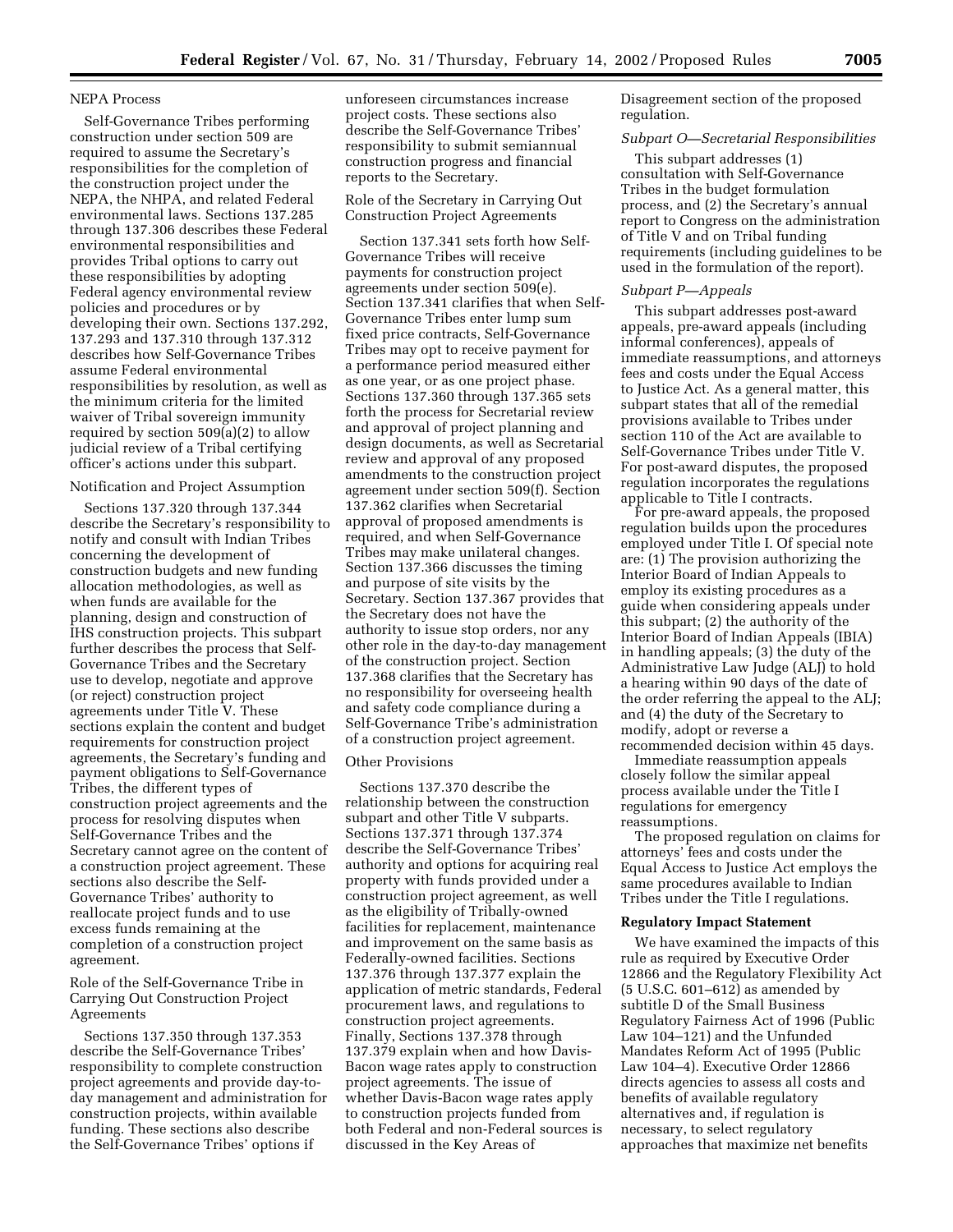(including potential economic, environmental, public health and safety effects, distributive impacts, and equity). Unless it is certified that the proposed rule is not expected to have a significant economic impact on a substantial number of small entities, the Regulatory Flexibility Act requires analysis of regulatory options that minimize any significant economic impact of a rule on small entities. Section 202 of the Unfunded Mandates Reform Act (Public Law 104–4) requires an assessment of anticipated costs and benefits before proposing any rule that may result in expenditure by State, local, and tribal governments, in aggregate, or by the private sector, of \$100 million in any one year (adjusted annually for inflation). We have determined that this rule is consistent with the principles set forth in the Executive Order and in these statutes and find that this rule will not have an effect on the economy that exceeds \$100 million in any one year (adjusted for inflation). Therefore, no further analysis is required under the Unfunded Mandates Reform Act. Because this rule does not impose any new costs on small entities, it will not result in a significant economic impact on a substantial number of small entities. Thus, a Regulatory Flexibility Analysis is not required. In accordance with the provisions of Executive Order 12866, this regulation was reviewed by the Office of Management and Budget.

## **Federalism**

Executive Order 13132 establishes certain requirements that an agency must meet when it promulgates a proposed rule (and subsequent final rule) that imposes substantial direct requirement costs on State and local governments, preempts State law, or otherwise has Federalism implications. We have reviewed this proposed rule under the threshold criteria of Executive Order 13132, Federalism, and have determined that this proposed rule would not have substantial direct effect on the States, on the relationship between the National Government and States, or on the distribution of power and responsibilities among the various levels of government. As this rule has no Federalism implications, a Federalism summary impact statement is not required.

# **Executive Order 13175—Consultation and Coordination With Indian Tribal Governments**

In accordance with the Act, this proposed rule was developed by a negotiated rulemaking committee comprised only of Federal and Tribal representatives, with a majority of the Tribal government representatives representing Self-Governance Tribes. The committee agreed to operate based on consensus decisionmaking. The proposed regulations have been agreed on by consensus. Where consensus was not reached, both the Tribal and Federal positions are discussed in the preamble.

# **National Environmental Policy Act (NEPA) Statement**

The DHHS has determined that this proposed rule does not constitute a major Federal action significantly affecting the quality of the human environment and that no detailed statement is required pursuant to NEPA.

# **Paperwork Reduction Act (PRA) of 1995**

This proposed regulation contains information collection provisions that are subject to review by the Office of Management and Budget (OMB) under the Paperwork Management Reduction Act of 1995 (44 U.S.C. 3501–3520). The information collection requirements in this proposed regulation have been negotiated between the Department and Tribal representatives through the negotiated rulemaking process and have been agreed to by the parties in the negotiation. Health status reporting requirements will be negotiated on an individual Tribal basis and included in individual compacts or funding agreements. Self-governance Tribes will also have the option of participating in a voluntary national uniform data collection effort with the IHS. The subparts summarized below more specifically describe the information collection requirements. As required by the PRA of 1995 (44 U.S.C. 3507(d)), the Department has submitted a copy of these sections to the OMB for its review:

# *Subpart C—Selection of Tribes for Participation in Self-Governance*

The provisions in this subpart require collection of information that indicates successful completion of the planning phase, a Tribal resolution requesting participation in self-governance, and information that demonstrates financial stability and financial capacity for participation in self-governance. The Department needs and uses this information to determine the qualified applicant pool for the self-governance project. The information is collected at the time the Indian Tribe requests participation in self-governance. The annual reporting and record keeping burden for this collection of information is estimated to average 10 hours for each new request for 50 respondents. The total annual reporting and record

keeping burden for this collection is estimated to be 500 hours.

# *Subparts D and E—Compact and Funding Agreement*

The compact sets forth the general terms of the government-to-government relationship between the Self-Governance Tribe and the Secretary and any terms the parties intend to control year after year. A funding agreement is required for each Self-Governance Tribe participating in self-governance and it provides the information that authorizes the Self-Governance Tribe to plan, conduct, consolidate, administer, and receive funding. The funding agreement identifies the PSFAs to be performed or administered; the budget category; the funds to be provided; the time and method of transfer of the funds; and, information regarding any other negotiated provisions or Tribal requests for stable base funding.

The provisions in this subpart require collection of information or recordkeeping requirements that may be contained in either the compact or the funding agreement, such as the information provided in health status reports or the information needed when requesting multi-year funding. The Department needs and uses this information to determine eligibility of the applicant; to evaluate applicant capabilities; and to protect the service population and safeguard Federal funds and other resources. The information serves as the official record of the compact or funding agreement terms agreed to by the negotiating parties. The information is collected at the time the Self-Governance Tribe makes an initial request to compact or when the Self-Governance Tribe decides to take specific action to retrocede. The annual reporting and record keeping burden for this collection of information is estimated to average 34 hours for each response for 50 respondents. The total annual reporting and record keeping burden for this collection is estimated to be 1700 hours.

#### *Subpart N—Construction Projects*

The provisions in this subpart require collection of information regarding the Self-Governance Tribes' assumption of Federal responsibilities with respect to construction, including building codes and architectural and engineering standards (including health and safety), the successful completion of the construction project, and carrying out the negotiated construction project agreement. The information needed includes the semi-annual construction project progress and financial reports.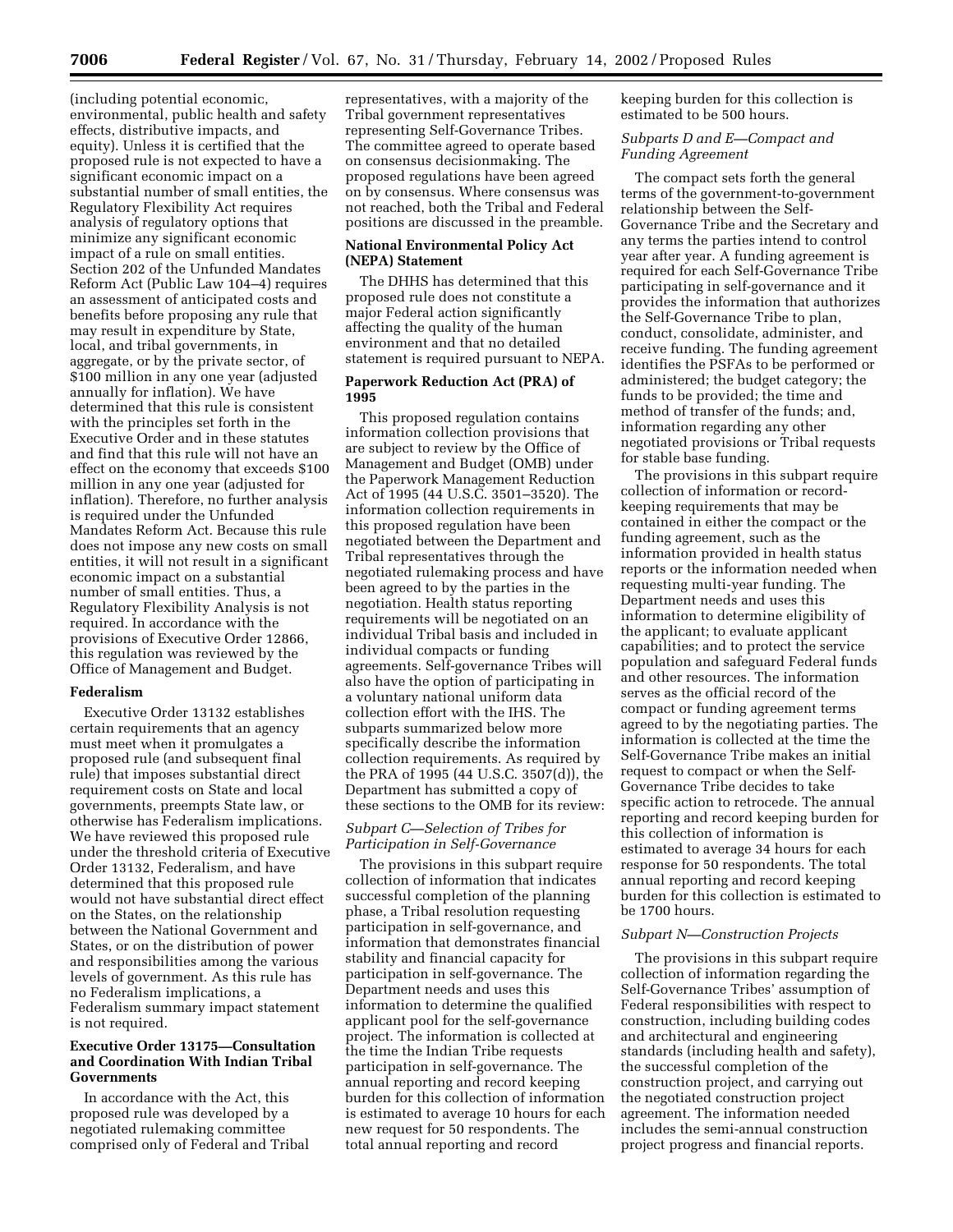The Department needs and uses this information to determine eligibility of the applicant and to protect the service population and safeguard Federal funds and other resources. The information serves as the official record of the compact or funding agreement terms agreed to by the negotiating parties.

The information is collected at the time the Self-Governance Tribe negotiates the construction project agreement and through semi-annual reports. The annual reporting and record keeping burden for this collection of information is estimated to average 40 hours for each response for 30 respondents. The total annual burden for the collection is estimated to be 1200 hours.

## *Subpart P—Appeals*

This subpart provides the appeals procedures available to Indian Tribes. It explains how to file a notice of appeal and what the notice should contain as well as instructions for submitting a written statement of objections. The Department uses this information to evaluate and grant or deny an appeal. The information is collected and reported once an Indian Tribe files an appeal. The annual reporting and record keeping burden for this collection of information is estimated to average 40 hours for each response for 8 respondents. The total annual reporting and record keeping burden for this collection is estimated to be 320 hours.

In order to fairly evaluate whether an information collection should be approved by OMB, section  $3506(c)(2)(A)$ of the PRA requires that we solicit comments by the effected public on the following issues:

• The need for the information collection and its usefulness in carrying out the proper functions of the IHS;

• The accuracy of our estimate of the information collection burden (the time it takes respondents to read complete and submit the requested information);

• The quality, utility, and clarity of the information we are collecting; and • Recommendations to minimize the

information collection burden on the affected public, including use of automated collection techniques.

Under the PRA, DHHS must obtain OMB approval of all information and record keeping requirements. No person is required to respond to an information collection request unless the form or regulation requesting the information has a currently valid OMB control number. This number will appear in 42 CFR part 137 upon approval. To obtain a copy of the information collection clearance requests, explanatory information, and related form, contact Lance Hodahkwen, Reports Clearance Officer, 12300 Twinbrook Parkway, Suite 450, Rockville, MD 20852 at (301) 443–5938.

By law, the OMB must submit comments to the DHHS within 60 days of publication of this proposed rule, but may respond as soon as 30 days after publication. Therefore, to ensure consideration by the OMB, please send comments regarding these reporting burden estimates or any other aspect of these information collection requirements to the Office of Information and Regulatory Affairs, OMB, Room 10235, New Executive Office Building, Washington, DC 20503; Attention: IHS Desk Officer, Allison Eydt.

This rule imposes no unfunded mandates on any governmental or private entity and is in compliance with the provisions of the Unfunded Mandates Act of 1995.

### **List of Subjects**

*42 CFR Parts 36 and 136*

Employment, Government procurement, Health care, Health facilities, Indians, Penalties, Reporting and recordkeeping requirements.

# *42 CFR Parts 36a and 136a*

Grant programs-education, Grant programs-health, Grant programs-Indians, Health care, Health professions, Indians, Penalties, Reporting and recordkeeping requirements, Scholarships and fellowships, Student aid.

# *42 CFR Part 137*

Grant programs-Indians, Health care.

Dated: August 13, 2001.

# **Michael H. Trujillo,**

*Assistant Surgeon General, Director.* Dated: January 25, 2002.

## **Tommy G. Thompson,**

*Secretary.*

For the reasons set out in the preamble, we are amending chapter I of title 42 of the Code of Federal Regulations as follows:

# **PART 36—[REDESIGNATED AS PART 136]**

1. The authority for part 36 continues to read as follows:

**Authority:** 25 U.S.C. 13; sec. 3, 68 Stat. 674 (42 U.S.C. 2001, 2003); Sec. 1, 42 Stat. 208 (25 U.S.C. 13); 42 U.S.C. 2001, unless otherwise noted.

2. Part 36—Indian Health is redesignated as part 136 and transferred to a new Subchapter M—Indian Health Service, Department of Health and Human Services.

3. In redesignated part 136, in the section listed in the first column, the references listed in the second column are revised to read as shown in the third column:

| In redesignated part 136 | References to §          | Are revised to read §   |
|--------------------------|--------------------------|-------------------------|
|                          | 36.12                    | 136.12                  |
|                          | 36.61(c)                 | 136.61                  |
|                          | 36.12                    | 136.12                  |
|                          | 36.61                    | 136.61                  |
|                          | 36.41                    | 136.41                  |
|                          | 36.41                    | 136.41                  |
|                          | 36.51                    | 136.51                  |
|                          | 36.54                    | 136.54                  |
|                          | 36.54                    | 136.54                  |
|                          | 36.105                   | 136.105                 |
|                          | 36.114                   | 136.114                 |
|                          | 36.302                   | 136.302                 |
|                          | 36.320                   | 136.320                 |
|                          | 36.332                   | 136.332                 |
|                          | 36.350(a)                | 136.350(a)              |
|                          | 36.350(a)                | 136.350(a)              |
|                          | 36.350(a)                | 136.350(a)              |
|                          | 36.350(a)                | 136.350(a)              |
|                          | $36.350(a)(7)$ and $(8)$ | $136.350(a)(7)$ and (8) |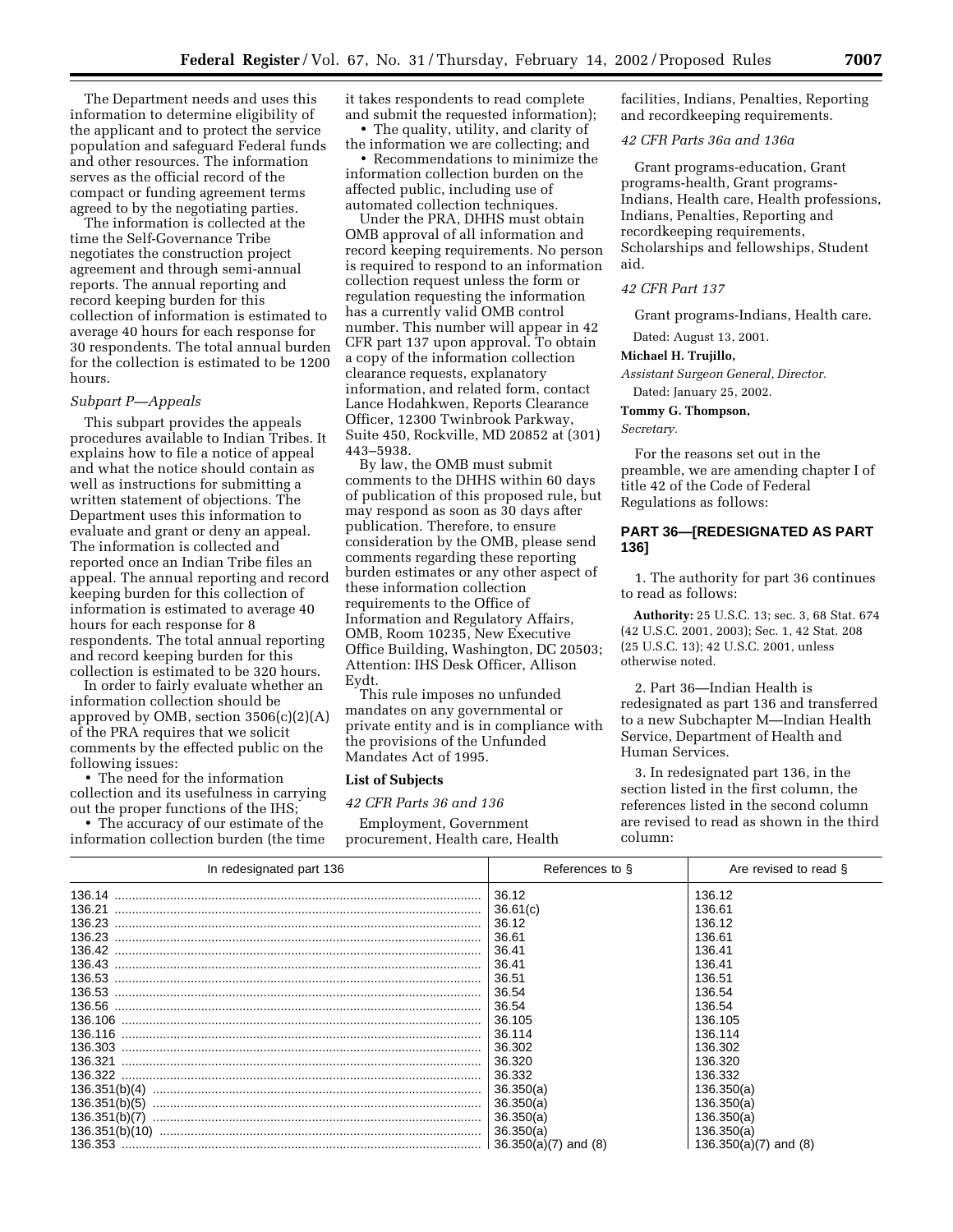| In redesignated part 136 | References to §  | Are revised to read $\S$ |
|--------------------------|------------------|--------------------------|
| 136.371<br>136.372       | 36.370<br>36.332 | 136.370<br>136.332       |

# **PART 36a—[REDESIGNATED AS PART 136a]**

4. The authority for part 36a continues to read as follows:

**Authority:** Sec. 3, 68 Stat. 674; 42 U.S.C 2003; 42 Stat. 208, sec. 1, 68 Stat. 674; 25 U.S.C. 13, 42 U.S.C. 2001, unless otherwise noted.

5. Part 36a—Indian Health is redesignated as Part 136a and transferred to new Subchapter—Indian Health Service, Department of Health and Human Services.

6. Add a new part 137 to new subchapter M to read as follows:

# **SUBCHAPTER M—INDIAN HEALTH SERVICE, DEPARTMENT OF HEALTH AND HUMAN SERVICES**

# **PART 137—TRIBAL SELF-GOVERNANCE**

# **Subpart A—General Provisions**

Sec.<br>137.1

- 137.1 Authority, purpose and scope.<br>137.2 Congressional policy.
- Congressional policy.
- 137.3 Effect on existing Tribal rights.
- 137.4 May Title V be construed to limit or reduce in any way the funding for any program, project, or activity serving an Indian Tribe under this or other applicable Federal Law?
- 137.5 Effect of these regulations on Federal program guidelines, manual, or policy directives.

#### **Subpart B—Definitions**

137.10 Definitions.

#### **Subpart C—Selection of Indian Tribes for Participation in Self-Governance**

- 137.15 Who may participate in Tribal Self-Governance?
- 137.16 What if more than 50 Indian Tribes apply to participate in self-governance?
- 137.17 May more than one Indian Tribe participate in the same compact and/or funding agreement?
- 137.18 What criteria must an Indian Tribe satisfy to be eligible to participate in selfgovernance?

## **Planning Phase**

- 137.20 What is required during the planning phase?
- 137.21 How does an Indian Tribe demonstrate financial stability and financial management capacity?
- 137.22 May the Secretary consider uncorrected significant and material audit exceptions identified regarding centralized financial and administrative functions?
- 137.23 For purposes of determining eligibility for participation in selfgovernance, may the Secretary consider

any other information regarding the Indian Tribe's financial stability and financial management capacity?

- 137.24 Are there grants available to assist the Indian Tribe to meet the requirements to participate in selfgovernance?
- 137.25 Are planning and negotiation grants available?
- 137.26 Must an Indian tribe receive a planning or negotiation grant to be eligible to participate in self-governance?

#### **Subpart D—Self-Governance Compact**

- 137.30 What is a self-governance compact?
- 137.31 What is included in a compact?
- 137.32 Is a compact required to participate in self-governance?
- 137.33 May an Indian Tribe negotiate a funding agreement at the same time it is negotiating a compact?
- 137.34 May a funding agreement be executed without negotiating a compact? 137.35 What is the term of a selfgovernance compact?

# **Subpart E—Funding Agreements**

- 137.40 What is a funding agreement?
- 137.41 What PSFAs must be included in a funding agreement?
- 137.42 What Tribal shares may be included in a funding agreement?
- 137.43 Are all funds identified as Tribal shares always paid to the Self-Governance Tribe under a funding agreement?

# **Terms in a Funding Agreement**

- 137.45 What terms must be included in a funding agreement?
- 137.46 May additional terms be included in a funding agreement?
- 137.47 Do any provisions of Title I apply to compacts, funding agreements, and construction project agreements negotiated under Title V of the Act?
- 137.48 What is the effect of incorporating a Title I provision into a compact or funding agreement?
- 137.49 What if a Self-Governance Tribe requests such incorporation at the negotiation stage of a compact or funding agreement?

#### **Term of a Funding Agreement**

- 137.55 What is the term of a funding agreement?
- 137.56 Does a funding agreement remain in effect after the end of its term?
- 137.57 How is a funding agreement amended during the effective period of the funding agreement?

#### **Subpart F—Statutorily Mandated Grants**

- 137.60 May a statutorily mandated grant be added to a funding agreement?
- 137.65 May a Self-Governance Tribe receive statutorily mandated grant funding in an annual lump sum advance payment?
- 137.66 May a Self-Governance Tribe keep interest earned on statutorily mandated grant funds?
- 137.67 How may a Self-Governance Tribe use interest earned on statutorily mandated grant funds?
- 137.68 May funds from a statutorily mandated grant be added to a funding agreement be reallocated?
- 137.69 May a statutorily mandated grant program added to a funding agreement be redesigned?
- 137.70 Are the reporting requirements different for a statutorily mandated grant program added to a funding agreement?
- 137.71 May the Secretary and the Self-Governance Tribe develop separate programmatic reporting requirements for statutorily mandated grants?
- 137.72 Are Self-Governance Tribes and their employees carrying out statutorily mandated grant programs added to a funding agreement covered by the Federal Tort Claims Act (FTCA)?

#### **Subpart G—Funding**

#### **General**

- 137.75 What funds must the Secretary transfer to a Self-Governance Tribe in a funding agreement?
- 137.76 When must the Secretary transfer to a Self-Governance Tribe funds identified in a funding agreement?
- 137.77 When must the Secretary transfer funds identified in a funding agreement which does not correspond to the Federal fiscal year, e.g., calendar year?
- 137.78 When must the Secretary transfer funds that were not paid as part of the initial lump sum payment?
- 137.79 May a Self-Governance Tribe negotiate a funding agreement for a term longer or shorter than one year?
- 137.80 What funds must the Secretary include in a funding agreement?

# **Prohibitions**

- 137.85 Is the Secretary prohibited from failing or refusing to transfer funds that are due to a Self-Governance Tribe under Title V?
- 137.86 Is the Secretary prohibited from reducing the amount of funds required under Title V to make funding available for self-governance monitoring or administration by the Secretary?
- 137.87 May the Secretary reduce the amount of funds due under Title V in subsequent years?
- 137.88 May the Secretary reduce the amount of funds required under Title V to pay for Federal functions, including Federal pay costs, Federal employee retirement benefits, automated data processing, technical assistance, and monitoring of activities under the Act?
- 137.89 May the Secretary reduce the amount of funds required under Title V to pay for costs of Federal personnel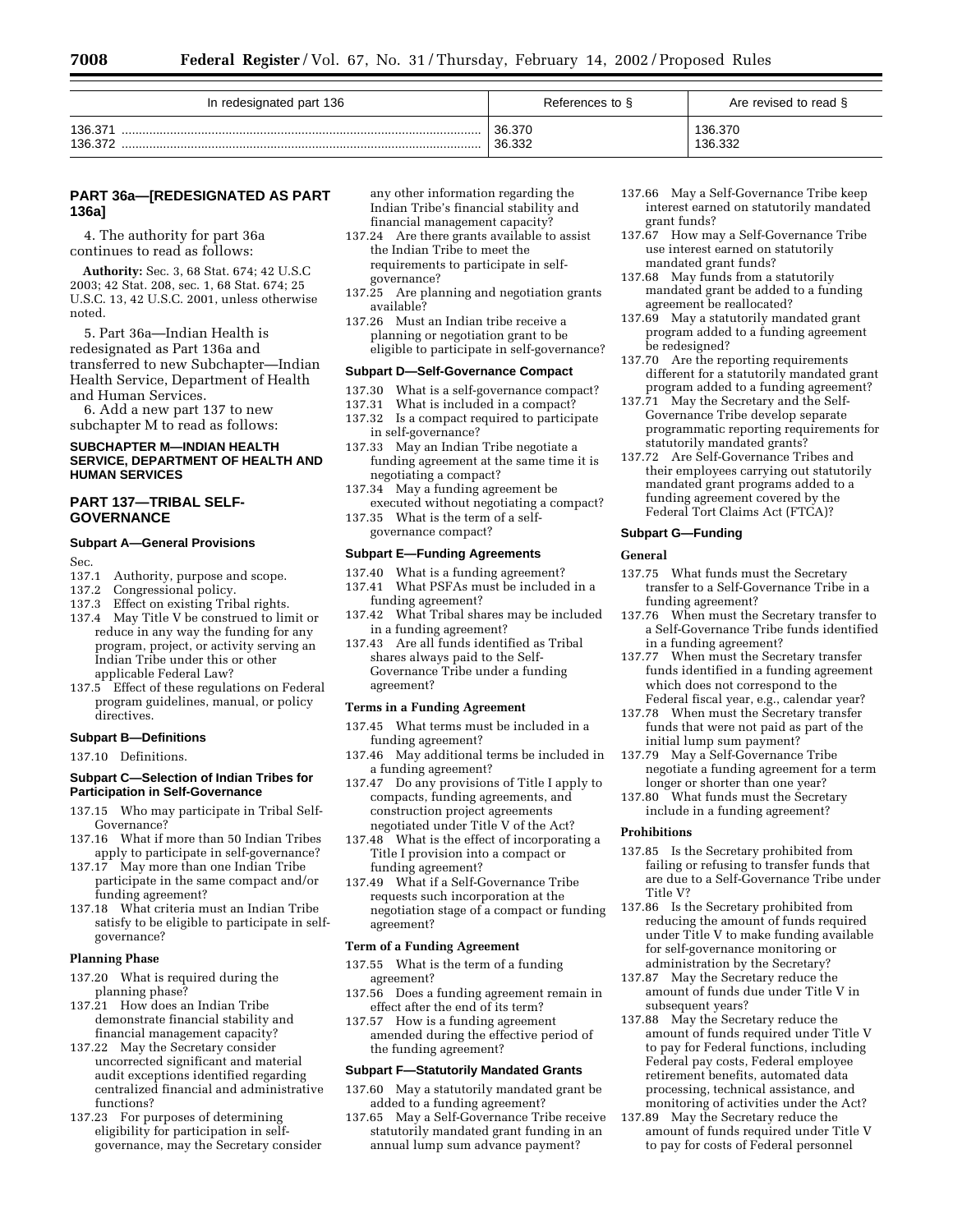displaced by contracts under Title I or self-governance under Title V?

137.90 May the Secretary increase the funds required under the funding agreement?

# **Acquisition of Goods and Services from the IHS**

137.95 May a Self-Governance Tribe purchase goods and services from the IHS on a reimbursable basis?

## **Prompt Payment Act**

137.98 Does the Prompt Payment Act apply to funds transferred to a Self-Governance Tribe in a compact or funding agreement?

## **Interest or Other Income on Transfers**

- 137.100 May a Self-Governance Tribe retain and spend interest earned on any funds paid under a compact or funding agreement?
- 137.101 What standard applies to a Self-Governance Tribe's management of funds paid under a compact or funding agreement?

## **Carryover of Funds**

137.105 May a Self-Governance Tribe carryover from one year to the next any funds that remain at the end of the funding agreement?

#### **Program Income**

137.110 May a Self-Governance Tribe retain and expend any program income earned pursuant to a compact and funding agreement?

#### **Limitation of Costs**

137.115 Is a Self-Governance Tribe obligated to continue performance under a compact or funding agreement if the Secretary does not transfer sufficient funds?

#### **Stable Base Budget**

- 137.120 May a Self-Governance Tribe's funding agreement provide for a stable base budget?
- 137.121 What funds may be included in a stable base budget amount?
- 137.122 May a Self-Governance Tribe with a stable base budget receive other funding under its funding agreement?
- 137.123 Once stable base funding is negotiated, do funding amounts change from year to year?
- 137.124 Does the effective period of a stable base budget have to be the same as the term of the funding agreement?

#### **Subpart H—Final Offer**

- 137.130 What is covered by this subpart?
- 137.131 When should a final offer be submitted?
- 137.132 How does the Indian Tribe submit a final offer?
- 137.133 What does a final offer contain?
- 137.134 When does the 45 day review period begin?
- 137.135 May the Secretary request and obtain an extension of time of the 45 day review period?
- 137.136 What happens if the agency takes no action within the 45 day review period (or any extensions thereof)?
- 137.137 If the 45 day review period or extension thereto, has expired, and the Tribe's offer is deemed accepted by operation of law, are there any exceptions to this rule?
- 137.138 Once the Indian Tribe's final offer has been accepted or deemed accepted by operation of law, what is the next step?

## **Rejection of Final Offers**

- 137.140 On what basis may the Secretary reject an Indian Tribe's final offer?
- 137.141 How does the Secretary reject a final offer?
- 137.142 What is a ''significant danger'' or "risk" to the public health?
- 137.143 How is the funding level to which the Indian Tribe is entitled determined?
- 137.144 Is technical assistance available to an Indian Tribe to avoid rejection of a final offer?
- 137.145 If the Secretary rejects a final offer, is the Secretary required to provide the Indian Tribe with technical assistance?
- 137.146 If the Secretary rejects all or part of a final offer, is the Indian Tribe entitled to an appeal?
- 137.147 Do those portions of the compact, funding agreement, or amendment not in dispute go into effect?
- 137.148 Does appealing the decision of the Secretary prevent entering into the compact, funding agreement or amendment?

#### **Burden of Proof**

137.150 What is the burden of proof in an appeal from rejection of a final offer?

#### **Decision Maker**

137.155 What constitutes a final agency action?

#### **Subpart I—Operational Provisions**

#### **Conflicts of Interest**

137.160 Are Self-Governance Tribes required to address potential conflicts of interest?

#### **Audits and Cost Principles**

- 137.165 Are Self-Governance Tribes required to undertake annual audits?
- 137.166 Are there exceptions to the annual audit requirements?
- 137.167 What cost principles must a Self-Governance Tribe follow when participating in self-governance under Title V?
- 137.168 May the Secretary require audit or accounting standards other than those specified in § 137.167?
- 137.169 How much time does the Federal Government have to make a claim against a Self-Governance Tribe relating to any disallowance of costs, based on an audit conducted under § 137.165?
- 137.170 When does the 365 day period commence?
- 137.171 Where do Self-Governance Tribes send their audit reports?
- 137.172 Should the audit report be sent anywhere else to ensure receipt by the Secretary?
- 137.173 Does a Self-Governance Tribe have a right of appeal from a disallowance?

# **Records**

- 137.175 Is a Self-Governance Tribe required to maintain a recordkeeping system?
- 137.176 Are Tribal records subject to the Freedom of Information Act and Federal Privacy Act?
- 137.177 Is the Self-Governance Tribe required to make its records available to the Secretary?
- 137.178 May Self-Governance Tribes store patient records at the Federal Records Centers?
- 137.179 May a Self-Governance Tribe make agreements with the Federal Records Centers regarding disclosure and release of the patient records stored pursuant to § 137.178?
- 137.180 Are there other laws that govern access to patient records?

#### **Redesign**

137.185 May a Self-Governance Tribe redesign or consolidate the PSFAs that are included in a funding agreement and reallocate or redirect funds for such PSFAs?

# **Non-Duplication**

137.190 Is a Self-Governance Tribe that receives funds under Title V also entitled to contract under section 102 of the Act [25 U.S.C. 450(f)] for such funds?

#### **Health Status Reports**

- 137.200 Are there reporting requirements for Self-Governance Tribes under Title V?
- 137.201 What are the purposes of the Tribal reporting requirements?
- 137.202 What types of information will Self-Governance Tribes be expected to include in the reports?
- 137.203 May a Self-Governance Tribe participate in a voluntary national uniform data collection effort with the IHS?
- 137.204 How will this voluntary national uniform data set be developed?
- 137.205 Will this voluntary uniform data set reporting activity be required of all Self-Governance Tribes entering into a compact with the IHS under Title V?
- 137.206 Why does the IHS need this information?
- 137.207 Will funding be provided to the Self-Governance Tribe to compensate for the costs of reporting?

# **Savings**

- 137.210 What happens if self-governance activities under Title V reduce the administrative or other responsibilities of the Secretary with respect to the operation of Indian programs and result in savings?
- 137.211 How does a Self-Governance Tribe learn whether self-governance activities have resulted in savings as described in § 137.210.

#### **Access to Government Furnished Property**

137.215 How does a Self-Governance Tribe obtain title to real and personal property furnished by the Federal Government for use in the performance of a compact, funding agreement, construction project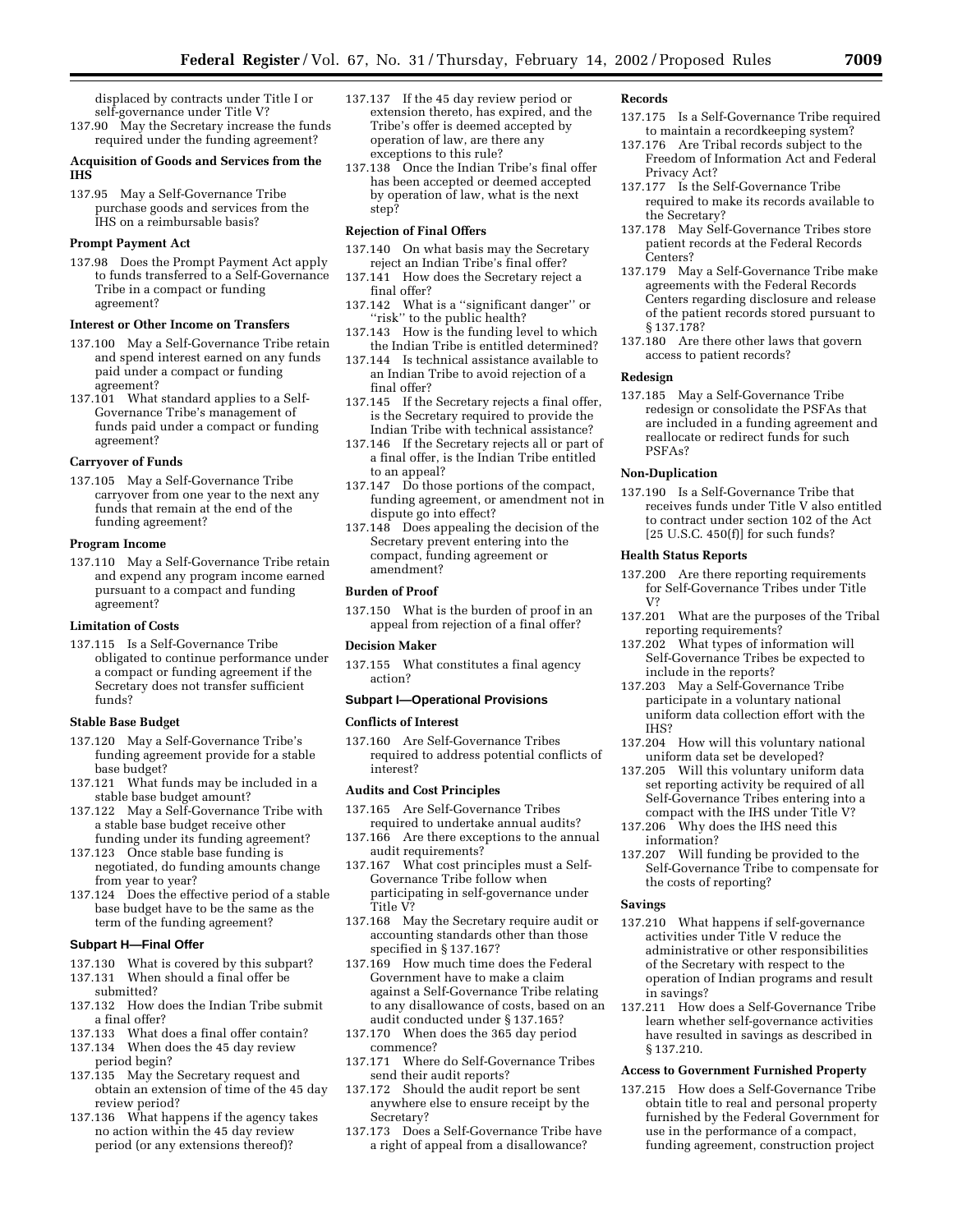agreement, or grant agreement pursuant to section 512(c) of the Act [25 U.S.C. 458aaa-11(c)]?

# **Matching and Cost Participation Requirements**

137.217 May funds provided under compacts, funding agreements, or grants made pursuant to Title V be treated as non-Federal funds for purposes of meeting matching or cost participation requirements under any other Federal or non-Federal program?

# **FTCA**

137.220 Do section 314 of Public Law 101– 512 [25 U.S.C. 450f note] and section 102(d) of the Act [25 U.S.C. 450f(d)] (regarding, in part, FTCA coverage) apply to compacts, funding agreements and construction project agreements?

# **Subpart J—Regulation Waiver**

- 137.225 What regulations may be waived under Title V?
- 137.226 How does a Self-Governance Tribe request a waiver?
- 137.227 How much time does the Secretary have to act on a waiver request?
- 137.228 Upon what basis may the waiver request be denied?
- 137.229 What happens if the Secretary neither approves or denies a waiver request within the time specified in § 137.227.
- 137.230 Is the Secretary's decision on a waiver request final for the Department?
- 137.231 May a Self-Governance Tribe appeal the Secretary's decision to deny its request for a waiver of a regulation promulgated under section 517 of the Act [25 U.S.C. 458aaa-16]?

# **Subpart K—Withdrawal**

- 137.235 May an Indian Tribe withdraw from a participating inter-Tribal consortium or Tribal organization?
- 137.236 When does a withdrawal become effective?
- 137.237 How are funds redistributed when an Indian Tribe fully or partially withdraws from a compact or funding agreement and elects to enter a contract or compact?
- 137.238 How are funds distributed when an Indian Tribe fully or partially withdraws from a compact or funding agreement administered by an inter-Tribal consortium or Tribal organization serving more than one Indian Tribe and the withdrawing Indian Tribe elects not to enter a contract or compact?
- 137.239 If the withdrawing Indian Tribe elects to operate PSFAs carried out under a compact or funding agreement under Title  $\tilde{V}$  through a contract under Title I, is the resulting contract considered a mature contract under section 4(h) of the Act [25 U.S.C. 450b(h)]?

# **Subpart L—Retrocession**

- 137.245 What is retrocession ?
- 137.246 How does a Self-Governance Tribe retrocede a PSFA?
- 137.247 What is the effective date of a retrocession?
- 137.248 What effect will a retrocession have on a retroceding Self-Governance Tribe's rights to contract or compact under the Act?
- 137.249 Will retrocession adversely affect funding available for the retroceded program?
- 137.250 How are funds distributed when a Self-Governance Tribe fully or partially retrocedes from its compact or funding agreement?
- 137.251 What obligation does the retroceding Self-Governance Tribe have with respect to returning property that was provided by the Secretary under the compact or funding agreement and that was used in the operation of the retroceded program?

#### **Subpart M—Reassumption**

- 137.255 What does reassumption mean? 137.256 Under what circumstances may the
- Secretary reassume a program, service, function, or activity(or portion thereof)?
- 137.257 What steps must the Secretary take prior to reassumption becoming effective?
- 137.258 Does the Self-Governance Tribe have a right to a hearing prior to a nonimmediate reassumption becoming effective?
- 137.259 What happens if the Secretary determines that the Self-Governance Tribe has not corrected the conditions that the Secretary identified in the notice?
- 137.260 What is the earliest date on which a reassumption can be effective?
- 137.261 Does the Secretary have the authority to immediately reassume a PSFA?
- 137.262 If the Secretary reassumes a PSFA immediately, when must the Secretary provide the Self-Governance Tribe with a hearing?
- 137.263 May the Secretary provide a grant to a Self-Governance Tribe for technical assistance to overcome conditions identified under § 137.257.
- 137.264 To what extent may the Secretary require the Self-Governance Tribe to return property that was provided by the Secretary under the compact or funding agreement and used in the operation of the reassume program?
- 137.265 May a Tribe be reimbursed for actual and reasonable close out costs incurred after the effective date of reassumption?

# **Subpart N—Construction**

# **Purpose and Scope**

- 137.270 What is covered by this subpart? 137.271 Why is there a separate subpart in these regulations for construction project agreements?
- 137.272 What other alternatives are available for Self-Governance Tribes to perform construction projects?
- 137.273 What are IHS construction PSFAs?<br>137.274 Does this subpart cover
- Does this subpart cover construction programs?
- 137.275 May Self-Governance Tribes include IHS construction programs in a construction project agreement or in a funding agreement?

# **Construction Definitions**

137.280 Construction definitions.

## **NEPA Process**

- 137.285 Are Self-Governance Tribes required to accept Federal environmental responsibilities to enter into a construction project agreement?
- 137.286 Do Self-Governance Tribes become Federal agencies when they assume these Federal environmental responsibilities?
- 137.287 What is the National Environmental Policy Act (NEPA)?
- 137.288 What is the National Historic Preservation Act (NHPA)?
- 137.289 What is a Federal undertaking under NHPA?
- 137.290 What additional provisions of law are related to NEPA and NHPA?
- 137.291 May Self-Governance Tribes carry out construction projects without assuming these Federal environmental responsibilities?
- 137.292 How do Self-Governance Tribes assume environmental responsibilities for construction projects under section 509 of the Act [25 U.S.C. 458aaa-8]?
- 137.293 Are Self-Governance Tribes required to adopt a separate resolution or take equivalent Tribal action to assume environmental responsibilities for each construction project agreement?
- 137.294 What is the typical IHS environmental review process for construction projects?
- 137.295 May Self-Governance Tribes elect to develop their own environmental review process?
- 137.296 How does a Self-Governance Tribe comply with NEPA and NHPA?
- 137.297 If the environmental review procedures of a Federal agency are adopted by a Self-Governance Tribe, is the Self-Governance Tribe responsible for ensuring the agency's policies and procedures meet the requirements of NEPA, NHPA, and related environmental laws?
- 137.298 Are Self-Governance Tribes required to comply with Executive Orders to fulfill their environmental responsibilities under section 509 of the Act [25 U.S.C. 458aaa-8]?
- 137.299 Are Federal funds available to cover the cost of Self-Governance Tribes carrying out environmental responsibilities?
- 137.300 Since Federal environmental responsibilities are new responsibilities which may be assumed by Tribes under section 509 of the Act [25 U.S.C. 458aaa-8], are there additional funds available to Self-Governance Tribes to carry out these formerly inherently Federal responsibilities?
- 137.301 How are project and program environmental review costs identified?
- 137.302 Are Federal funds available to cover start-up costs associated with initial Tribal assumption of environmental responsibilities?
- 137.303 Are Federal or other funds available for training associated with Tribal assumption of environmental responsibilities?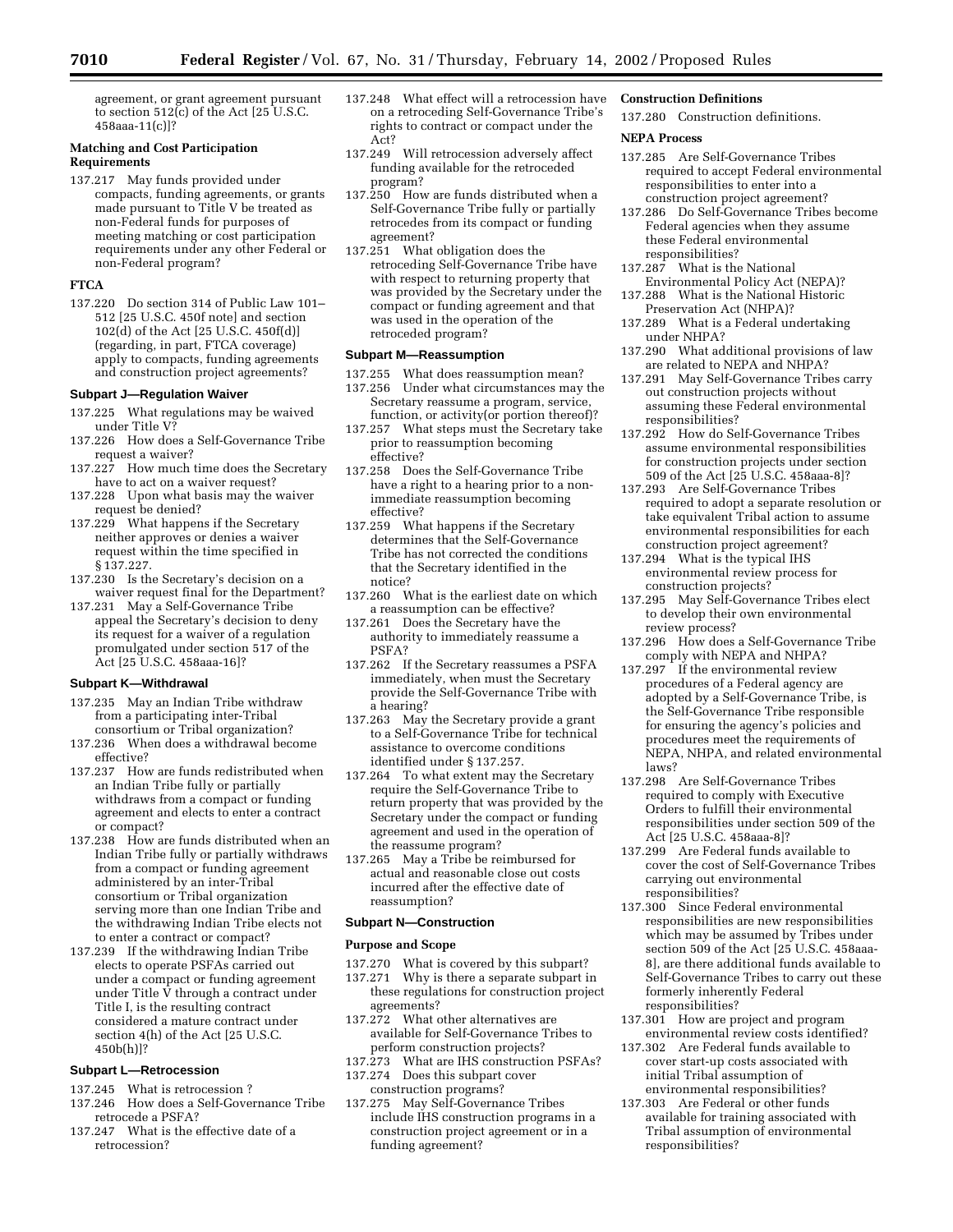- 137.304 May Self-Governance Tribes buy back environmental services from the IHS?
- 137.305 May Self-Governance Tribes act as lead, cooperating, or joint lead agencies for environmental review purposes?
- 137.306 How are Self-Governance Tribes recognized as having lead, cooperating, or joint lead agency status?
- 137.307 What Federal environmental responsibilities remain with the Secretary when a Self-Governance Tribe assumes Federal environmental responsibilities for construction projects under section 509 of the Act [25 U.S.C. 458aaa-8]?
- 137.308 Does the Secretary have any enforcement authority for Federal environmental responsibilities assumed by Tribes under Section 509 of the Act?
- 137.309 How are NEPA and NHPA obligations typically enforced?
- 137.310 Are Self-Governance Tribes required to grant a limited waiver of their sovereign immunity to assume Federal environmental responsibilities under Section 509 of the Act [25 U.S.C. 458aaa-8]?
- 137.311 Are Self-Governance Tribes entitled to determine the nature and scope of the limited immunity waiver required under section 509(a)(2) of the Act?
- 137.312 Who is the proper defendant in a civil enforcement action under section 509(a)(2) of the Act [25 U.S.C. 458aaa-8(a)(2)]?

## **Notification (Prioritization Process, Planning, Development and Construction)**

- 137.320 Is the Secretary required to consult with affected Indian Tribes concerning construction projects and programs?
- 137.321 How do Indian Tribes and the Secretary identify and request funds for needed construction projects?
- 137.322 Is the Secretary required to notify an Indian Tribe that funds are available for a construction project or a phase of a project?

# **Project Assumption Process**

- 137.325 What does a Self-Governance Tribe do if it wants to perform a construction project under section 509 of the Act [25 U.S.C. 458aaa-8]?
- 137.326 What must a Tribal proposal for a construction project agreement contain?
- 137.327 May multiple projects be included in a single construction project agreement?
- 137.328 Must a construction project proposal incorporate provisions of Federal construction guidelines and manuals?
- 137.329 What environmental considerations must be included in the construction project agreement?
- 137.330 What happens if the Self-Governance Tribe and the Secretary cannot develop a mutually agreeable construction project agreement?
- 137.331 May the Secretary reject a final construction project proposal based on a determination of Tribal capacity or capability?
- 137.332 On what bases may the Secretary reject a final construction project proposal?
- 137.333 What procedures must the Secretary follow if the Secretary rejects a final construction project proposal, in whole or in part?
- 137.334 What happens if the Secretary fails to notify the Self-Governance Tribe of a decision to approve or reject a final construction project proposal within the time period allowed?
- 137.335 What costs may be included in the budget for a construction agreement?
- 137.336 What is the difference between fixed-price and cost-reimbursement agreements?
- 137.337 What funding must the Secretary provide in a construction project agreement?
- 137.338 May funds from other sources be incorporated into a construction project agreement?
- 137.339 May the Self-Governance Tribe use project funds for matching or cost participation requirements under other Federal and non-Federal programs?
- 137.340 May a Self-Governance Tribe contribute funding to a project?
- 137.341 How will a Self-Governance Tribe receive payment under a construction project agreement?
- 137.342 What happens to funds remaining at the conclusion of a cost reimbursement construction project?
- 137.343 What happens to funds remaining at the conclusion of a fixed price construction project?
- 137.344 May a Self-Governance Tribe reallocate funds among construction project agreements?

# **Roles of Self-Governance Tribe in Establishing and Implementing Construction Project Agreements**

- 137.350 Is a Self-Governance Tribe responsible for completing a construction project in accordance with the negotiated construction project agreement?
- 137.351 Is a Self-Governance Tribe required to submit construction project progress and financial reports for construction project agreements?
- 137.352 What is contained in a construction project progress report?
- 137.353 What is contained in a construction project financial report?

## **Roles of the Secretary in Establishing and Implementing Construction Project Agreements**

- 137.360 Does the Secretary approve project planning and design documents prepared by the Self-Governance Tribe?
- 137.361 Does the Secretary have any other opportunities to approve planning or design documents prepared by the Self-Governance Tribe?
- 137.362 May construction project agreements be amended?
- 137.363 What is the procedure for the Secretary's review and approval of amendments?
- 137.364 What constitutes a significant change in the original scope of work?
- 137.365 What is the procedure for the Secretary's review and approval of project planning and design documents submitted by the Self-Governance Tribe?
- 137.366 May the Secretary conduct onsite project oversight visits?
- 137.367 May the Secretary issue a stop work order under a construction project agreement?
- 137.368 Is the Secretary responsible for oversight and compliance of health and safety codes during construction projects being performed by a Self-Governance Tribe under section 509 of the Act [25 U.S.C. 488aaa-8]?

#### **Other**

- 137.370 Do all provisions of this part apply to construction project agreements under this subpart?
- 137.371 Who takes title to real property purchased with funds provided under a construction project agreement?
- 137.372 What should the Self-Governance Tribe do if it wants real property purchased with construction project agreement funds to be taken into trust?
- 137.373 Do Federal real property laws, regulations and procedures that apply to the Secretary also apply to Self-Governance Tribes that purchase real property with funds provided under a construction project agreement?
- 137.374 Does the Secretary have a role in reviewing or monitoring a Self-Governance Tribe's actions in acquiring real property with funds provided under a construction project agreement?
- 137.375 Are Tribally-owned facilities constructed under section 509 of the Act [25 U.S.C. 458aaa-8] eligible for replacement, maintenance, and improvement funds on the same basis as if title to such property were vested in the United States?
- 137.376 Are design and construction projects performed by Self-Governance Tribes under section 509 of the Act [25 U.S.C. 458aaa-8] subject to Federal metric requirements?
- 137.377 Do Federal procurement law and regulations apply to construction project agreements performed under section 509 of the Act [25 U.S.C. 458aaa-8]?
- 137.378 Does the Federal Davis-Bacon Act and wage rates apply to construction projects performed by Self-Governance Tribes using their own funds or other non-Federal funds?
- 137.379 Do Davis-Bacon wage rates apply to construction projects performed by Self-Governance Tribes using Federal funds?

## **Subpart O—Secretarial Responsibilities Budget Request**

137.400—137.404 [Reserved].

# **Reports**

- 137.405 Is the Secretary required to report to Congress on administration of Title V and the funding requirements presently funded or unfunded?
- 137.406 In compiling reports pursuant to this section, may the Secretary impose any reporting requirements on Self-Governance Tribes, not otherwise provided in Title V?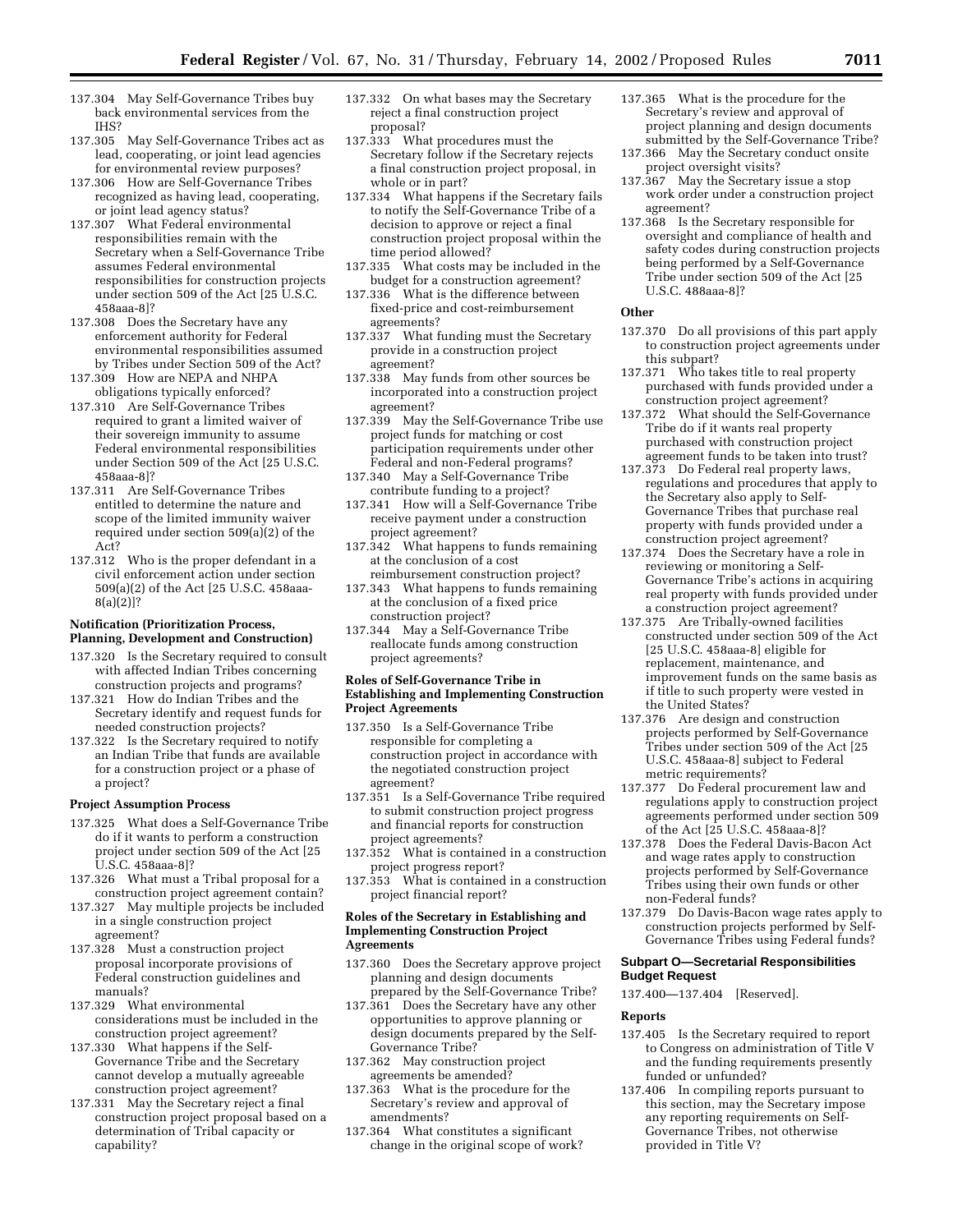137.407 What guidelines will be used by the Secretary to compile information required for the report?

# **Subpart P—Appeals**

137.410 For the purposes of section 110 of the Act [25 U.S.C. 450m-1] does the term Acontract include compacts, funding agreements, and construction project agreements entered into under Title V?

#### **Post-Award Disputes**

137.412 Do the regulations at 25 CFR Part 900, Subpart N apply to compacts, funding agreements, and construction project agreements entered into under Title V?

#### **Pre-Award Disputes**

- 137.415 What decisions may an Indian Tribe appeal under §§ 137.415 through 137.436?
- 137.416 Do §§ 137.415 through 137.436 apply to any other disputes?
- 137.417 What procedures apply to Interior Board of Indian Appeals (IBIA) proceedings?
- 137.418 How does an Indian Tribe know where and when to file its appeal from decisions made by IHS?
- 137.419 What authority does the IBIA have under §§ 137.415 through 137.436?
- 137.420 Does an Indian Tribe have any options besides an appeal?
- 137.421 How does an Indian Tribe request an informal conference?
- 137.422 How is an informal conference held?
- 137.423 What happens after the informal conference?
- 137.424 Is the recommended decision from the informal conference final for the Secretary?
- 137.425 How does an Indian Tribe appeal the initial decision if it does not request an informal conference or if it does not agree with the recommended decision resulting from the informal conference?
- 137.426 May an Indian Tribe get an extension of time to file a notice of appeal?
- 137.427 What happens after an Indian Tribe files an appeal?
- 137.428 How is a hearing arranged?
- 137.429 What happens when a hearing is necessary?
- 137.430 What is the Secretary's burden of proof for appeals covered by § 137.145?
- 137.431 What rights do Indian Tribes and the Secretary have during the appeal process?
- 137.432 What happens after the hearing?
- 137.433 Is the recommended decision always final?
- 137.434 If an Indian Tribe objects to the recommended decision, what will the Secretary do?
- 137.435 Will an appeal adversely affect the Indian Tribe's rights in other compact, funding negotiations, or construction project agreements?
- 137.436 Will the decisions on appeal be available for the public to review?

## **Appeals of an Immediate Reassumption of a Self-Governance Program**

- 137.440 What happens in the case of an immediate reassumption under section 507(a)(2)(C) of the Act [25 U.S.C. 458aaa-6(a)(2)(C)]?
- 137.441 Will there be a hearing?
- 137.442 What happens after the hearing? 137.443 Is the recommended decision
- always final? 137.444 If a Self-Governance Tribe objects to the recommended decision, what action will the Secretary take?
- 137.445 Will an immediate reassumption appeal adversely affect the Self-Governance Tribe's rights in other selfgovernance negotiations?

# **Equal Access to Justice Act Fees**

137.450 Does the Equal Access to Justice Act (EAJA) apply to appeals under this subpart?

**Authority:** 25 U.S.C. 458 *et seq.*

# **Subpart A B General Provisions**

## **§ 137.1 Authority, purpose and scope.**

(a) *Authority.* These regulations are prepared, issued and maintained with the active participation and representation of Indian Tribes, Tribal organizations and inter-Tribal consortia pursuant to the guidance of the negotiated rulemaking procedures required by section 517 of the Act [25 U.S.C. 458aaa-16].

(b) *Purpose.* These regulations codify rules for self-governance compacts, funding agreements, and construction project agreements between the Department of Health and Human Services (DHHS) and Self-Governance Tribes to implement sections 2, 3, and 4 of Pub. L. 106–260.

(c) *Scope.* These regulations are binding on the Secretary and on Indian Tribes carrying out programs, services, functions, and activities (or portions thereof) (PSFAs) under Title V except as otherwise specifically authorized by a waiver under section 512(b) of the Act [25 U.S.C. 458aaa-11(b)].

(d) *Information Collection.* The information collection requirements contained in these rules have been approved by the Office of Management and Budget (OMB) and assigned the following approval numbers: [Approval numbers will appear in this location in the final rule.]

#### **§ 137.2 Congressional policy.**

(a) According to section 2 of Public Law 106–260, Congress has declared that:

(1) The Tribal right of self-government flows from the inherent sovereignty of Indian Tribes and nations;

(2) The United States recognizes a special government-to-government relationship with Indian Tribes,

including the right of the Indian Tribes to self-governance, as reflected in the Constitution, treaties, Federal statutes, and the course of dealings of the United States with Indian Tribes;

(3) Although progress has been made, the Federal bureaucracy, with its centralized rules and regulations, has eroded Tribal Self-Governance and dominates Tribal affairs.

(4) The Tribal Self-Governance Demonstration Project, established under title III of the Indian Self-Determination Act (ISDA) [25 U.S.C. 450f note] was designed to improve and perpetuate the government-togovernment relationship between Indian Tribes and the United States and to strengthen Tribal control over Federal funding and program management;

(5) Although the Federal Government has made considerable strides in improving Indian health care, it has failed to fully meet its trust responsibilities and to satisfy its obligations to the Indian Tribes under treaties and other laws; and

(6) Congress has reviewed the results of the Tribal Self-Governance Demonstration Project and finds that transferring full control and funding to Tribal governments, upon Tribal request, over decision making for Federal PSFAs

(i) Is an appropriate and effective means of implementing the Federal policy of government-to-government relations with Indian Tribes; and

(ii) Strengthens the Federal policy of Indian self-determination.

(b) According to section 3 of Pub. L. 106–260, Congress has declared its policy to:

(1) Permanently establish and implement Tribal Self-Governance within the DHHS;

(2) Call for full cooperation from the DHHS and its constituent agencies in the implementation of Tribal Self-Governance—

(i) Enable the United States to maintain and improve its unique and continuing relationship with, and responsibility to, Indian Tribes;

(ii) Permit each Indian Tribe to choose the extent of its participation in selfgovernance in accordance with the provisions of the ISDA relating to the provision of Federal services to Indian Tribes;

(iii) Ensure the continuation of the trust responsibility of the United States to Indian Tribes and Indians;

(iv) Affirm and enable the United States to fulfill its obligations to the Indian Tribes under treaties and other laws;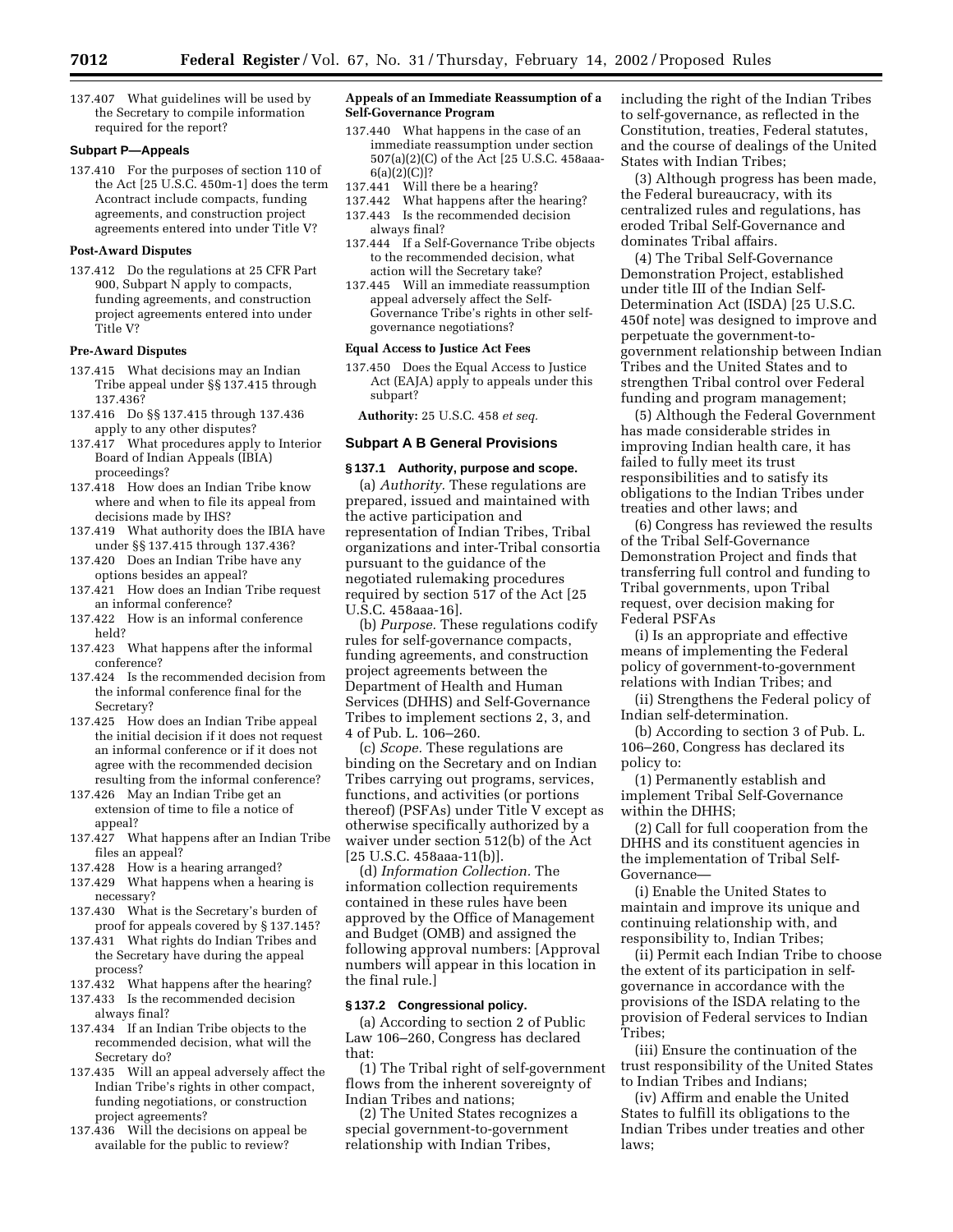(v) Strengthen the government-togovernment relationship between the United States and Indian Tribes through direct and meaningful consultation with all Tribes;

(vi) Permit an orderly transition from Federal domination of programs and services to provide Indian Tribes with meaningful authority, control, funding, and discretion to plan, conduct, redesign, and administer PSFAs that meet the needs of the individual Tribal communities;

(vii) Provide for a measurable parallel reduction in the Federal bureaucracy as programs, services, functions, and activities (or portion thereof) are assumed by Indian Tribes; (viii) Encourage the Secretary to identify all PSFAs of the DHHS that may be managed by an Indian Tribe under this Act and to assist Indian Tribes in assuming responsibility for such PSFAs; and

(ix) Provide Indian Tribes with the earliest opportunity to administer PSFAs from throughout the Department.

(c) According to section 512(a) of the Act [25 U.S.C. 458aaa-11(a)], Congress has declared, except as otherwise provided by law, the Secretary shall interpret all Federal laws, Executive Orders, and regulations in a manner that will facilitate:

(1) The inclusion of PSFAs and funds associated therewith, in the agreements entered into under this section;

(2) The implementation of compacts and funding agreements entered into under this title; and

(3) The achievement of Tribal health goals and objectives.

(d) According to section 512(f) of the Act [25 U.S.C. 458aaa-11(f)], Congress has declared that each provision of Title V and each provision of a compact or funding agreement shall be liberally construed for the benefit of the Indian Tribe participating in and any ambiguity shall be resolved in favor of the Indian Tribe.

(e) According to section 515(b) of the Act [25 U.S.C. 458aaa-14(b)], Congress has declared that nothing in the Act shall be construed to diminish in any way the trust responsibility of the United States to Indian Tribes and individual Indians that exists under treaties, Executive orders, or other laws and court decisions.

(f) According to section 507(g) of the Act [25 U.S.C. 458aaa-6(g)], Congress has declared that the Secretary is prohibited from waiving, modifying, or diminishing in any way the trust responsibility of the United States with respect to Indian Tribes and individual Indians that exists under treaties,

Executive orders, other laws, or court decisions.

(g) According to section 515(c) of the Act [25 U.S.C. 458aaa-14(c)], Congress has declared that the Indian Health Service (IHS) under this Act shall neither bill nor charge those Indians who may have the economic means to pay for services, nor require any Tribe to do so. Nothing in this section shall impair the right of the IHS or an Indian Tribe to seek recovery from third parties section 206 of the Indian Health Care Improvement Act [25 U.S.C. 1621e], under section 1 of the Federal Medical Care Recovery Act [42 U.S.C. 2651], and any other applicable Federal, State or Tribal law.

(h) According to section 507(e) of the Act [25 U.S.C. 458aaa-6(e)], Congress has declared that in the negotiation of compacts and funding agreements the Secretary shall at all times negotiate in good faith to maximize implementation of the self-governance policy. The Secretary shall carry out Title V in a manner that maximizes the policy of Tribal Self-Governance, and in a manner consistent with the purposes specified in section 3 of the Act.

#### **§ 137.3 Effect on existing Tribal rights.**

Nothing in this part shall be construed as:

(a) Affecting, modifying, diminishing, or otherwise impairing the sovereign immunity from suit enjoyed by Indian Tribes;

(b) Terminating, waiving, modifying, or reducing the trust responsibility of the United States to the Indian Tribe(s) or individual Indians. The Secretary must act in good faith in upholding this trust responsibility;

(c) Mandating an Indian Tribe to apply for a compact(s) or grant(s) as described in the Act; or

(d) Impeding awards by other Departments and agencies of the United States to Indian Tribes to administer Indian programs under any other applicable law.

## **§ 137.4 May Title V be construed to limit or reduce in any way the funding for any program, project, or activity serving an Indian Tribe under this or other applicable Federal Law?**

No, if an Indian Tribe alleges that a compact or funding agreement violates section 515(a) of the Act [25 U.S.C. 458aaa-14(a)], the Indian Tribe may apply the provisions of section 110 of the Act [25 U.S.C. 450m-1].

## **§ 137.5 Effect of these regulations on Federal program guidelines, manual, or policy directives.**

Unless expressly agreed to by the Self-Governance Tribe in the compact or

funding agreement, the Self-Governance Tribe shall not be subject to any agency circular, policy, manual, guidance, or rule adopted by the IHS, except for the eligibility provisions of section 105(g) of the Act [25 U.S.C. 450j(g)] and regulations promulgated under section 517 of the Act [25 U.S.C. 458aaa-16(e)].

# **Subpart B—Definitions.**

#### **§ 137.10 Definitions.**

Unless otherwise provided in this part:

*Act* means sections 1 through 9 and Titles I and V of the Indian Self-Determination and Education Assistance Act of 1975, Public Law 93– 638, as amended.

*Appeal* means a request by an Indian Tribe for an administrative review of an adverse decision by the Secretary.

*Compact* means a legally binding and mutually enforceable written agreement that affirms the government-togovernment relationship between a Self-Governance Tribe and the United States.

*Congressionally earmarked competitive grants* as used in section 505(b)(1) of the Act [25 U.S.C. 458aaa-4(b)(1)] means statutorily mandated grants as defined in this section and used in subpart H of this part.

*Contract* means a self-determination contract as defined in section 4(j) of the Act [25 U.S.C. 450b].

*Days* means calendar days; except where the last day of any time period specified in these regulations falls on a Saturday, Sunday, or a Federal holiday, the period shall carry over to the next business day unless otherwise prohibited by law.

*Department* means the Department of Health and Human Services.

*Director* means the Director of the Indian Health Service.

*Funding agreement* means a legally binding and mutually enforceable written agreement that identifies the PSFAs that the Self-Governance Tribe will carry out, the funds being transferred from the Service Unit, Area, and Headquarter's levels in support of those PSFAs and such other terms as are required, or may be agreed upon, pursuant to Title V.

*Gross mismanagement* means a significant, clear, and convincing violation of a compact, funding agreement, or regulatory, or statutory requirements applicable to Federal funds transferred to an Indian Tribe by a compact or funding agreement that results in a significant reduction of funds available for the PSFAs assumed by a Self-Governance Tribe.

*IHS* means Indian Health Service. *IHS discretionary grant* means a grant established by IHS pursuant to the IHS'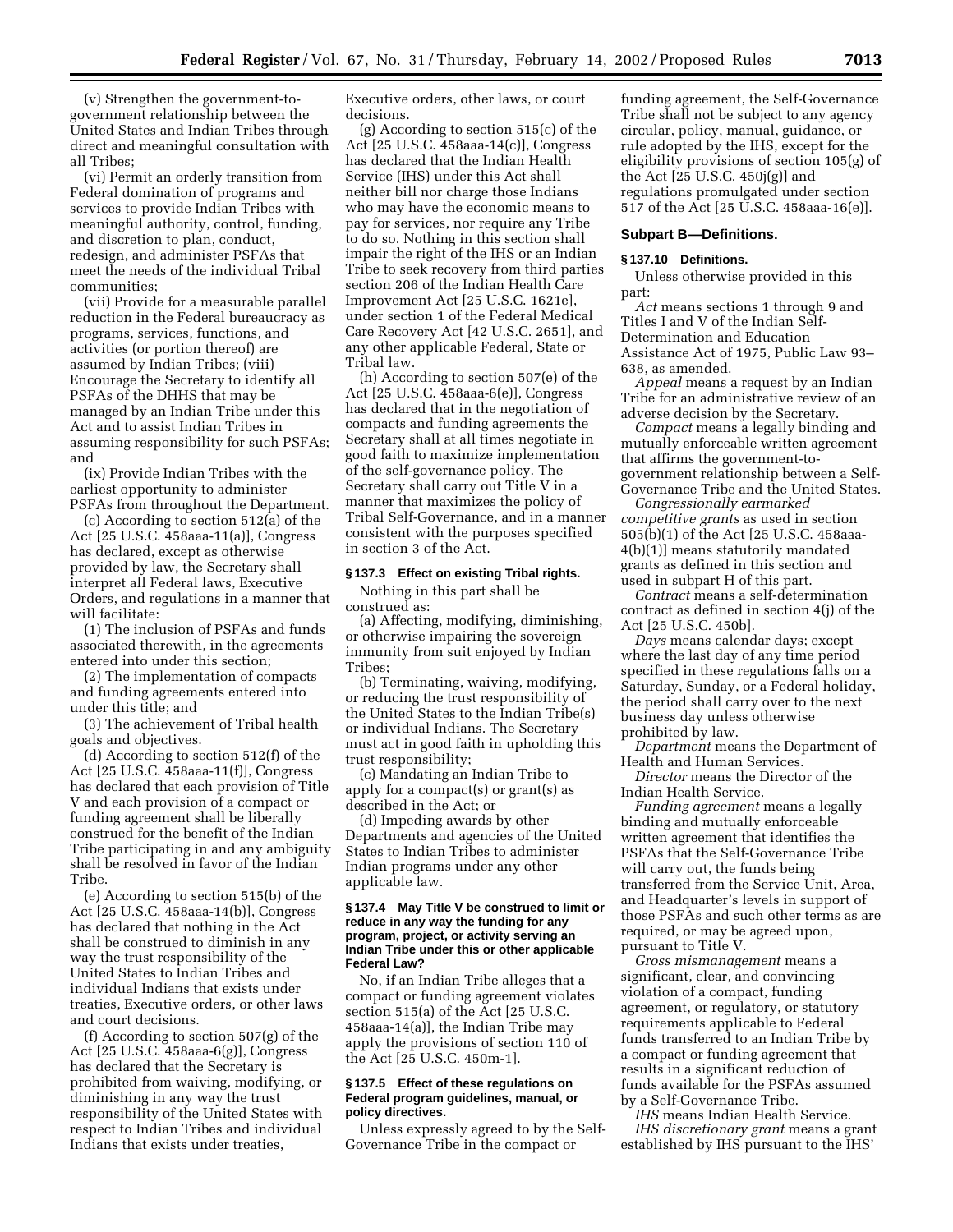discretionary authority without any specific statutory directive. *Indian* means a person who is a

member of an Indian Tribe.

*Indian Tribe* means any Indian Tribe, band, nation, or other organized group, or community, including pueblos, rancherias, colonies, and any Alaska Native Village, or regional or village corporation as defined in or established pursuant to the Alaska Native Claims Settlement Act, which is recognized as eligible for the special programs and services provided by the United States to Indians because of their status as Indians; provided that in any case in which an Indian Tribe has authorized another Indian Tribe, an inter-Tribal consortium, or a Tribal organization to plan for or carry out programs, services, functions, or activities (or portions thereof) on its behalf under Title V, the authorized Indian Tribe, inter-Tribal consortium or Tribal organization shall have the rights and responsibilities of the authorizing Indian Tribe (except as otherwise provided in the authorizing resolution or in this part). In such event, the term 'Indian Tribe' as used in this part includes such other authorized Indian Tribe, inter-Tribal consortium, or Tribal organization.

*Indirect costs* shall have the same meaning as it has in 25 CFR 900.6 as applied to compacts, funding agreements and construction project agreements entered into under this part.

*Inherent Federal functions* means those Federal functions which cannot legally be delegated to Indian Tribes.

*Inter-Tribal consortium* means a coalition of two or more separate Indian Tribes that join together for the purpose of participating in self-governance, including Tribal organizations.

*OMB* means the Office of Management and Budget.

*PSFA* means programs, services, functions, and activities (or portions thereof).

*Real property* means any interest in land together with the improvements, structures, and fixtures and appurtenances thereto.

*Reassumption* means rescission, in whole or part, of a funding agreement and assuming or resuming control or operation of the PSFAs by the Secretary without consent of the Self-Governance Tribe.

*Retained Tribal share* means those funds that are available as a Tribal share but which the Self-Governance Tribe elects to leave with the IHS to administer.

*Retrocession* means the voluntary return to the Secretary of a selfgovernance program, service, function or activity (or portion thereof) for any

reason, before or on the expiration of the term of the funding agreement.

*Secretary* means the Secretary of Health and Human Services (and his or her respective delegates.)

*Self-Governance* means the program of self-governance established under section 502 of the Act [25 U.S.C. 458aaa-1].

*Self-Governance Tribe* means an Indian Tribe participating in the program of self-governance pursuant to section 503(a) of the Act [25 U.S.C. 458aaa-2(a)] or selected and participating in self-governance pursuant to section 503(b) of the Act [25 U.S.C. 458aaa-2(b)].

*Statutorily mandated grant* as used in this section and subpart F of this part means a grant specifically designated in a statute for a defined purpose.

*Title I* means sections 1 through 9 and Title I of the Indian Self-Determination and Education Assistance Act of 1975, Pub. L. 93–638, as amended.

*Title V* means Title V of the Indian Self-Determination and Education Assistance Act of 1975, Pub. L. 93–638, as amended.

*Tribal organization* means the recognized governing body of any Indian Tribe; any legally established organization of Indians which is controlled, sanctioned, or chartered by such governing body or which is democratically elected by the adult members of the Indian community to be served by such organization and which includes the maximum participation of Indians in all phases of its activities; provided, that in any case where a contract or compact is entered into, or a grant is made, to an organization to perform services benefitting more than one Indian Tribe, the approval of each such Indian Tribe shall be a prerequisite to the entering into or making of such contract, compact, or grant.

*Tribal share* means an Indian Tribe's portion of all funds and resources that support secretarial PSFAs that are not required by the Secretary for the performance of inherent Federal functions.

# **Subpart C—Selection of Indian Tribes for Participation in Self-Governance**

# **§ 137.15 Who may participate in Tribal Self-Governance?**

Those Self-Governance Tribes described in 503(a) of the Act [25 U.S.C. 458aaa–2(a)] participating in the Title III Tribal Self-Governance Demonstration Project and up to 50 additional Indian Tribes per year that meet the criteria in § 137.18 may participate in selfgovernance.

## **§ 137.16 What if more than 50 Indian Tribes apply to participate in selfgovernance?**

The first 50 Indian Tribes who apply and are determined to be eligible shall have the option to participate in selfgovernance. Any Indian Tribe denied participation due to the limitation in number of Indian Tribes that may take part is entitled to participate in the next fiscal year, provided the Indian Tribe continues to meet the financial stability and financial management capacity requirements.

# **§ 137.17 May more than one Indian Tribe participate in the same compact and/or funding agreement?**

Yes, Indian Tribes may either:

(a) Each sign the same compact and/ or funding agreement, provided that each one meets the criteria to participate in self-governance and accepts legal responsibility for all financial and administrative decisions made under the compact or funding agreement, or

(b) Authorize another Indian Tribe to participate in self-governance on their behalf.

# **§ 137.18 What criteria must an Indian Tribe satisfy to be eligible to participate in selfgovernance?**

To be eligible to participate in selfgovernance, an Indian Tribe must have: (a) Successfully completed the

planning phase described in § 137.20;

(b) Requested participation in selfgovernance by resolution or other official action by the governing body of each Indian Tribe to be served; and

(c) Demonstrated, for three fiscal years, financial stability and financial management capability.

# **Planning Phase**

# **§ 137.20 What is required during the planning phase?**

The planning phase must be conducted to the satisfaction of the Indian Tribe and must include:

(a) Legal and budgetary research; and (b) Internal Tribal government planning and organizational preparation relating to the administration of health programs.

# **§ 137.21 How does an Indian Tribe demonstrate financial stability and financial management capacity?**

The Indian Tribe provides evidence that, for the three years prior to participation in self-governance, the Indian Tribe has had no uncorrected significant and material audit exceptions in the required annual audit of the Indian Tribe's self-determination contracts or self-governance funding agreements with any Federal agency.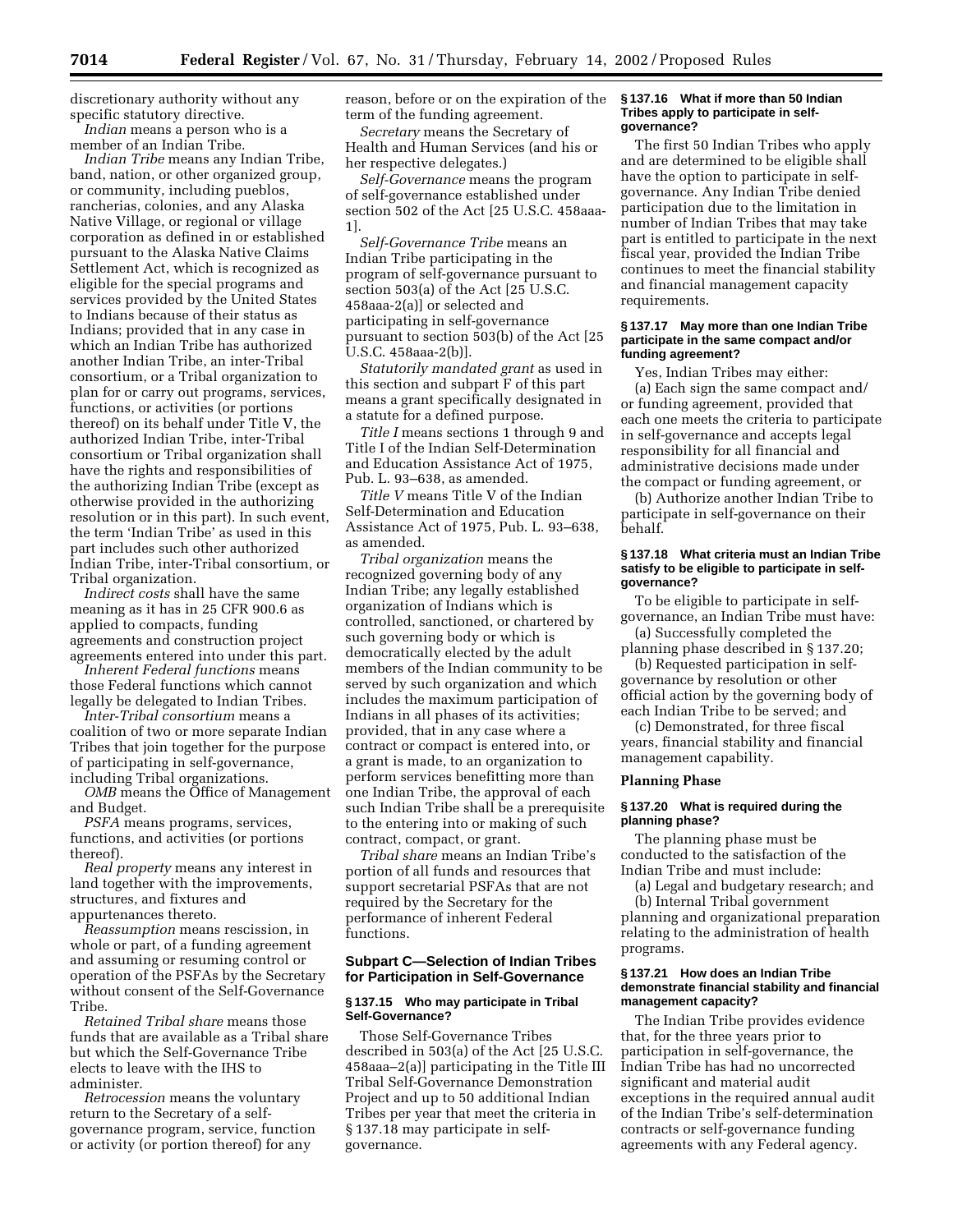#### **§ 137.22 May the Secretary consider uncorrected significant and material audit exceptions identified regarding centralized financial and administrative functions?**

Yes, if the Indian Tribe chooses to centralize its self-determination or selfgovernance financial and administrative functions with non-self-determination or non-self-governance financial and administrative functions, such as personnel, payroll, property management, etc., the Secretary may consider uncorrected significant and material audit exceptions related to the integrity of a cross-cutting centralized function in determining the Indian Tribe's eligibility for participation in the self-governance program.

## **§ 137.23 For purposes of determining eligibility for participation in selfgovernance, may the Secretary consider any other information regarding the Indian Tribe's financial stability and financial management capacity?**

No, meeting the criteria set forth in §§ 137.21 and 137.22, shall be conclusive evidence of the required stability and capability to participate in self-governance.

# **§ 137.24 Are there grants available to assist the Indian Tribe to meet the requirements to participate in selfgovernance?**

Yes, any Indian Tribe may apply, as provided in § 137.25, for a grant to assist it to:

(a) Plan to participate in selfgovernance; and

(b) Negotiate the terms of the compact and funding agreement between the Indian Tribe and Secretary.

## **§ 137.25 Are planning and negotiation grants available?**

Subject to the availability of funds, IHS will annually publish a notice of the number of planning and negotiation grants available, an explanation of the application process for such grants, and the criteria for award. Questions may be directed to the Office of Tribal Self-Governance.

#### **§ 137.26 Must an Indian tribe receive a planning or negotiation grant to be eligible to participate in self-governance?**

No, an Indian Tribe may use other resources to meet the planning requirement.

### **Subpart D—Self-Governance Compact**

# **§ 137.30 What is a self-governance compact?**

A self-governance compact is a legally binding and mutually enforceable written agreement that affirms the government-to-government relationship between a Self-Governance Tribe and the United States.

#### **§ 137.31 What is included in a compact?**

A compact shall include general terms setting forth the government-togovernment relationship consistent with the Federal Government's trust responsibility and statutory and treaty obligations to Indian Tribes and such other terms as the parties intend to control from year to year.

## **§ 137.32 Is a compact required to participate in self-governance?**

Yes, Tribes must have a compact in order to participate in self-governance.

# **§ 137.33 May an Indian Tribe negotiate a funding agreement at the same time it is negotiating a compact?**

Yes, at an Indian Tribe's option, a funding agreement may be negotiated prior to or at the same time as the negotiation of a compact.

#### **§ 137.34 May a funding agreement be executed without negotiating a compact?**

No, a compact is a separate document from a funding agreement, and the compact must be executed before or at the same time as a funding agreement.

# **§ 137.35 What is the term of a selfgovernance compact?**

Upon approval and execution of a self-governance compact, the compact remains in effect for so long as permitted by Federal law or until terminated by mutual written agreement or retrocession or reassumption of all PSFAs.

# **Subpart E—Funding Agreements**

# **§ 137.40 What is a funding agreement?**

A funding agreement is a legally binding and mutually enforceable written agreement that identifies the PSFAs that the Self-Governance Tribe will carry out, the funds being transferred from service unit, area and headquarters levels in support of those PSFAs and such other terms as are required or may be agreed upon pursuant to Title V.

# **§ 137.41 What PSFAs must be included in a funding agreement?**

At the Self-Governance Tribe's option, all PSFAs identified in and in accordance with section 505(b) of the Act must be included in a funding agreement, subject to section 507(c) of the Act [25 U.S.C. 458aaa–6(c)].

# **§ 137.42 What Tribal shares may be included in a funding agreement?**

All Tribal shares identified in sections 505(b)(1) [25 U.S.C. 458aaa–4(b)(1)] and 508(c) of the Act [25 U.S.C. 458aaa–7(c)] may be included in a funding agreement, including Tribal shares of IHS discretionary grants.

# **§ 137.43 Are all funds identified as Tribal shares always paid to the Self-Governance Tribe under a funding agreement?**

No, at the discretion of the Self-Governance Tribe, Tribal shares may be left, in whole or in part, with IHS for certain PSFAs. These shares are referred to as a ''retained Tribal shares.''

# **Terms in a Funding Agreement**

## **§ 137.45 What terms must be included in a funding agreement?**

A funding agreement must include terms required under section 505(d) of the Act [25 U.S.C. 458aaa–4(d)] and provisions regarding mandatory reporting and reassumption pursuant to section 507(a) of the Act [25 U.S.C. 458aaa–6(a)], unless those provisions have been included in a compact.

# **§ 137.46 May additional terms be included in a funding agreement?**

Yes, at the Self-Governance Tribe's option, additional terms may be included as set forth in sections 506 [25 U.S.C. 458aaa–5] and 516(b) of the Act [25 U.S.C. 458aaa–15(b)]. In addition, any other terms to which the Self-Governance Tribe and the Secretary agree may be included.

# **§ 137.47 Do any provisions of Title I apply to compacts, funding agreements, and construction project agreements negotiated under Title V of the Act?**

(a) Yes, the provisions of Title I listed in section 516(a) of the Act [25 U.S.C. 458aaa–15(a)] and section 314 of Pub. L. 101–512, as amended, [25 U.S.C. 450f note] mandatorily apply to a compact, funding agreement and construction project agreement to the extent they are not in conflict with Title V. In addition, at the option of a Self-Governance Tribe, under section 516(b) of the Act [25 U.S.C. 458aaa–15(b)] any provisions of Title I may be included in the compact or funding agreement.

(b) The provisions of Title I referenced in section 516(a) of the Act  $[25 \text{ U.S.C. } 458$ aaa-15 $[a]$  are sections 5 [25 U.S.C. 450c], 6 [25 U.S.C. 450d], 7 [25 U.S.C. 450e], 102(c) and (d) [25 U.S.C. 450f(c) and (d)], 104 [25 U.S.C. 450i], 105(k) and (l) [25 U.S.C. 450j(k) and (l)], 106(a) through (k) [25 U.S.C. 450j–1(a) through (k)], and 111 [25 U.S.C. 450n] of the Act.

# **§ 137.48 What is the effect of incorporating a Title I provision into a compact or funding agreement?**

The incorporated Title I provision shall have the same force and effect as if it were set out in full in Title V.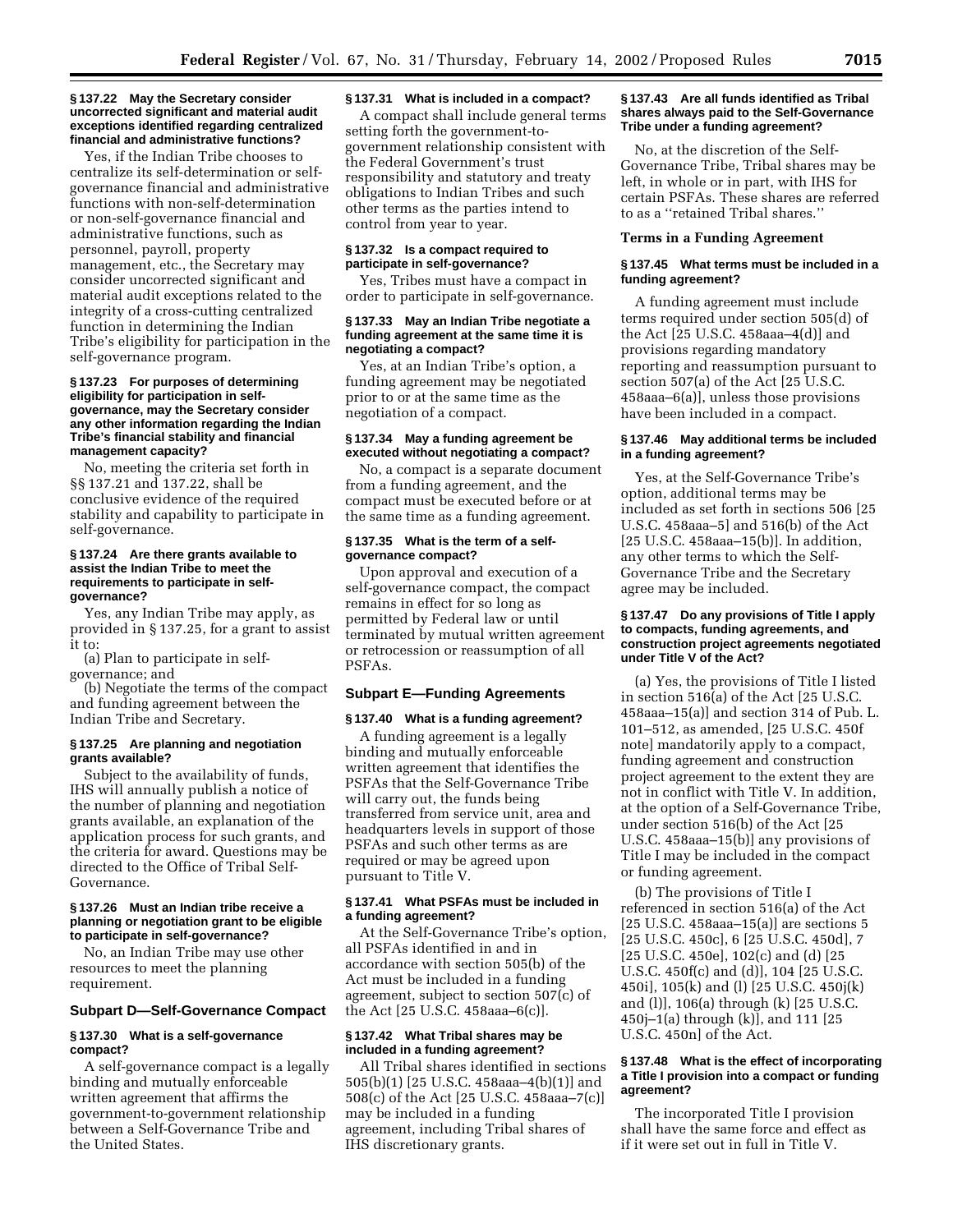# **§ 137.49 What if a Self-Governance Tribe requests such incorporation at the negotiation stage of a compact or funding agreement?**

In that event, such incorporation shall be deemed effective immediately and shall control the negotiation and resulting compact and funding agreement.

# **Term of a Funding Agreement**

# **§ 137.55 What is the term of a funding agreement?**

A funding agreement shall have the term mutually agreed to by the parties. Absent notification from an Indian Tribe that it is withdrawing or retroceding the operation of one or more PSFAs identified in the funding agreement, the funding agreement shall remain in full force and effect until a subsequent funding agreement is executed.

## **§ 137.56 Does a funding agreement remain in effect after the end of its term?**

Yes, the provisions of a funding agreement remain in full force and effect until a subsequent funding agreement is executed. Upon execution of a subsequent funding agreement, the provisions of such a funding agreement are retroactive to the end of the term of the preceding funding agreement.

# **§ 137.57 How is a funding agreement amended during the effective period of the funding agreement?**

A funding agreement may be amended by the parties as provided for in the funding agreement, Title V, or this part.

# **Subpart F—Statutorily Mandated Grants**

# **§ 137.60 May a statutorily mandated grant be added to a funding agreement?**

Yes, in accordance with section 505(b)(2) of the Act [25 U.S.C. 458aaa– 4(b)(2)], a statutorily mandated grant may be added to the funding agreement after award.

# **§ 137.65 May a Self-Governance Tribe receive statutorily mandated grant funding in an annual lump sum advance payment?**

Yes, grant funds shall be added to the funding agreement as an annual lump sum advance payment after the grant is awarded.

## **§ 137.66 May a Self-Governance Tribe keep interest earned on statutorily mandated grant funds?**

Yes, a Self-Governance Tribe may keep interest earned on statutorily mandated grant funds.

# **§ 137.67 How may a Self-Governance Tribe use interest earned on statutorily mandated grant funds?**

Interest earned on such funds must be used to enhance the grant program including allowable administrative costs.

#### **§ 137.68 May funds from a statutorily mandated grant added to a funding agreement be reallocated?**

No, unless it is permitted under the statute authorizing the grant or under the terms and conditions of the grant award, funds from a statutorily mandated grant may not be reallocated.

# **§ 137.69 May a statutorily mandated grant program added to a funding agreement be redesigned?**

No, unless it is permitted under the statute authorizing the grant or under the terms and conditions of the grant award, a program added to a funding agreement under a statutorily mandated grant may not be redesigned.

# **§ 137.70 Are the reporting requirements different for a statutorily mandated grant program added to a funding agreement?**

Yes, the reporting requirements for a statutorily mandated grant program added to a funding agreement are subject to the terms and conditions of the grant award.

## **§ 137.71 May the Secretary and the Self-Governance Tribe develop separate programmatic reporting requirements for statutorily mandated grants?**

Yes, the Secretary and the Self-Governance Tribe may develop separate programmatic reporting requirements for statutorily mandated grants.

## **§ 137.72 Are Self-Governance Tribes and their employees carrying out statutorily mandated grant programs added to a funding agreement covered by the Federal Tort Claims Act (FTCA)?**

Yes, Self-Governance Tribes and their employees carrying out statutorily mandated grant programs added to a funding agreement are covered by the FTCA. Regulations governing coverage under the FTCA are published at 25 CFR Part 900, Subpart M.

# **Subpart G—Funding**

# **General**

## **§ 137.75 What funds must the Secretary transfer to a Self-Governance Tribe in a funding agreement?**

Subject to the terms of any compact or funding agreement, the Secretary must transfer to a Tribe all funds provided for in the funding agreement, pursuant to section 508(c) of the Act [25 U.S.C. 458aaa–7(c)] and '137.80. The Secretary shall provide funding for

periods covered by joint resolution adopted by Congress making continuing appropriations, to the extent permitted by such resolutions.

# **§ 137.76 When must the Secretary transfer to a Self-Governance Tribe funds identified in a funding agreement?**

When a funding agreement requires an annual transfer of funding to be made at the beginning of a fiscal year, or requires semiannual or other periodic transfers of funding to be made commencing at the beginning of a fiscal year, the first such transfer shall be made not later than 10 days after the apportionment of such funds by the OMB to the Department, unless the funding agreement provides otherwise.

# **§ 137.77 When must the Secretary transfer funds identified in a funding agreement which does not correspond to the Federal fiscal year, e.g., calendar year?**

When the period covered by a funding agreement crosses Federal fiscal years and unless 100 percent of the funding is available and agreed to in the funding agreement, funding for the funding agreement will be apportioned between the two fiscal years and payments due under the funding agreement associated with each respective fiscal year will be made on the later of:

(a) The effective date of the funding agreement, or

(b) Ten days after apportionment from OMB.

# **§ 137.78 When must the Secretary transfer funds that were not paid as part of the initial lump sum payment?**

The Secretary must transfer any funds that were not paid in the initial lump sum payment within 10 days after distribution methodologies and other decisions regarding payment of those funds have been made by the IHS.

# **§ 137.79 May a Self-Governance Tribe negotiate a funding agreement for a term longer or shorter than one year?**

Yes, upon Tribal request, the Secretary must negotiate a funding agreement for a term longer or shorter than a year. All references in these regulations to funding agreements shall also include funding agreements for a term longer or shorter than one year.

# **§ 137.80 What funds must the Secretary include in a funding agreement?**

The Secretary must include funds in a funding agreement in an amount equal to the amount that the Self-Governance Tribe would have been entitled to receive in a contract under Title I, including amounts for direct program costs specified under section 106(a)(1) of the Act and amounts for contract support costs specified under section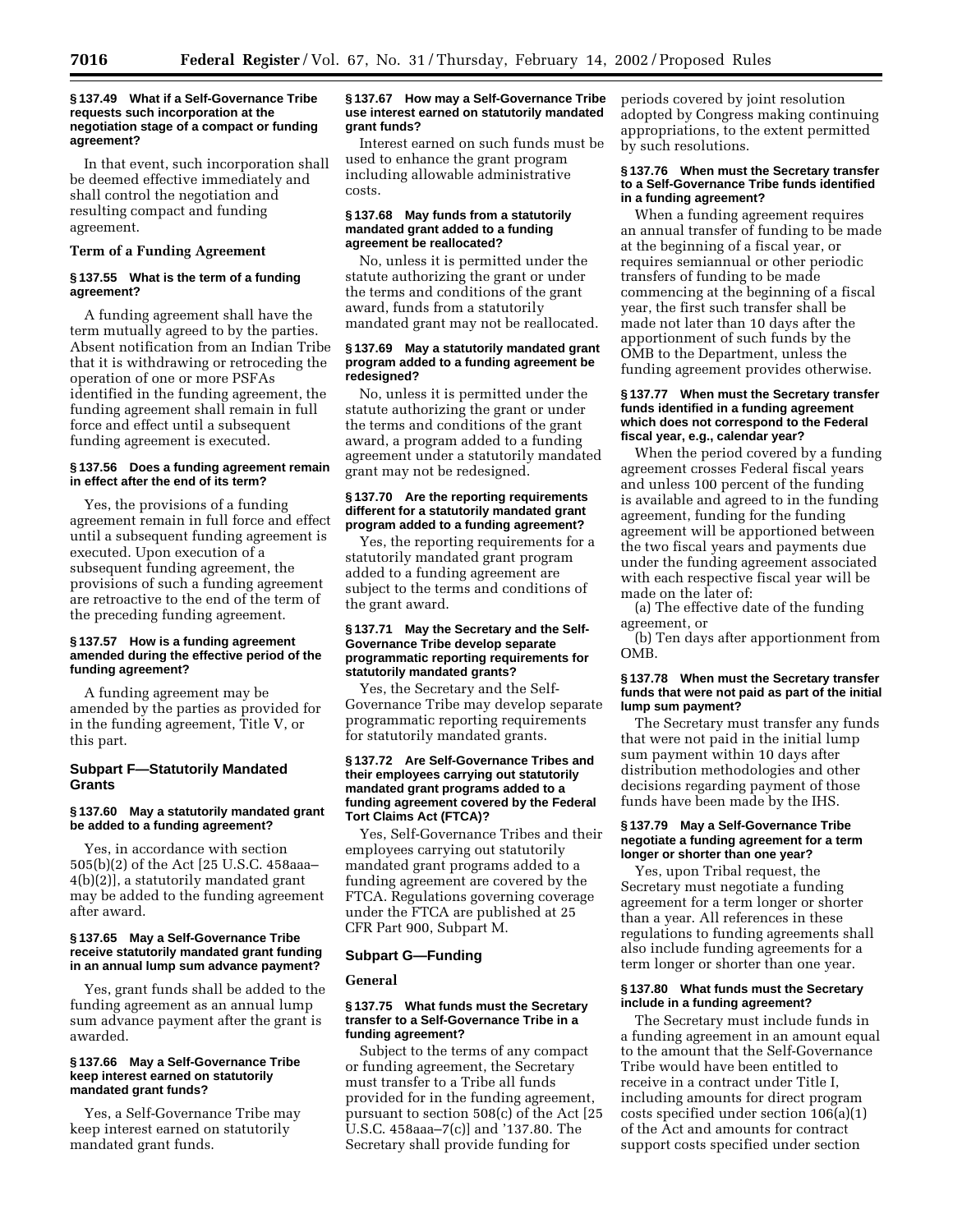106(a) (2), (3), (5), and (6) of the Act [25 U.S.C. 450j–1(a)(2), (3), (5) and (6)]. In addition, the Secretary shall include any funds that are specifically or functionally related to the provision by the Secretary of services and benefits to the Self-Governance Tribe or its members, all without regard to the organizational level within the Department where such functions are carried out.

# **Prohibitions**

# **§ 137.85 Is the Secretary prohibited from failing or refusing to transfer funds that are due to a Self-Governance Tribe under Title V?**

Yes, sections  $508(d)(1)(A)$  and  $(B)$  of the Act [25 U.S.C. 458aaa–7(d)(1)(A) and (B)] expressly prohibit the Secretary from:

(a) Failing or refusing to transfer to a Self-Governance Tribe its full share of any central, headquarters, regional, area, or service unit office or other funds due under Title V, except as required by Federal law, and

(b) From withholding portions of such funds for transfer over a period of years.

# **§ 137.86 Is the Secretary prohibited from reducing the amount of funds required under Title V to make funding available for self-governance monitoring or administration by the Secretary?**

Yes, the Secretary is prohibited from reducing the amount of funds required under Title V to make funding available for self-governance monitoring or administration.

## **§ 137.87 May the Secretary reduce the amount of funds due under Title V in subsequent years?**

No, in accordance with section 508(d)(1)(C)(ii) of the Act [[25 U.S.C.  $458$ aaa $-7(d)(1)(C)(ii)$ , the Secretary is prohibited from reducing the amount of funds required under Title V in subsequent years, except pursuant to:

(a) A reduction in appropriations from the previous fiscal year for the program or function to be included in a compact or funding agreement;

(b) A Congressional directive in legislation or accompanying report;

(c) A Tribal authorization;

(d) A change in the amount of passthrough funds subject to the terms of the funding agreement; or

(e) Completion of a project, activity, or program for which such funds were provided.

# **§ 137.88 May the Secretary reduce the amount of funds required under Title V to pay for Federal functions, including Federal pay costs, Federal employee retirement benefits, automated data processing, technical assistance, and monitoring of activities under the Act?**

No, the Secretary may not reduce the amount of funds required under Title V to pay for Federal functions, including Federal pay costs, Federal employee retirement benefits, automated data processing, technical assistance, and monitoring of activities under the Act.

# **§ 137.89 May the Secretary reduce the amount of funds required under Title V to pay for costs of Federal personnel displaced by contracts under Title I or Self-Governance under Title V?**

No, the Secretary may not reduce the amount of funds required under Title V to pay for costs of Federal personnel displaced by contracts under Title I or Self-Governance under Title V.

# **§ 137.90 May the Secretary increase the funds required under the funding agreement?**

Yes, the Secretary may increase the funds required under the funding agreement. However, the Self-Governance Tribe and the Secretary must agree to any transfer of funds to the Self-Governance Tribe unless otherwise provided for in the funding agreement.

# **Acquisition of Goods and Services from the IHS**

# **§ 137.95 May a Self-Governance Tribe purchase goods and services from the IHS on a reimbursable basis?**

Yes, a Self-Governance Tribe may choose to purchase from the IHS any goods and services transferred by the IHS to a Self-Governance Tribe in a compact or funding agreement. The IHS shall provide any such goods and services to the Self-Governance Tribe, on a reimbursable basis, including payment in advance with subsequent adjustment.

#### **Prompt Payment Act**

#### **§ 137.96 Does the Prompt Payment Act apply to funds transferred to a Self-Governance Tribe in a compact or funding agreement?**

Yes, the Prompt Payment Act, 39 U.S.C. section 3901 *et seq.*, applies to the transfer of all funds due under a compact or funding agreement authorized pursuant to Title V. See also ''137.76 through 137.78 and 137.341(f).

**Interest or Other Income on Transfers**

## **§ 137.100 May a Self-Governance Tribe retain and spend interest earned on any funds paid under a compact or funding agreement?**

Yes, pursuant to section 508(h) of the Act [25 U.S.C. 458aaa–7(h)], a Self-Governance Tribe may retain and spend interest earned on any funds paid under a compact or funding agreement.

#### **§ 137.101 What standard applies to a Self-Governance Tribe's management of funds paid under a compact or funding agreement?**

A Self-Governance Tribe is under a duty to invest and manage the funds as a prudent investor would, in light of the purpose, terms, distribution requirements, and provisions in the compact or funding agreement and Title V. This duty requires the exercise of reasonable care, skill, and caution, and is to be applied to investments not in isolation but in the context of the investment portfolio and as a part of an overall investment strategy, which should incorporate risk and return objectives reasonably suitable to the Self-Governance Tribe. In making and implementing investment decisions, the Self-Governance Tribe has a duty to diversify the investments unless, under the circumstances, it is prudent not to do so. In addition, the Self-Governance Tribe must:

(a) Conform to fundamental fiduciary duties of loyalty and impartiality;

(b) Act with prudence in deciding whether and how to delegate authority and in the selection and supervision of agents; and

(c) Incur only costs that are reasonable in amount and appropriate to the investment responsibilities of the Self-Governance Tribe.

# **Carryover of Funds**

## **§ 137.105 May a Self-Governance Tribe carryover from one year to the next any funds that remain at the end of the funding agreement?**

Yes, pursuant to section 508(i) of the Act, a Self-Governance Tribe may carryover from one year to the next any funds that remain at the end of the funding agreement.

#### **Program Income**

# **§ 137.110 May a Self-Governance Tribe retain and expend any program income earned pursuant to a compact and funding agreement?**

All Medicare, Medicaid, or other program income earned by a Self-Governance Tribe shall be treated as supplemental funding to that negotiated in the funding agreement. The Self-Governance Tribe may retain all such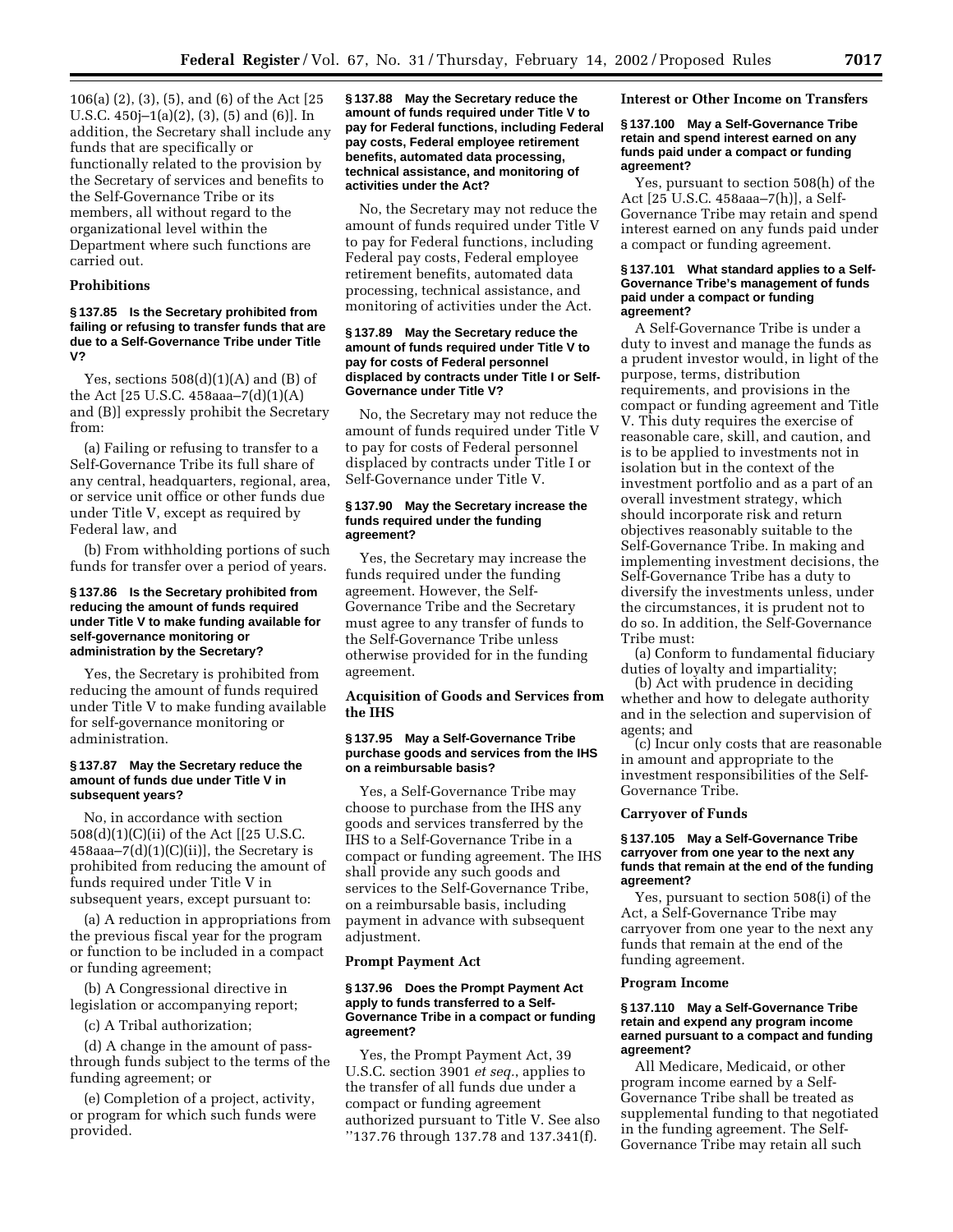income and expend such funds in the current year or in future years except to the extent that the Indian Health Care Improvement Act (25 U.S.C. 1601 *et seq.*) provides otherwise for Medicare and Medicaid receipts. Such funds shall not result in any offset or reduction in the amount of funds the Self-Governance Tribe is authorized to receive under its funding agreement in the year the program income is received or for any subsequent fiscal year.

# **Limitation of Costs**

# **§ 137.115 Is a Self-Governance Tribe obligated to continue performance under a compact or funding agreement if the Secretary does not transfer sufficient funds?**

No, if a Self-Governance Tribe believes that the total amount of funds provided for a specific PSFA in a compact or funding agreement is insufficient, the Self-Governance Tribe must provide reasonable written notice of such insufficiency to the Secretary. If the Secretary does not increase the amount of funds transferred under the funding agreement in a quantity sufficient for the Self-Governance Tribe to complete the PSFA, as jointly determined by the Self-Governance Tribe and the Secretary, the Self-Governance Tribe may suspend performance of the PSFA until such time as additional funds are transferred.

### **Stable Base Budget**

# **§ 137.120 May a Self-Governance Tribe's funding agreement provide for a stable base budget?**

Yes, at the option of a Self-Governance Tribe, a funding agreement may provide for a stable base budget, specifying the recurring funds to be transferred to a Self-Governance Tribe for a period specified in the funding agreement.

# **§ 137.121 What funds may be included in a stable base budget amount?**

The stable base budget amount may include, at the option of the Self-Governance Tribe,

(a) Recurring funds available under section 106(a) of the Act [25 U.S.C. 450j–1];

(b) Recurring Tribal shares; and (c) Any recurring funds for new or expanded PSFAs not previously assumed by the Self-Governance Tribe.

## **§ 137.122 May a Self-Governance Tribe with a stable base budget receive other funding under its funding agreement?**

Yes, the funding agreement may include non-recurring funds, other recurring funds, and other funds the Self-Governance Tribe is entitled to

include in a funding agreement that are not included in the stable base budget amount.

# **§ 137.123 Once stable base funding is negotiated, do funding amounts change from year to year?**

Stable base funding amounts are subject to adjustment:

(a) Annually only to reflect changes in Congressional appropriations by subsub activity excluding earmarks;

(b) By mutual agreement of the Self-Governance Tribe and the Secretary; or

(c) As a result of full or partial retrocession or reassumption.

# **§ 137.124 Does the effective period of a stable base budget have to be the same as the term of the funding agreement?**

No, the Self-Governance Tribe may provide in its funding agreement that the effective period of the stable base budget will be either longer or shorter than the term of the funding agreement.

# **Subpart H—Final Offer**

# **§ 137.130 What is covered by this subpart?**

This subpart explains the final offer process provided by the statute for resolving, within a specific timeframe, disputes that may develop in negotiation of compacts, funding agreements, or amendments thereof.

## **§ 137.131 When should a final offer be submitted?**

A final offer should be submitted when the Secretary and an Indian Tribe are unable to agree, in whole or in part, on the terms of a compact or funding agreement (including funding levels).

# **§ 137.132 How does the Indian Tribe submit a final offer?**

(a) A written final offer should be submitted:

(1) During negotiations to the agency lead negotiator;

(2) Thereafter to the Director.

(b) The document should be separate from the compact, funding agreement, or amendment and clearly identified as a ''Final Offer.''

# **§ 137.133 What does a final offer contain?**

A final offer contains a description of the disagreement between the Secretary and the Indian Tribe and the Indian Tribe's final proposal to resolve the disagreement.

# **§ 137.134 When does the 45 day review period begin?**

The 45 day review period begins from the date the IHS receives the final offer. Proof of receipt may include a date stamp, or postal return receipt, or hand delivery.

# **§ 137.135 May the Secretary request and obtain an extension of time of the 45 day review period?**

Yes, the Secretary may request an extension of time before the expiration of the 45 day review period. The Indian Tribe may either grant or deny the Secretary's request for an extension. To be effective, any grant of extension of time must be in writing and be signed by the person authorized by the Indian Tribe to grant the extension before the expiration of the 45 day review period.

# **§ 137.136 What happens if the agency takes no action within the 45 day review period (or any extensions thereof)?**

The final offer is accepted automatically by operation of law.

#### **§ 137.137 If the 45 day review period or extension thereto, has expired, and the Tribe's offer is deemed accepted by operation of law, are there any exceptions to this rule?**

No, there are no exceptions to this rule if the 45 day review period or extension thereto, has expired, and the Tribe's offer is deemed accepted by operation of law.

# **§ 137.138 Once the Indian Tribe's final offer has been accepted or deemed accepted by operation of law, what is the next step?**

After the Indian Tribe's final offer is accepted or deemed accepted, the terms of the Indian Tribe's final offer and any funds included therein, shall be added to the funding agreement or compact within 10 days of the acceptance or the deemed acceptance.

# **Rejection of Final Offers**

# **§ 137.140 On what basis may the Secretary reject an Indian Tribe's final offer?**

The Secretary may reject an Indian Tribe's final offer for one of the following reasons:

(a) The amount of funds proposed in the final offer exceeds the applicable funding level to which the Indian Tribe is entitled under the Act;

(b) The PSFA that is the subject of the final offer is an inherent Federal function that cannot legally be delegated to an Indian Tribe;

(c) The Indian Tribe cannot carry out the PSFA in a manner that would not result in significant danger or risk to the public health; or

(d) The Indian Tribe is not eligible to participate in self-governance under section 503 of the Act [25 U.S.C. 458aaa–2].

# **§ 137.141 How does the Secretary reject a final offer?**

The Secretary must reject a final offer by providing written notice to the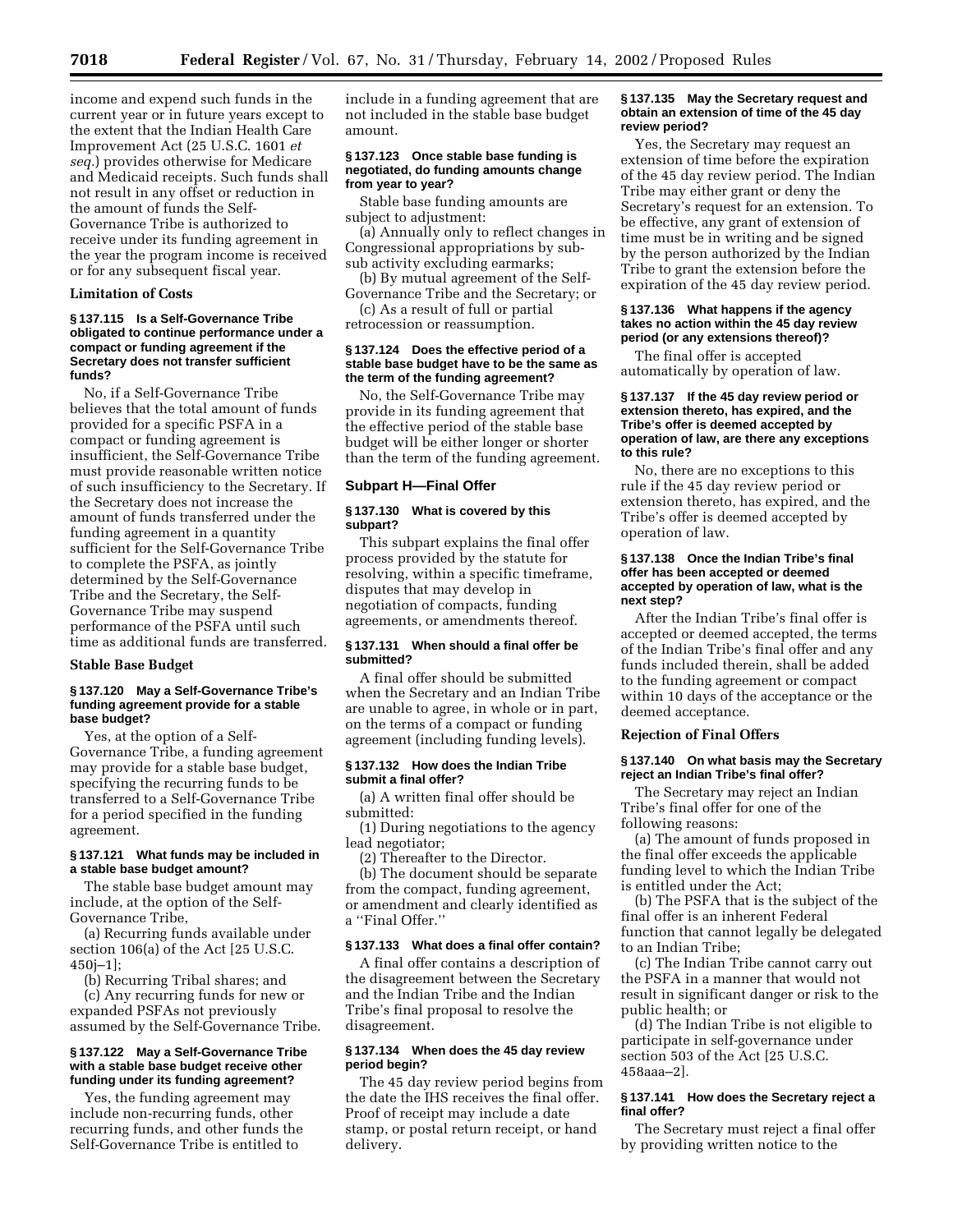Indian Tribe based on the criteria in § 137.140 not more than 45 days after receipt of a final offer, or within a longer time period as agreed by the Self-Governance Tribe consistent with this subpart.

# **§ 137.142 What is a ''significant danger'' or ''risk'' to the public health?**

A significant danger or risk is determined on a case-by-case basis in accordance with section 507(c) of the Act [25 U.S.C. 458aaa–6(c)].

# **§ 137.143 How is the funding level to which the Indian Tribe is entitled determined?**

The Secretary must provide funds under a funding agreement in an amount equal to the amount that the Indian Tribe would have been entitled to receive under self-determination contracts under this Act, including amounts for direct program costs specified under section 106(a)(1) of the Act [25 U.S.C. 450j–1(a)(1)] and amounts for contract support costs specified under section 106(a)(2), (3), (5), and (6) of the Act [25 U.S.C. 450j– 1(a)(2), (3), (5) and (6)], including any tribal shares.

# **§ 137.144 Is technical assistance available to an Indian Tribe to avoid rejection of a final offer?**

Yes, upon receiving a final offer, the Secretary must offer any necessary technical assistance, and must share all relevant information with the Indian Tribe in order to avoid rejection of a final offer.

# **§ 137.145 If the Secretary rejects a final offer, is the Secretary required to provide the Indian Tribe with technical assistance?**

Yes, the Secretary must offer and, if requested by the Indian Tribe, provide additional technical assistance to overcome the stated grounds for rejection.

# **§ 137.146 If the Secretary rejects all or part of a final offer, is the Indian Tribe entitled to an appeal?**

Yes, the Indian Tribe is entitled to appeal the decision of the Secretary, with an agency hearing on the record, and the right to engage in full discovery relevant to any issue raised in the matter. The procedures for appeals are found in subpart P of this part. Alternatively, at its option, the Indian Tribe has the right to sue pursuant to section 110 of the Act [25 U.S.C. 450m– 1] in Federal district court to challenge the Secretary's decision.

## **§ 137.147 Do those portions of the compact, funding agreement, or amendment not in dispute go into effect?**

Yes, subject to section 507(c)(1)(D) of the Act [25 U.S.C. 458aaa–6(c)(1)(D)].

## **§ 137.148 Does appealing the decision of the Secretary prevent entering into the compact, funding agreement, or amendment?**

No, appealing the decision of the Secretary does not prevent entering into the compact, funding agreement, or amendment.

# **Burden of Proof**

# **§ 137.150 What is the burden of proof in an appeal from rejection of a final offer?**

With respect to any appeal, hearing or civil action, the Secretary shall have the burden of demonstrating by clear and convincing evidence the validity of the grounds for rejecting the final offer.

# **Decision Maker**

# **§ 137.155 What constitutes a final agency action?**

A final agency action shall consist of a written decision from the Department to the Indian Tribe either:

(a) By an official of the Department who holds a position at a higher organizational level within the Department than the level of the departmental agency in which the decision that is the subject of the appeal was made; or

(b) By an administrative judge.

# **Subpart I—Operational Provisions**

# **Conflicts of Interest**

#### **§ 137.160 Are Self-Governance Tribes required to address potential conflicts of interest?**

Yes, self-Governance Tribes participating in self-governance under Title V must ensure that internal measures are in place to address conflicts of interest in the administration of self-governance PSFAs.

# **Audits and Cost Principles**

## **§ 137.165 Are Self-Governance Tribes required to undertake annual audits?**

Yes, under the provisions of section 506(c) of the Act [25 U.S.C. 458aaa– 5(c)], Self-Governance Tribes must undertake annual audits pursuant to the Single Audit Act, 31 U.S.C. 7501 *et seq.*

# **§ 137.166 Are there exceptions to the annual audit requirements?**

Yes, the exceptions are described in 31 U.S.C. 7502 of the Single Audit Act.

#### **§ 137.167 What cost principles must a Self-Governance Tribe follow when participating in self-governance under Title V?**

A Self-Governance Tribe must apply the cost principles of the applicable OMB circular, except as modified by:

(a) Section 106  $(k)$  of the Act  $[25]$ U.S.C. 450j–1],

(b) Other provisions of law, or

(c) Any exemptions to applicable OMB circulars subsequently granted by the OMB.

# **§ 137.168 May the Secretary require audit or accounting standards other than those specified in § 137.167?**

No, no other audit or accounting standards shall be required by the Secretary.

# **§ 137.169 How much time does the Federal Government have to make a claim against a Self-Governance Tribe relating to any disallowance of costs, based on an audit conducted under § 137.165?**

Any right of action or other remedy (other than those relating to a criminal offence) relating to any disallowance of costs is barred unless the Secretary provides notice of such a disallowance within 365 days from receiving any required annual agency single audit report or, for any period covered by law or regulation in force prior to enactment of the Single Agency Audit Act of 1984, any other required final audit report.

# **§ 137.170 When does the 365 day period commence?**

For the purpose of determining the 365 day period, an audit report is deemed received on the date of actual receipt by the Secretary, at the address specified in § 137.172, if, within 60 days after receiving the audit report, the Secretary does not give notice of a determination by the Secretary to reject the single-agency audit report as insufficient due to non-compliance with chapter 75 of title 31, United States Code or noncompliance with any other applicable law.

# **§ 137.171 Where do Self-Governance Tribes send their audit reports?**

(a) For fiscal years ending on or before June 30, 1996, the audit report must be sent to: National External Audit Review Center, Lucas Place Room 514, 323 W. 8th St., Kansas City, MO 64105.

(b) For fiscal years, beginning after June 30, 1996, the audit report must be sent to: Single Audit Clearinghouse, 1201 E. 10th St., Jeffersonville, IN 47132.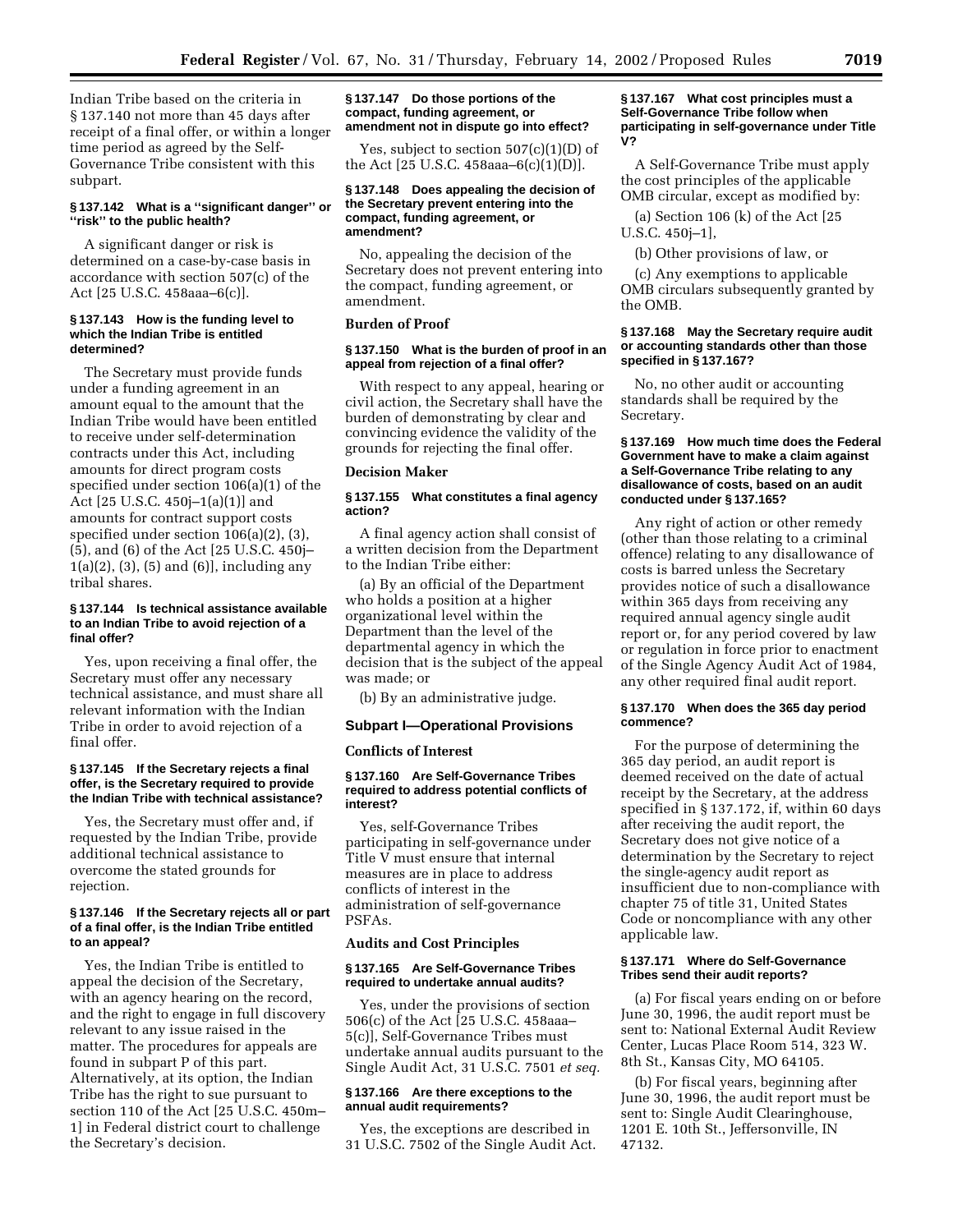Yes, the Self-Governance Tribe should also send the audit report to: National External Audit Review Center, Lucas Place Room 514, 323 W. 8th St., Kansas City, MO 64105.

# **§ 137.173 Does a Self-Governance Tribe have a right of appeal from a disallowance?**

Yes, the notice must set forth the right of appeal and hearing to the Interior Board of Contract Appeals, pursuant to section 110 of the Act [25 U.S.C. 450m– 1].

# **Records**

# **§ 137.175 Is a Self-Governance Tribe required to maintain a recordkeeping system?**

Yes. Tribes are required to maintain records and provide Federal agency access to those records as provided in § 137.177.

# **§ 137.176 Are Tribal records subject to the Freedom of Information Act and Federal Privacy Act?**

No, except to the extent that a Self-Governance Tribe specifies otherwise in its compact or funding agreement, the records of the Self-Governance Tribe shall not be considered Federal records for purposes of chapter 5 of title 5, United States Code.

# **§ 137.177 Is the Self-Governance Tribe required to make its records available to the Secretary?**

Yes, after 30 days advance written notice from the Secretary, the Self-Governance Tribe must provide the Secretary with reasonable access to such records to enable the Department to meet its minimum legal recordkeeping system requirements under sections 3101 through 3106 of title 44 United States Code.

# **§ 137.178 May Self-Governance Tribes store patient records at the Federal Records Centers?**

Yes, at the option of a Self-Governance Tribe, patient records may be stored at Federal Records Centers to the same extent and in the same manner as other Department patient records in accordance with section 105(o) of the Act [25 U.S.C. 450j(o)].

## **§ 137.179 May a Self-Governance Tribe make agreements with the Federal Records Centers regarding disclosure and release of the patient records stored pursuant to § 137.178?**

Yes, a Self-Governance Tribe may make agreements with the Federal Records Centers regarding disclosure and release of the patient records stored pursuant to § 137.178.

# **§ 137.180 Are there other laws that govern access to patient records?**

Yes, a Tribe must consider the potential application of Tribal, Federal and state law and regulations that may apply to requests for access to Tribal patient records, such as the provisions 42 CFR 2.1–2.67 pertaining to records regarding drug and/or alcohol treatment.

# **Redesign**

#### **§ 137.185 May a Self-Governance Tribe redesign or consolidate the PSFAs that are included in a funding agreement and reallocate or redirect funds for such PSFAs?**

Yes, a Self-Governance Tribe may redesign or consolidate PSFAs included in a funding agreement and reallocate or redirect funds for such PSFAs in any manner which the Self-Governance Tribe deems to be in the best interest of the health and welfare of the Indian community being served, only if the redesign or consolidation does not have the effect of denying eligibility for services to population groups otherwise eligible to be served under applicable Federal law.

# **Non-Duplication**

## **§ 137.190 Is a Self-Governance Tribe that receives funds under Title V also entitled to contract under section 102 of the Act [25 U.S.C. 450(f)] for such funds?**

For the period for which, and to the extent to which, funding is provided under the compact or funding agreement, the Self-Governance Tribe is not entitled to contract with the Secretary for such funds under section 102 of the Act [25 U.S.C. 450f], except that such Self-Governance Tribe is eligible for new programs on the same basis as other Indian Tribes.

# **Health Status Reports**

# **§ 137.200 Are there reporting requirements for Self-Governance Tribes under Title V?**

Yes, compacts or funding agreements negotiated between the Secretary and a Self-Governance Tribe must include a provision that requires the Self-Governance Tribe to report on health status and services delivery. These reports may only impose minimal burdens on the Self-Governance Tribes.

# **§ 137.201 What are the purposes of the Tribal reporting requirements?**

Tribal reports enable the Secretary to prepare reports required under Title V and to develop the budget request. The reporting requirements are not intended as a quality assessment or monitoring tool, although such provision may be included at the option of the Self-Governance Tribe. Under no circumstances will the reporting

requirement include any confidential, proprietary or commercial information. For example, while staffing levels may be a part of a report, pay levels for the staff are considered confidential between the Self-Governance Tribe and the employee.

## **§ 137.202 What types of information will Self-Governance Tribes be expected to include in the reports?**

Reports will be derived from existing minimal data elements currently collected by Self-Governance Tribes, and may include patient demographic and workload data. Not less than 60 days prior to the start of negotiations or a mutually agreed upon timeframe, the IHS will propose a list of recommended minimal data elements, along with justification for their inclusion, to be used as a basis for negotiating these requirements into the Self-Governance Tribe's compact or funding agreement.

## **§ 137.203 May a Self-Governance Tribe participate in a voluntary national uniform data collection effort with the IHS?**

Yes, in order to advance Indian health advocacy efforts, each Self-Governance Tribe will be encouraged to participate, at its option, in national IHS data reporting activities such as Government Performance Results Act, epidemiologic and surveillance reporting.

# **§ 137.204 How will this voluntary national uniform data set be developed?**

IHS will work with representatives of Self-Governance Tribes, in coordination with the Tribal Self Governance Advisory Committee (TSGAC), to develop a mutually-defined annual voluntary uniform subset of data that is consistent with Congressional intent, minimizes reporting burdens, and responds to the needs of the Self-Governance Tribe.

# **§ 137.205 Will this voluntary uniform data set reporting activity be required of all Self-Governance Tribes entering into a compact with the IHS under Title V?**

No, to the extent that specific resources are available or have not otherwise been provided to the Self-Governance Tribe for this purpose, and if the Self-Governance Tribes choose to participate, the IHS will provide resources, hardware, software, and technical assistance to the Self-Governance Tribes to facilitate data gathering to ensure data consistency and integrity under this voluntary effort.

# **§ 137.206 Why does the IHS need this information?**

This information will be used to comply with sections 513 [25 U.S.C. 458aaa–12] and 514 [25 U.S.C. 458aaa– 13] of the Act as well as to assist IHS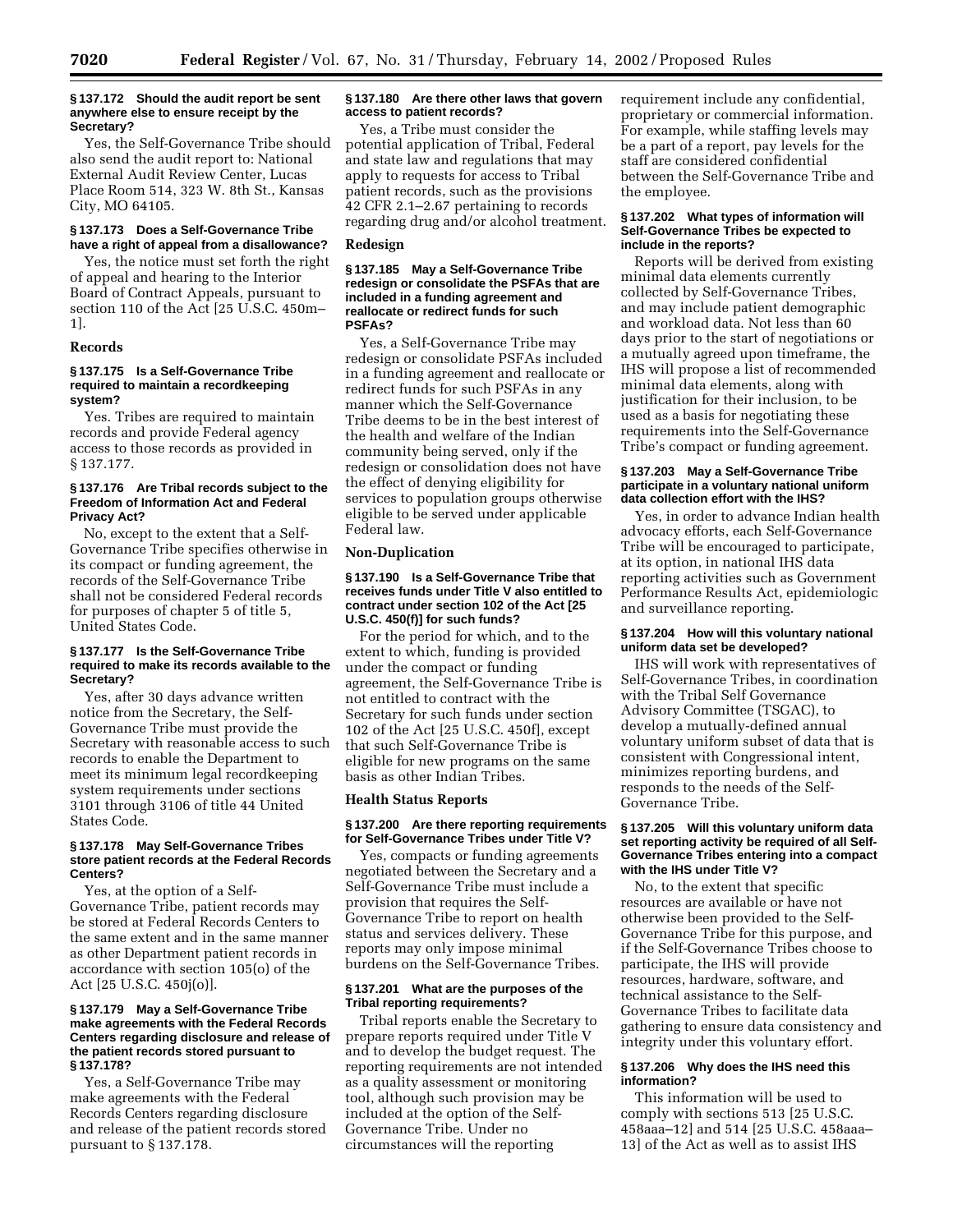in advocating for the Indian health system, budget formulation, and other reporting required by statute, development of partnerships with other organizations that benefit the health status of Indian Tribes, and sharing of best practices.

#### **§ 137.207 Will funding be provided to the Self-Governance Tribe to compensate for the costs of reporting?**

Yes, reporting requirements are subject to the Secretary providing specific funds for this purpose in the funding agreement.

#### **Savings**

# **§ 137.210 What happens if self-governance activities under Title V reduce the administrative or other responsibilities of the Secretary with respect to the operation of Indian programs and result in savings?**

To the extent that PSFAs carried out by Self-Governance Tribes under Title V reduce the administrative or other responsibilities of the Secretary with respect to the operation of Indian programs and result in savings that have not otherwise been included in the amount of Tribal shares and other funds determined under section 508(c) of the Act [25 U.S.C. 458aaa–7(c)], the Secretary must make such savings available to the Self-Governance Tribes, for the provision of additional services to program beneficiaries in a manner equitable to directly served, contracted, and compacted programs.

#### **§ 137.211 How does a Self-Governance Tribe learn whether self-governance activities have resulted in savings as described in § 137.210.**

The annual report prepared pursuant to section 514(b)(2) [25 U.S.C. 458aaa– 13(b)(2)] of the Act must specifically identify any such savings.

# **Access to Government Furnished Property**

## **§ 137.215 How does a Self-Governance Tribe obtain title to real and personal property furnished by the Federal Government for use in the performance of a compact, funding agreement, construction project agreement, or grant agreement pursuant to section 512(c) of the Act [25 U.S.C. 458aaa–11(c)]?**

(a) For government-furnished real and personal property made available to a Self-Governance Tribe, the Self-Governance Tribe must take title to all real or personal property unless the Self-Governance Tribe requests that the United States retain the title.

(b) For government-furnished personal property made available to a Self-Governance Tribe:

(1) The Secretary, in consultation with each Self-Governance Tribe, must develop a list of the property used in a compact, funding agreement, or construction project agreement.

(2) The Self-Governance Tribe must indicate any items on the list to which the Self-Governance Tribe wants the Secretary to retain title.

(3) The Secretary must provide the Self-Governance Tribe with any documentation needed to transfer title to the remaining listed property to the Self-Governance Tribe.

(c) For government-furnished real property made available to a Self-Governance Tribe:

(1) The Secretary, in consultation with the Self-Governance Tribe, must develop a list of the property furnished for use in a compact, funding agreement, or construction project agreement.

(2) The Secretary must inspect any real property on the list to determine the presence of any hazardous substance activity, as defined in 41 CFR 101– 47.202.2(b)(10).

(3) The Self-Governance Tribe must indicate on the list to the Secretary any items of real property to which the Self-Governance Tribe wants the Secretary to retain title and those items of property to which the Self-Governance Tribe wishes to obtain title. The Secretary must take such steps as necessary to transfer title to the Self-Governance Tribe those items of real property which the Self-Governance Tribe wishes to acquire.

# **Matching and Cost Participation Requirements**

## **§ 137.217 May funds provided under compacts, funding agreements, or grants made pursuant to Title V be treated as non-Federal funds for purposes of meeting matching or cost participation requirements under any other Federal or non-Federal program?**

Yes, funds provided under compacts, funding agreements, or grants made pursuant to Title V may be treated as non-Federal funds for purposes of meeting matching or cost participation requirements under any other Federal or non-Federal program.

# **FTCA**

## **§ 137.220 Do section 314 of Public Law 101–512 [25 U.S.C. 450f note] and section 102(d) of the Act [25 U.S.C. 450f(d)] (regarding, in part, FTCA coverage) apply to compacts, funding agreements and construction project agreements?**

Yes, regulations governing FTCA coverage are set out at 25 CFR Part 900, Subpart M.

## **Subpart J—Regulation Waiver**

## **§ 137.225 What regulations may be waived under Title V?**

A Self-Governance Tribe may request a waiver of regulation(s) promulgated under section 517 of the Act [25 U.S.C. 458aaa–16] or under the authorities specified in section 505(b) of the Act [25 U.S.C. 458aaa–4(b)] for a compact or funding agreement entered into with the IHS under Title V.

#### **§ 137.226 How does a Self-Governance Tribe request a waiver?**

A Self-Governance Tribe may request a waiver by submitting a written request to the Secretary identifying the applicable Federal regulation(s) sought to be waived and the basis for the request.

# **§ 137.227 How much time does the Secretary have to act on a waiver request?**

The Secretary must either approve or deny the requested waiver in writing within 90 days after receipt by the Secretary.

## **§ 137.228 Upon what basis may the waiver request be denied?**

A denial may be made only upon a specific finding by the Secretary that identified language in the regulation may not be waived because such waiver is prohibited by Federal law.

# **§ 137.229 What happens if the Secretary neither approves or denies a waiver request within the time specified in § 137.227?**

The waiver request is deemed approved.

## **§ 137.230 Is the Secretary's decision on a waiver request final for the Department?**

Yes, the Secretary's decision on a waiver request is final for the Department.

## **§ 137.231 May a Self-Governance Tribe appeal the Secretary's decision to deny its request for a waiver of a regulation promulgated under section 517 of the Act [25 U.S.C. 458aaa–16]?**

The decision may not be appealed under these regulations but may be appealed by the Self-Governance Tribe in Federal Court under applicable law.

## **Subpart K—Withdrawal**

## **§ 137.235 May an Indian Tribe withdraw from a participating inter-Tribal consortium or Tribal organization?**

Yes, an Indian Tribe may fully or partially withdraw from a participating inter-Tribal consortium or Tribal organization its share of any PSFAs included in a compact or funding agreement.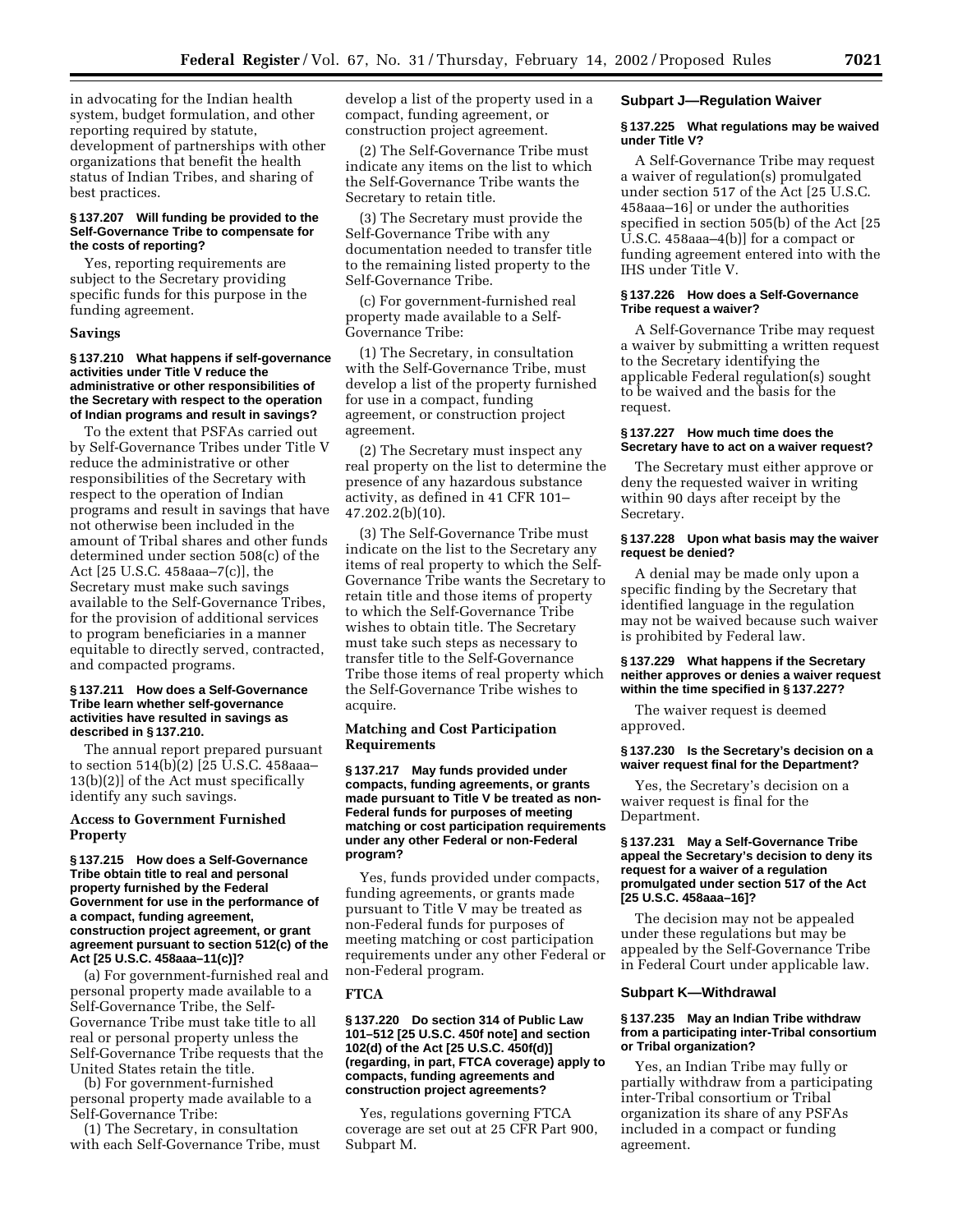# **§ 137.236 When does a withdrawal become effective?**

A withdrawal becomes effective within the time frame specified in the resolution that authorizes withdrawal from the participating Tribal organization or inter-Tribal consortium. In the absence of a specific time frame set forth in the resolution, such withdrawal becomes effective on

(a) The earlier of 1 year after the date of submission of such request, or the date on which the funding agreement expires; or

(b) Such date as may be mutually agreed upon by the Secretary, the withdrawing Indian Tribe, and the participating Tribal organization or inter-Tribal consortium that has signed the compact or funding agreement on behalf of the withdrawing Indian Tribe, inter-Tribal consortium, or Tribal organization.

## **§ 137.237 How are funds redistributed when a Indian Tribe fully or partially withdraws from a compact or funding agreement and elects to enter a contract or compact?**

When an Indian Tribe eligible to enter into a contract under Title I or a compact or funding agreement under Title V fully or partially withdraws from a participating inter-Tribal consortium or Tribal organization, and has proposed to enter into a contract or compact and funding agreement covering the withdrawn funds:

(a) the withdrawing Indian Tribe is entitled to its Tribal share of funds supporting those PSFAs that the Indian Tribe will be carrying out under its own contract or compact and funding agreement (calculated on the same basis as the funds were initially allocated in the funding agreement of the inter-Tribal consortium or Tribal organization); and

(b) the funds referred to in paragraph (a) of this section must be transferred from the funding agreement of the inter-Tribal consortium or Tribal organization, on the condition that the provisions of sections 102 [25 U.S.C. 450f] and 105(i) of the Act [25 U.S.C. 450j], as appropriate, apply to the withdrawing Indian Tribe.

## **§ 137.238 How are funds distributed when an Indian Tribe fully or partially withdraws from a compact or funding agreement administered by an inter-Tribal consortium or Tribal organization serving more than one Indian Tribe and the withdrawing Indian Tribe elects not to enter a contract or compact?**

All funds not obligated by the inter-Tribal consortium or Tribal organization associated with the withdrawing Indian Tribe's returned PSFAs, less close out

costs, shall be returned by the inter-Tribal consortium or Tribal organization to the IHS for operation of the PSFAs included in the withdrawal.

## **§ 137.239 If the withdrawing Indian Tribe elects to operate PSFAs carried out under a compact or funding agreement under Title V through a contract under Title I, is the resulting contract considered a mature contract under section 4(h) of the Act [25 U.S.C. 450b(h)]?**

Yes, if the withdrawing Indian Tribe elects to operate PSFAs carried out under a compact or funding agreement under Title V through a contract under Title I, the resulting contract is considered a mature contract under section 4(h) of the Act [25 U.S.C. 450b(h)] at the option of the Indian Tribe.

# **Subpart L—Retrocession**

#### **§ 137.245 What is retrocession?**

Retrocession means the return by a Self-Governance Tribe to the Secretary of PSFAs, that are included in a compact or funding agreement, for any reason, before the expiration of the term of the compact or funding agreement.

# **§ 137.246 How does a Self-Governance Tribe retrocede a PSFA?**

The Self-Governance Tribe submits a written notice to the Director of its intent to retrocede. The notice must specifically identify those PSFAs being retroceded. The notice may also include a proposed effective date of the retrocession.

## **§ 137.247 What is the effective date of a retrocession?**

Unless the request for retrocession is rescinded, the retrocession becomes effective within the timeframe specified by the parties in the compact or funding agreement. In the absence of a specification, the retrocession becomes effective on:

(a) The earlier of 1 year after:

(1) The date of submission of the request, or

(2) The date on which the funding agreement expires; or

(b) Whatever date is mutually agreed upon by the Secretary and the retroceding Self-Governance Tribe.

# **§ 137.248 What effect will a retrocession have on a retroceding Self-Governance Tribe's rights to contract or compact under the Act?**

A retrocession request shall not negatively affect:

(a) Any other contract or compact to which the retroceding Self-Governance Tribe is a party;

(b) Any other contracts or compacts the retroceding Self-Governance Tribe may request; and

(c) Any future request by such Self-Governance Tribe or an Indian Tribe to compact or contract for the same program.

# **§ 137.249 Will retrocession adversely affect funding available for the retroceded program?**

No, the Secretary shall provide no less than the same level of funding that would have been available if there had been no retrocession.

# **§ 137.250 How are funds distributed when a Self-Governance Tribe fully or partially retrocedes from its compact or funding agreement?**

Any funds not obligated by the Self-Governance Tribe and associated with the Self-Governance Tribe's returned PSFAs, less close out costs, must be returned by the Self-Governance Tribe to IHS for operation of the PSFA's associated with the compact or funding agreement from which the Self-Governance Tribe retroceded in whole or in part.

## **§ 137.251 What obligation does the retroceding Self-Governance Tribe have with respect to returning property that was provided by the Secretary under the compact or funding agreement and that was used in the operation of the retroceded program?**

On the effective date of any retrocession, the retroceding Self-Governance Tribe, shall, at the option of the Secretary, deliver to the Secretary all requested property and equipment provided by the Secretary under the compact or funding agreement, to the extent used to carry out the retroceded PSFAs, which at the time of retrocession has a per item current fair market value, less the cost of improvements borne by the Self-Governance Tribe in excess of \$5,000 at the time of the retrocession.

# **Subpart M—Reassumption**

# **§ 137.255 What does reassumption mean?**

Reassumption means rescission by the Secretary without consent of the Self-Governance Tribe of PSFAs and associated funding in a compact or funding agreement and resuming responsibility to provide such PSFAs.

# **§ 137.256 Under what circumstances may the Secretary reassume a program, service, function, or activity (or portion thereof)?**

(a) Subject to the steps in § 137.257, the Secretary may reassume a program, service, function, or activity (or portion thereof) and associated funding if the Secretary makes a specific finding relative to that PSFA of :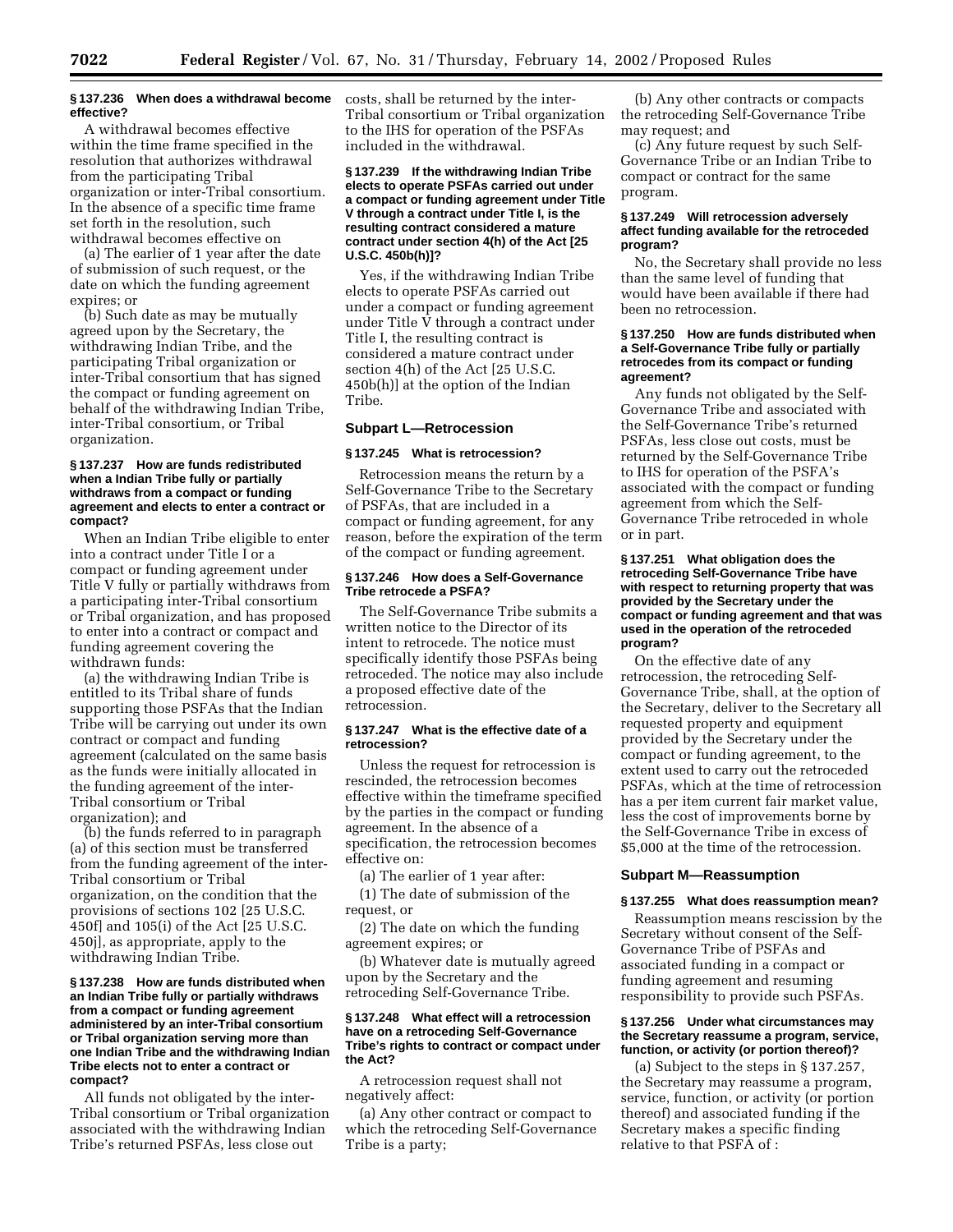(1) Imminent endangerment of the public health caused by an act or omission of the Self-Governance Tribe, and the imminent endangerment arises out of a failure to carry out the compact or funding agreement; or

(2) Gross mismanagement with respect to funds transferred to the Self-Governance Tribe by a compact or funding agreement, as determined by the Secretary, in consultation with the Inspector General, as appropriate.

(b) Immediate reassumption may occur under additional requirements set forth in § 137.261.

## **§ 137.257 What steps must the Secretary take prior to reassumption becoming effective?**

Except as provided in §§ 137.261 for immediate reassumption, prior to a reassumption becoming effective, the Secretary must:

(a) Notify the Self-Governance Tribe in writing by certified mail of the details of findings required under §§ 137.256(a)(1) and (2);

(b) Request specified corrective action within a reasonable period of time, which in no case may be less than 45 days;

(c) Offer and provide, if requested, the necessary technical assistance and advice to assist the Self-Governance Tribe to overcome the conditions that led to the findings described under (a); and

(d) Provide the Self-Governance Tribe with a hearing on the record as provided under Subpart of this part.

#### **§ 137.258 Does the Self-Governance Tribe have a right to a hearing prior to a nonimmediate reassumption becoming effective?**

Yes, at the Self-Governance Tribe's request, the Secretary must provide a hearing on the record prior to or in lieu of the corrective action period identified in § 137.257(b).

# **§ 137.259 What happens if the Secretary determines that the Self-Governance Tribe has not corrected the conditions that the Secretary identified in the notice?**

(a) The Secretary shall provide a second written notice by certified mail to the Self-Governance Tribe served by the compact or funding agreement that the compact or funding agreement will be rescinded, in whole or in part.

(b) The second notice shall include:

(1) The intended effective date of the reassumption;

(2) The details and facts supporting the intended reassumption; and

(3) Instructions that explain the Indian Tribe's right to a formal hearing within 30 days of receipt of the notice.

## **§ 137.260 What is the earliest date on which a reassumption can be effective?**

Except as provided in § 137.261, no PSFA may be reassumed by the Secretary until 30 days after the final resolution of the hearing and any subsequent appeals to provide the Self-Governance Tribe with an opportunity to take corrective action in response to any adverse final ruling.

# **§ 137.261 Does the Secretary have the authority to immediately reassume a PSFA?**

Yes, the Secretary may immediately reassume operation of a program, service, function, or activity (or portion thereof) and associated funding upon providing to the Self-Governance Tribe written notice in which the Secretary makes a finding:

(a) Of imminent substantial and irreparable endangerment of the public health caused by an act or omission of the Indian Tribe; and

(b) The endangerment arises out of a failure to carry out the compact or funding agreement.

## **§ 137.262 If the Secretary reassumes a PSFA immediately, when must the Secretary provide the Self-Governance Tribe with a hearing?**

If the Secretary immediately reassumes a PSFA, the Secretary must provide the Self-Governance Tribe with a hearing under Subpart P of this part not later than 10 days after such reassumption, unless the Self-Governance Tribe and the Secretary agree to an extension.

#### **§ 137.263 May the Secretary provide a grant to a Self-Governance Tribe for technical assistance to overcome conditions identified under § 137.257?**

Yes, the Secretary may make a grant for the purpose of obtaining technical assistance as provided in section 103 of the Act [25 U.S.C. 458aaa–h].

#### **§ 137.264 To what extent may the Secretary require the Self-Governance Tribe to return property that was provided by the Secretary under the compact or funding agreement and used in the operation of the reassume program?**

On the effective date of any reassumption, the Self-Governance Tribe, shall, at the option of the Secretary and only to the extent requested by the Secretary, deliver to the Secretary property and equipment provided by the Secretary under the compact or funding agreement, to the extent the property was used to directly carry out the reassume program, service, function, or activity (or portion thereof), provided that at the time of reassumption the property has a per item current fair market value, less the cost of improvements borne by the SelfGovernance Tribe, in excess of \$5,000 at the time of the reassumption.

# **§ 137.265 May a Tribe be reimbursed for actual and reasonable close out costs incurred after the effective date of reassumption?**

Yes, a Tribe may be reimbursed for actual and reasonable close out costs incurred after the effective date of reassumption.

# **Subpart N—Construction**

# **Purpose and Scope**

## **§ 137.270 What is covered by this subpart?**

This subpart covers IHS construction projects carried out under section 509 of the Act [25 U.S.C. 458aaa–8].

## **§ 137.271 Why is there a separate subpart in these regulations for construction project agreements?**

Construction projects are separately defined in Title V and are subject to a separate proposal and review process. Provisions of a construction project agreement and this subpart shall be liberally construed in favor of the Self-Governance Tribe.

# **§ 137.272 What other alternatives are available for Self-Governance Tribes to perform construction projects?**

Self-Governance Tribes also have the option of performing IHS construction projects under a variety of other legal authorities, including but not limited to Title I of the Act, the Indian Health Care Improvement Act, Public Law 94–437, and Public Law 86–121. This subpart does not cover projects constructed pursuant to agreements entered into under these authorities.

# **§ 137.273 What are IHS construction PSFAs?**

IHS construction PSFAs are a combination of construction projects as defined in § 137.280 and construction programs.

# **§ 137.274 Does this subpart cover construction programs?**

No, except as provided in § 137.275, this subpart does not cover construction programs such as the:

(a) Maintenance and Improvement Program;

(b) Construction program functions; and,

(c) Planning services and construction management services.

# **§ 137.275 May Self-Governance Tribes include IHS construction programs in a construction project agreement or in a funding agreement?**

Yes, Self-Governance Tribes may choose to assume construction programs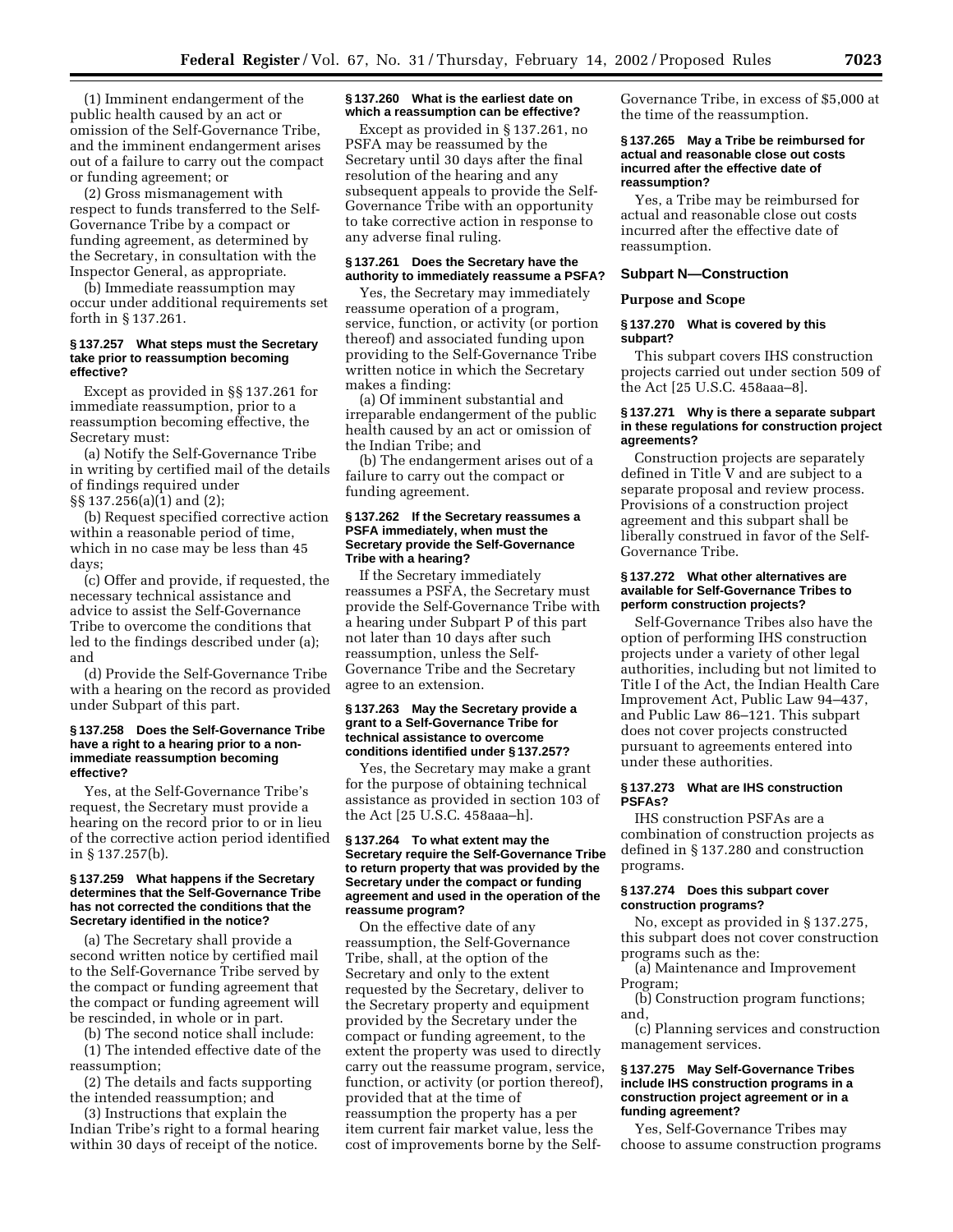in a construction project agreement, in a funding agreement, or in a combination of the two. These programs may include the following:

(a) Maintenance and improvement program;

(b) Construction program functions, and

(c) Planning services and construction management services.

# **Construction Definitions**

# **§ 137.280 Construction definitions.**

*ALJ* means administrative law judge. *APA* means Administrative

Procedures Act, 5 U.S.C. 701–706. *Budget* means a statement of the funds required to complete the scope of work in a construction project agreement. For cost reimbursement agreements, budgets may be stated using broad categories such as planning, design, construction, project administration, and contingency. For fixed price agreements, budgets may be stated as lump sums, unit cost pricing, or a combination thereof.

*Categorical exclusion* means a category of actions that do not individually or cumulatively have a significant effect on the human environment and that have been found to have no such effect in procedures adopted by a Federal agency in implementation of these regulations and for which, therefore, neither an environmental assessment nor an environmental impact statement is required. Any procedures under this section shall provide for extraordinary circumstances in which a normally excluded action may have a significant environmental effect.

*CEQ* means Council on Environmental Quality in the Office of the President.

*Construction management services (CMS)* means activities limited to administrative support services; coordination; and monitoring oversight of the planning, design, and construction process. CMS activities typically include:

(1) Coordination and information exchange between the Self-Governance Tribe and the Federal Government;

(2) Preparation of a Self-Governance Tribe's project agreement; and

(3) A Self-Governance Tribe's subcontract scope of work identification and subcontract preparation, and competitive selection of construction contract subcontractors.

*Construction phase* is the phase of a construction project agreement during which the project is constructed, and includes labor, materials, equipment and services necessary to complete the work, in accordance with the construction project agreement.

*Construction project* means: (1) An organized noncontinuous undertaking to complete a specific set of predetermined objectives for the planning, environmental determination, design, construction, repair, improvement, or expansion of buildings or facilities described in a project agreement, and

(2) Does not include construction program administration and activities described in sections 4(m)(1) through (3) of the Act [25 U.S.C. 4b(m)(1) through (3)], that may otherwise be included in a funding agreement under section 505 of the Act [25 U.S.C. 458aaa–4].

*Construction project agreement* means a negotiated agreement between the Secretary and a Self-Governance Tribe, that at a minimum:

(1) Establishes project phase start and completion dates;

(2) Defines a specific scope of work and standards by which it will be accomplished;

(3) Identifies the responsibilities of the Self-Governance Tribe and the Secretary;

(4) Addresses environmental considerations;

(5) Identifies the owner and operations and maintenance entity of the proposed work;

(6) Provides a budget;

(7) Provides a payment process; and (8) Establishes the duration of the agreement based on the time necessary to complete the specified scope of work, which may be 1 or more years.

*Design phase* is the phase of a construction project agreement during which project plans, specifications, and other documents are prepared that are used to build the project. Site investigation, final site selection activities and environmental review and determination activities are completed in this phase if not conducted as a part of the planning phase.

*Maintenance and improvement program:*

(1) As used in this subpart means the program that provides funds for eligible facilities for the purpose of:

(i) Performing routine maintenance; (ii) Achieving compliance with accreditation standards;

(iii) Improving and renovating

facilities;

(iv) Ensuring that Indian health care facilities meet existing building codes and standards; and

(v) Ensuring compliance with public law building requirements.

(2) The maintenance and improvement program is comprised of routine maintenance and repair funding and project funding. Typical maintenance and improvement projects

have historically been funded out of regional or national project pools and may include, but are not limited to, total replacement of a heating or cooling system, remodel of a medical laboratory, removal of lead based paint, abatement of asbestos and abatement of underground fuel storage tanks. Maintenance and repair program funding provided under a funding agreement is not covered under this subpart.

*NEPA* means the National Environmental Policy Act of 1969 [42 U.S.C. 4321 *et seq.*].

*NHPA* means the National Historic Preservation Act [16 U.S.C. 470 *et seq.*].

*Planning phase* is the phase of a construction project agreement during which planning services are provided.

*Planning services* may include performing a needs assessment, completing and/or verifying master plans, developing justification documents, conducting pre-design site investigations, developing budget cost estimates, conducting feasibility studies as needed, conducting environmental review activities and justifying the need for the project.

*SHPO* means State Historic Preservation Officer.

*Scope of work* means a brief description of the work to be accomplished under the construction project agreement, sufficient to confirm that the project is consistent with the purpose for which the Secretary has allocated funds.

*THPO* means Tribal Historic Preservation Officer.

# **NEPA Process**

# **§ 137.285 Are Self-Governance Tribes required to accept Federal environmental responsibilities to enter into a construction project agreement?**

Yes, under section 509 of the Act [25 U.S.C. 458aaa–8], Self-Governance Tribes must assume all Federal responsibilities under the NEPA of 1969 [42 U.S.C. 4321 *et seq.*] and the National Historic Preservation Act [16 U.S.C. 470 *et seq.*] and related provisions of law that would apply if the Secretary were to undertake a construction project, but only those responsibilities directly related to the completion of the construction project being assumed.

# **§ 137.286 Do Self-Governance Tribes become Federal agencies when they assume these Federal environmental responsibilities?**

No, while Self-Governance Tribes are required to assume Federal environmental responsibilities for projects in place of the Secretary, Self-Governance Tribes do not thereby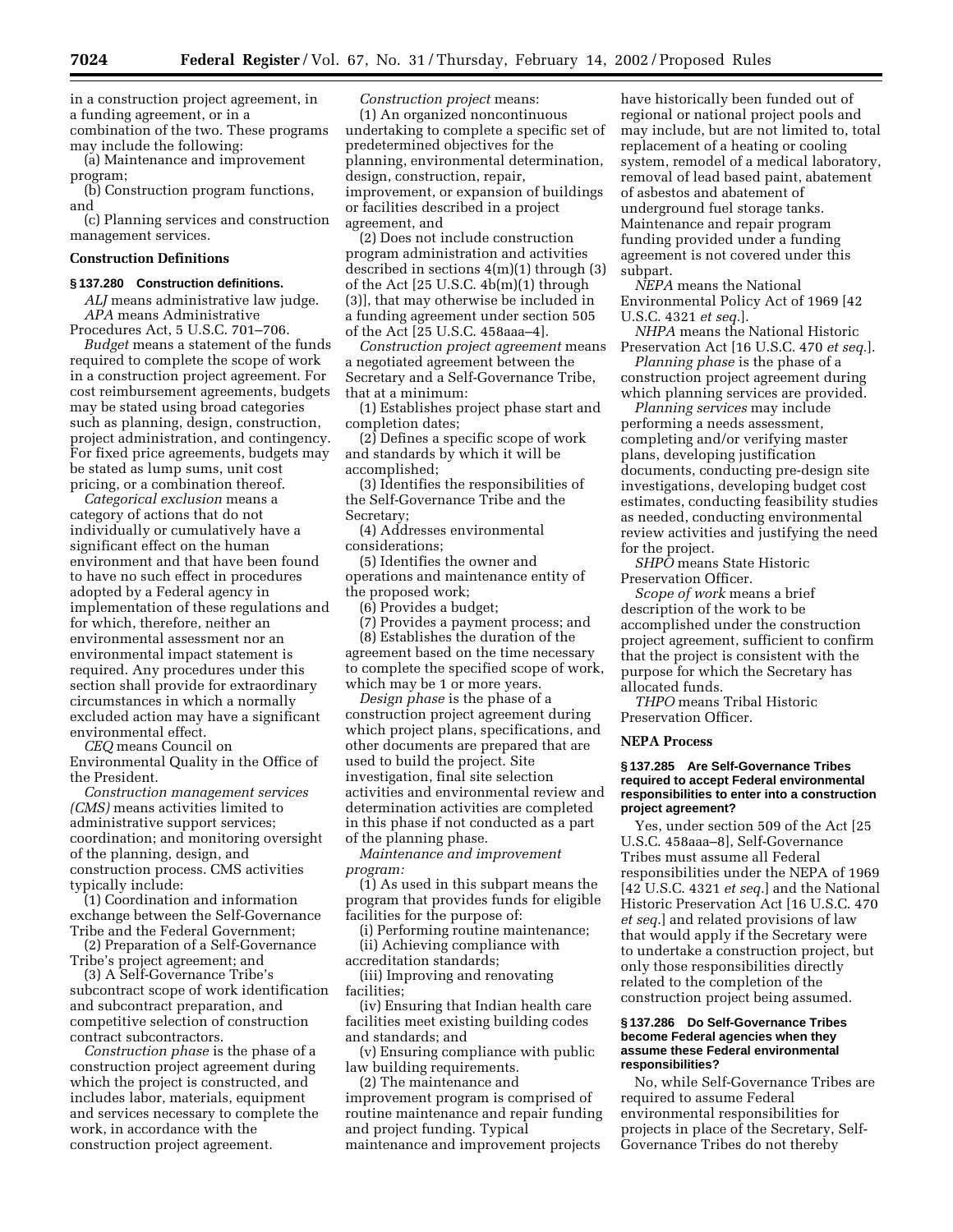become Federal agencies. However, because Self-Governance Tribes are assuming the responsibilities of the Secretary for the purposes of performing these Federal environmental responsibilities, Self-Governance Tribes will be considered the equivalent of Federal agencies for certain purposes as set forth in this subpart.

# **§ 137.287 What is the National Environmental Policy Act (NEPA)?**

The NEPA is a procedural law that requires Federal agencies to follow established environmental review procedures, which include reviewing and documenting the environmental impact of their actions. NEPA establishes a comprehensive policy for protection and enhancement of the environment by the Federal Government; creates the Council on Environmental Quality in the Office of the President; and directs Federal agencies to carry out the policies and procedures of the Act. CEQ regulations (40 CFR 1500–1508) establish three levels of environmental review: categorical exclusions, environmental assessments, and environmental impact statements.

## **§ 137.288 What is the National Historic Preservation Act (NHPA)?**

The National Historic Preservation Act requires Federal agencies to take into account the effects of their undertakings, such as construction projects, on properties covered by the NHPA, such as historic properties, properties eligible for listing on the National Register of Historic Places, or properties that an Indian Tribe regards as having religious and/or cultural importance. Section 106 of the NHPA [16 U.S.C. 70f] requires Federal agencies to afford the Advisory Council on Historic Preservation, acting through the State Historic Preservation Officer or the Tribal Historic Preservation Officer, a reasonable opportunity to comment on such undertakings.

# **§ 137.289 What is a Federal undertaking under NHPA?**

The Advisory Council on Historic Preservation has defined a Federal undertaking in 36 CFR 800.16(y) as a project, activity, or program funded in whole or in part under the direct or indirect jurisdiction of a Federal agency, including those carried out by or on behalf of a Federal agency; those carried out with Federal financial assistance; those requiring a Federal permit, license or approval; and those subject to State or local regulation administered pursuant to a delegation or approval by a Federal agency.

# **§ 137.290 What additional provisions of law are related to NEPA and NHPA?**

(a) Depending upon the nature and the location of the construction project, environmental laws related to NEPA and NHPA may include:

(1) Archaeological and Historical Preservation Act [16 U.S.C. 461];

- (2) Archeological Resources Protection Act [16 U.S.C. 470];
- (3) Clean Air Act [42 U.S.C. 7401];

(4) Clean Water Act [32 U.S.C. 1251];

(5) Coastal Barrier Improvement Act

- [42 U.S.C. 4028];
- (6) Coastal Barrier Resources Act [16 U.S.C. 3501];

(7) Coastal Zone Management Act [16 U.S.C. 1451];

(8) Comprehensive Environmental Response, Compensation, and Liability

Act [42 U.S.C. 9601];

(9) Endangered Species Act [16 U.S.C. 1531 et seq.];

(10) Farmland Protection Policy Act [7 U.S.C. 4201 et seq.];

(11) Marine Protection, Research, and Sanctuaries Act [33 U.S.C. 1401];

- (12) National Historic Preservation Act [16 U.S.C. 470 et seq.];
- (13) National Trails System Act [16 U.S.C. 1241];
- (14) Native American Graves Protection and Repatriation Act [25
- U.S.C. 3001];
- (15) Noise Control Act [42 U.S.C. 7901];
- (16) Resource Conservation and Recovery Act [42 U.S.C. 3251];

(17) Safe Drinking Water Act [42 U.S.C. 300];

- (18) Toxic Substance Control Act [15 U.S.C. 2601];
- (19) Wild and Scenic Rivers Act [16 U.S.C. 1271]; and

(20) Wilderness Act [16 U.S.C. 1131].

(b) This section provides a list of environmental laws for informational purposes only and does not create any legal rights or remedies, or imply private rights of action.

# **§ 137.291 May Self-Governance Tribes carry out construction projects without assuming these Federal environmental responsibilities?**

Yes, but not under section 509 of the Act [25 U.S.C. 458aaa–8]. Self-Governance Tribes may otherwise elect to perform construction projects, or phases of construction projects, under other legal authorities (see § 137.272).

# **§ 137.292 How do Self-Governance Tribes assume environmental responsibilities for construction projects under section 509 of the Act [25 U.S.C. 458aaa–8]?**

Self-Governance Tribes assume environmental responsibilities by:

(a) Adopting a resolution or taking an equivalent Tribal action which:

(1) Designates a certifying officer to represent the Self-Governance Tribe and to assume the status of a responsible Federal official under NEPA, NHPA, and related provisions of law; and

(2) Accepts the jurisdiction of the Federal court, as provided in § 137.310 and § 137.311 for purposes of enforcement of the Federal environmental responsibilities assumed by the Self-Governance Tribe; and

(b) Entering into a construction project agreement under section 509 of the Act [25 U.S.C. 458aaa–8].

# **§ 137.293 Are Self-Governance Tribes required to adopt a separate resolution or take equivalent Tribal action to assume environmental responsibilities for each construction project agreement?**

No, the Self-Governance Tribe may adopt a single resolution or take equivalent Tribal action to assume environmental responsibilities for a single project, multiple projects, a class of projects, or all projects performed under section 509 of the Act [25 U.S.C. 458aaa–8].

## **§ 137.294 What is the typical IHS environmental review process for construction projects?**

(a) Most IHS construction projects normally do not have a significant impact on the environment, and therefore do not require environmental impact statements (EIS). Under current IHS procedures, an environmental review is performed on all construction projects. During the IHS environmental review process, the following activities may occur:

(1) Consult with Tribal, Federal, state, and local officials and interested parties on potential environmental effects;

(2) Document assessment of potential environmental effects; (IHS has developed a form to facilitate this process.)

(3) Perform necessary environmental surveys and inventories;

(4) Consult with the Advisory Council on Historic Preservation, acting through the SHPO or THPO, to ensure compliance with the NHPA;

(5) Determine if extraordinary or exceptional circumstances exist that would prevent the project from meeting the criteria for categorical exclusion from further environmental review under NEPA, or if an environmental assessment is required;

(6) Obtain environmental permits and approvals; and

(7) Identify methods to avoid or mitigate potential adverse effects;

(b) This section is for informational purposes only and does not create any legal rights or remedies, or imply private rights of action.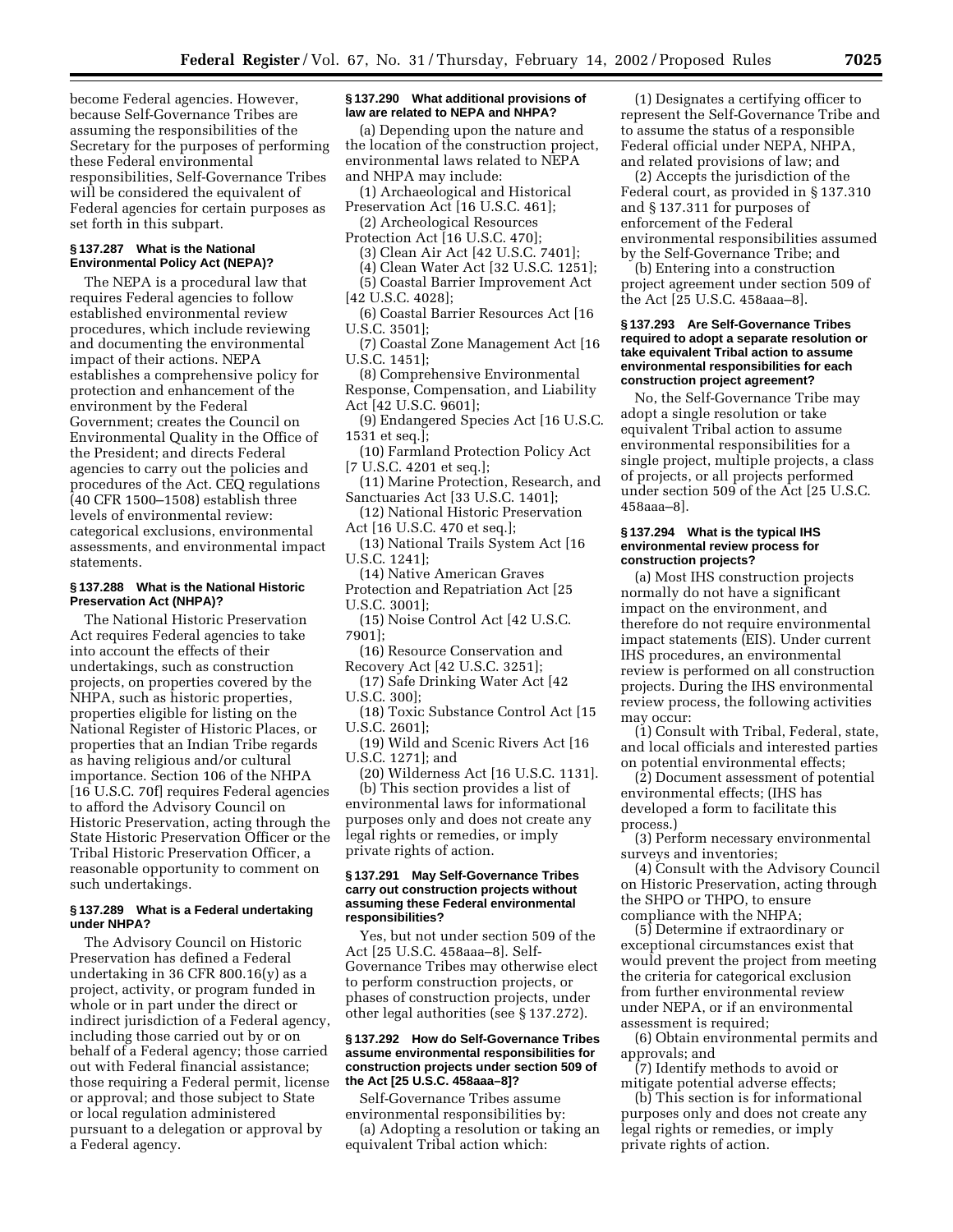#### **§ 137.295 May Self-Governance Tribes elect to develop their own environmental review process?**

Yes, Self-Governance Tribes may develop their own environmental review process or adopt the procedures of the IHS or the procedures of another Federal agency.

# **§ 137.296 How does a Self-Governance Tribe comply with NEPA and NHPA?**

Self-Governance Tribes comply with NEPA and the NHPA by adopting and following:

(a) Their own environmental review procedures;

(b) The procedures of the IHS; and/or (c) The procedures of another Federal agency.

## **§ 137.297 If the environmental review procedures of a Federal agency are adopted by a Self-Governance Tribe, is the Self-Governance Tribe responsible for ensuring the agency's policies and procedures meet the requirements of NEPA, NHPA, and related environmental laws?**

No, the Federal agency is responsible for ensuring its own policies and procedures meet the requirements of NEPA, NHPA, and related environmental laws, not the Self-Governance Tribe.

## **§ 137.298 Are Self-Governance Tribes required to comply with Executive Orders to fulfill their environmental responsibilities under section 509 of the Act [25 U.S.C. 458aaa–8]?**

No, but Self-Governance Tribes may at their option, choose to voluntarily comply with Executive Orders. For facilities where ownership will vest with the Federal Government upon completion of the construction, Tribes and the Secretary may agree to include the goals and objectives of Executive Orders in the codes and standards of the construction project agreement.

#### **§ 137.299 Are Federal funds available to cover the cost of Self-Governance Tribes carrying out environmental responsibilities?**

Yes, funds are available:

(a) For project-specific environmental costs through the construction project agreement; and

(b) For environmental review program costs through a funding agreement and/ or a construction project agreement.

## **§ 137.300 Since Federal environmental responsibilities are new responsibilities, which may be assumed by Tribes under section 509 of the Act [25 U.S.C. 458aaa–8], are there additional funds available to Self-Governance Tribes to carry out these formerly inherently Federal responsibilities?**

Yes, the Secretary must transfer not less than the amount of funds that the Secretary would have otherwise used to carry out the Federal environmental responsibilities assumed by the Self-Governance Tribe.

# **§ 137.301 How are project and program environmental review costs identified?**

(a) The Self-Governance Tribe and the Secretary should work together during the initial stages of project development to identify program and project related costs associated with carrying out environmental responsibilities for proposed projects. The goal in this process is to identify the costs associated with all foreseeable environmental review activities.

(b) If unforeseen environmental review and compliance costs are identified during the course of design and construction, the Self-Governance Tribe or the Self-Governance Tribe and the Secretary (with or without amendment as required by § 137.363) may do one or more of the following:

(1) Mitigate adverse environmental effects;

(2) Alter the project scope of work; and/or

(3) Add additional program and/or project funding, including seeking supplemental appropriations.

### **§ 137.302 Are Federal funds available to cover start-up costs associated with initial Tribal assumption of environmental responsibilities?**

(a) Yes, start-up costs are available as provided in section 508(c) of the Act [25 U.S.C. 458aaa–7(c)]. During the initial year that these responsibilities are assumed, the amount required to be paid under section 106(a)(2) of the Act  $[25 \text{ U.S.C. } 450j-1(a)(2)]$  must include startup costs consisting of the reasonable costs that have been incurred or will be incurred on a one-time basis pursuant to the agreement necessary:

(1) To plan, prepare for, and assume operation of the environmental responsibilities; and

(2) To ensure compliance with the terms of the agreement and prudent management.

(b) Costs incurred before the initial year that the agreement is in effect may not be included in the amount required to be paid under section 106(a)(2) of the Act [25 U.S.C. 450j–1(a)(2)] if the Secretary does not receive a written notification of the nature and extent of the costs prior to the date on which such costs are incurred.

#### **§ 137.303 Are Federal or other funds available for training associated with Tribal assumption of environmental responsibilities?**

Yes, Self-Governance Tribes may use construction program and project funds for training and program development. Training and program development funds may also be available from other Federal agencies, such as the Environmental Protection Agency and the National Park Service, state and local governments, and private organizations.

# **§ 137.304 May Self-Governance Tribes buy back environmental services from the IHS?**

Yes, Self-Governance Tribes may ''buy back'' project related services in their construction project agreement, including design and construction engineering, and environmental compliance services from the IHS in accordance with Section 508(f) of the Act [25 U.S.C. 458aaa–7(f)] and § 137.95, subject to the availability of the IHS's capacity to conduct the work.

# **§ 137.305 May Self-Governance Tribes act as lead, cooperating, or joint lead agencies for environmental review purposes?**

Yes, Self-Governance Tribes assuming Federal environmental responsibilities for construction projects under section 509 of the Act [25 U.S.C. 458aaa–8] are entitled to receive equal consideration, on the same basis as any Federal agency, for lead, cooperating, and joint lead agency status. For informational purposes, the terms ''lead,'' ''cooperating,'' and ''joint lead agency'' are defined in the CEQ regulations at 40 CFR 1508.16, 1508.5 and 1506.2 respectively.

# **§ 137.306 How are Self-Governance Tribes recognized as having lead, cooperating, or joint lead agency status?**

Self-Governance Tribes may be recognized as having lead, cooperating, or joint lead agency status through funding or other agreements with other agencies. To the extent that resources are available, the Secretary will encourage and facilitate Federal, state, and local agencies to enter into agreements designating Tribes as lead, cooperating, or joint lead agencies for environmental review purposes.

## **§ 137.307 What Federal environmental responsibilities remain with the Secretary when a Self-Governance Tribe assumes Federal environmental responsibilities for construction projects under section 509 of the Act [25 U.S.C. 458aaa–8]?**

(a) All environmental responsibilities for Federal actions not directly related to construction projects assumed by Tribes under section 509 of the Act [25 U.S.C. 458aaa–8] remain with the Secretary. Federal agencies, including the IHS, retain responsibility for ensuring their environmental review procedures meet the requirements of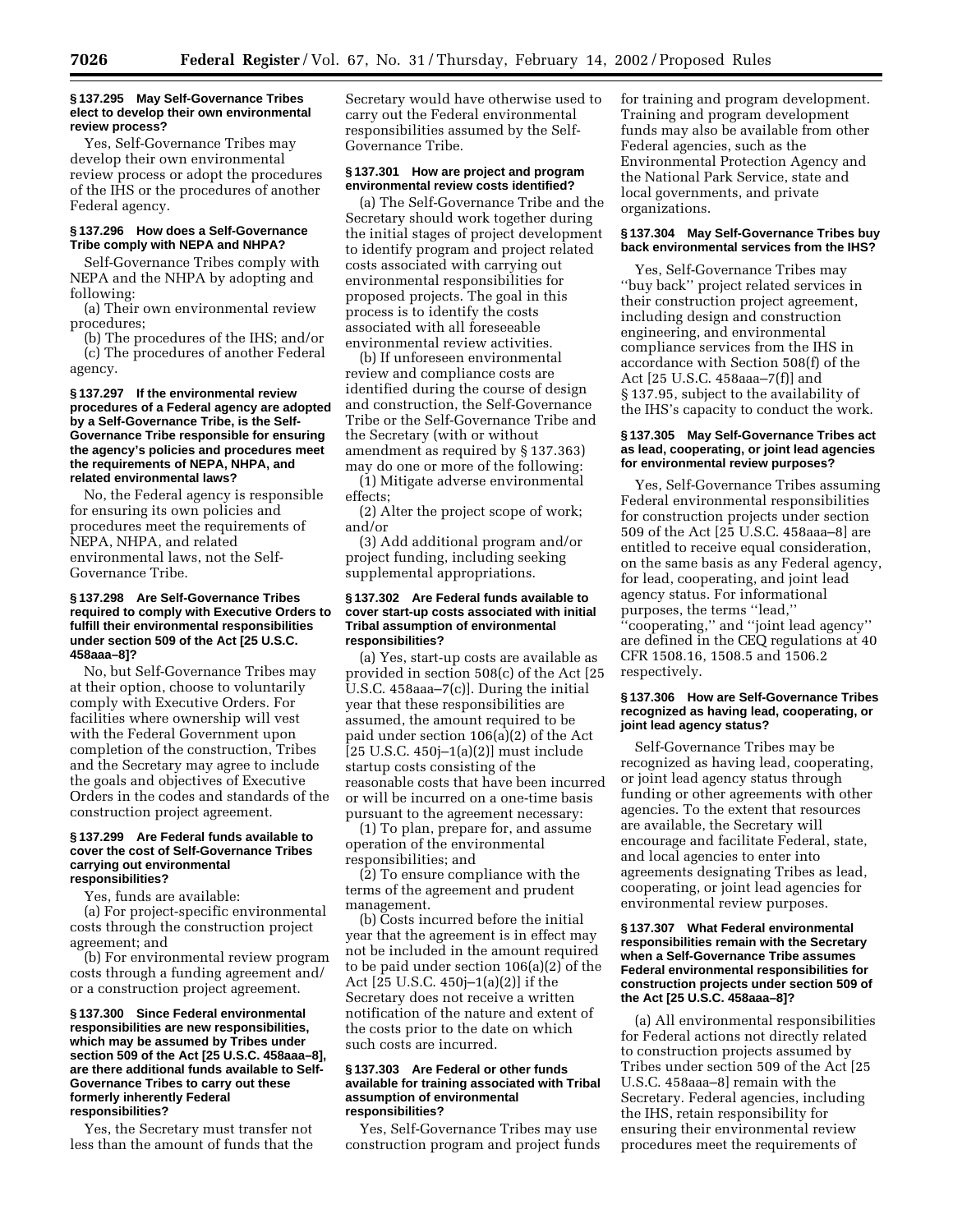NEPA, NHPA and related provisions of law, as called for in § 137.297.

(b) The Secretary will provide information updating and changing IHS agency environmental review policy and procedures to all Self-Governance Tribes implementing a construction project agreement, and to other Indian Tribes upon request. If a Self-Governance Tribe participating under section 509 of the Act [25 U.S.C. 458aaa–8] does not wish to receive this information, it must notify the Secretary in writing. As resources permit, at the request of the Self-Governance Tribe, the Secretary will provide technical assistance with carrying out Federal environmental responsibilities.

# **§ 137.308 Does the Secretary have any enforcement authority for Federal environmental responsibilities assumed by Tribes under section 509 of the Act [25 U.S.C. 458aaa–8]?**

No, the Secretary does not have any enforcement authority for Federal environmental responsibilities assumed by Tribes under section 509 of the Act [25 U.S.C. 458aaa–8].

# **§ 137.309 How are NEPA and NHPA obligations typically enforced?**

NEPA and NHPA obligations are typically enforced by interested parties who may file lawsuits against Federal agencies alleging that the agencies have not complied with their legal obligations under NEPA and NHPA. These lawsuits may only be filed in Federal court under the provisions of the APA, 5 U.S.C. 701–706. Under the APA, a Federal judge reviews the Federal agency's actions based upon an administrative record prepared by the Federal agency. The judge gives appropriate deference to the agency's decisions and does not substitute the court's views for those of the agency. Jury trials and civil discovery are not permitted in APA proceedings. If a Federal agency has failed to comply with NEPA or NHPA, the judge may grant declaratory or injunctive relief to the interested party. No money damages or fines are permitted in APA proceedings.

# **§ 137.310 Are Self-Governance Tribes required to grant a limited waiver of their sovereign immunity to assume Federal environmental responsibilities under section 509 of the Act [25 U.S.C. 458aaa–8]?**

Yes, but only as provided in this section. Unless Self-Governance Tribes consent to the jurisdiction of a court, Self-Governance Tribes are immune from civil lawsuits. Self-Governance Tribes electing to assume Federal environmental responsibilities under section 509 of the Act [25 U.S.C.

458aaa–8] must provide a limited waiver of sovereign immunity solely for the purpose of enforcing a Tribal certifying officer's environmental responsibilities, as set forth in this subpart. Self-Governance Tribes are not required to waive any other immunity.

## **§ 137.311 Are Self-Governance Tribes entitled to determine the nature and scope of the limited immunity waiver required under section 509(a)(2) of the Act [25 U.S.C. 458aaa–8(a)(2)]?**

(a) Yes, Section 509(a)(2) of the Act  $[25 \text{ U.S.C. } 458$ aaa $-8(a)(2)]$  only requires that the waiver permit a civil enforcement action to be brought against the Tribal certifying officer in his or her official capacity in Federal district court for declaratory and injunctive relief in a procedure that is substantially equivalent to an APA enforcement action against a Federal agency. Self-Governance Tribes are not required to subject themselves to suit in their own name, to submit to trial by jury or civil discovery, or to waive immunity for money damages, attorneys fees, or fines.

(b) Self-Governance Tribes may base the grant of a limited waiver under this subpart on the understanding that:

(1) Judicial review of the Tribal certifying official's actions are based upon the administrative record prepared by the Tribal official in the course of performing the Federal environmental responsibilities; and

(2) Actions and decisions of the Tribal certifying officer will be granted deference on a similar basis as Federal officials performing similar functions.

#### **§ 137.312 Who is the proper defendant in a civil enforcement action under section 509(a)(2) of the Act [25 U.S.C. 458aaa– 8(a)(2)]?**

Only the designated Tribal certifying officer acting in his or her official capacity may be sued. Self-Governance Tribes and other Tribal officials are not proper defendants in lawsuits brought under section 509(a)(2) of the Act [25 U.S.C. 458aaa–8(a)(2)].

# **Notification (Prioritization Process, Planning, Development and Construction)**

# **§ 137.320 Is the Secretary required to consult with affected Indian Tribes concerning construction projects and programs?**

Yes, before developing a new project resource allocation methodology and application process the Secretary must consult with all Indian Tribes. In addition, before spending any funds for planning, design, construction, or renovation project, whether subject to a competitive application and ranking process or not, the Secretary must

consult with any Indian Tribe that would be significantly affected by the expenditure to determine Tribal preferences concerning the size, location, type, and other characteristics of the project.

## **§ 137.321 How do Indian Tribes and the Secretary identify and request funds for needed construction projects?**

In addition to the requirements contained in section 513 of the Act [25 U.S.C. 458aaa–12], Indian Tribes and the Secretary are encouraged to jointly identify health facility and sanitation needs at the earliest possible date for IHS budget formulation. In developing budget justifications for specific projects to be proposed to Congress, the Secretary shall follow the preferences of the affected Indian Tribe(s) to the greatest extent feasible concerning the size, location, type, and other characteristics of the project.

## **§ 137.322 Is the Secretary required to notify an Indian Tribe that funds are available for a construction project or a phase of a project?**

(a) Yes, within 30 days after the Secretary's allocation of funds for planning phase, design phase, or construction phase activities for a specific project, the Secretary shall notify, by registered mail with return receipt in order to document mailing, the Indian Tribe(s) to be benefitted by the availability of the funds for each phase of a project. The Secretarial notice of fund allocation shall offer technical assistance in the preparation of a construction project proposal.

(b) The Secretary shall, within 30 days after receiving a request from an Indian Tribe, furnish the Indian Tribe with all information available to the Secretary about the project including, but not limited to: construction drawings, maps, engineering reports, design reports, plans of requirements, cost estimates, environmental assessments, or environmental impact reports and archeological reports.

(c) An Indian Tribe is not required to request this information prior to either submitting a notification of intent or a construction project proposal.

(d) The Secretary shall have a continuing responsibility to furnish information to the Indian Tribes.

#### **Project Assumption Process**

## **§ 137.325 What does a Self-Governance Tribe do if it wants to perform a construction project under section 509 of the Act [25 U.S.C. 458aaa–8]?**

(a) A Self-Governance Tribe may start the process of developing a construction project agreement by: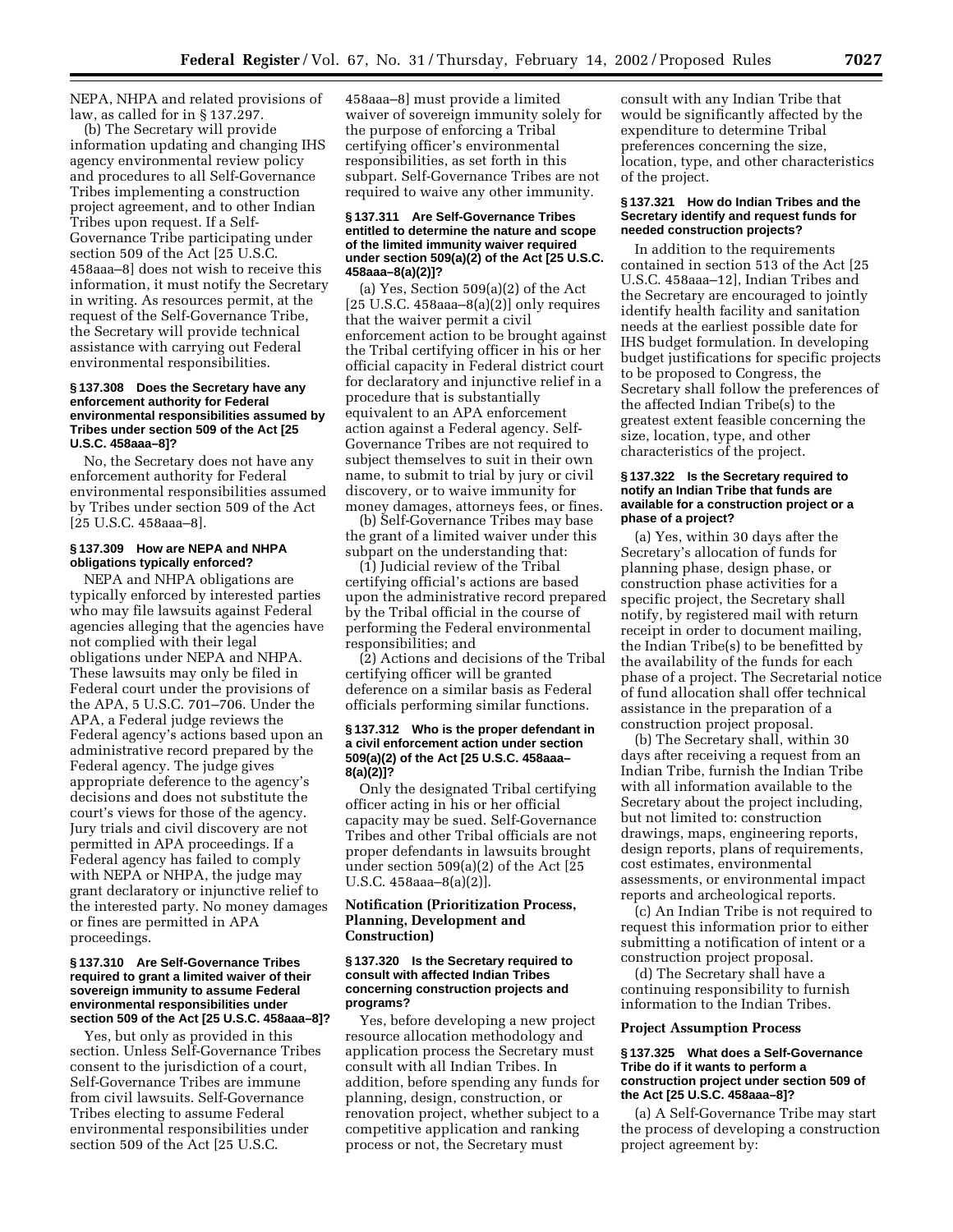(1) Notifying the Secretary in writing that the Self-Governance Tribe wishes to enter into a pre-agreement negotiation phase as set forth in section 105(m)(3) of the Act [25 U.S.C. 450j(m)(3)]; or

(2) Submitting a proposed construction project agreement. This proposed agreement may be the final proposal, or it may be a draft for consideration and negotiation, or

(3) A combination of the actions described in paragraphs (a)(1) and (2) of this section.

(b) Upon receiving a Self-Governance Tribe's request to enter into a prenegotiation phase the Secretary shall take the steps outlined in section 105(m)(3) of the Act [25 U.S.C. 450j(m)(3)].

# **§ 137.326 What must a Tribal proposal for a construction project agreement contain?**

A construction project proposal must contain all of the required elements of a construction project agreement as defined in § 137.280. In addition to these minimum requirements, Self-Governance Tribes may propose additional items.

# **§ 137.327 May multiple projects be included in a single construction project agreement?**

Yes, a Self-Governance Tribe may include multiple projects in a single construction project agreement proposal or may add additional approved projects by amendment(s) to an existing construction project agreement.

# **§ 137.328 Must a construction project proposal incorporate provisions of Federal construction guidelines and manuals?**

(a) No, the Self-Governance Tribe and the Secretary must agree upon and specify appropriate building codes and architectural and engineering standards (including health and safety) which must be in conformity with nationally recognized standards for comparable projects.

(b) The Secretary may provide, or the Self-Governance Tribe may request, Federal construction guidelines and manuals for consideration by the Self-Governance Tribe in the preparation of its construction project proposal. If Tribal construction codes and standards (including national, regional, State, or Tribal building codes or construction industry standards) are consistent with or exceed otherwise applicable nationally recognized standards, the Secretary must accept the Tribally proposed standards.

## **§ 137.329 What environmental considerations must be included in the construction project agreement?**

The construction project agreement must include:

(a) Identification of the Tribal certifying officer for environmental review purposes,

(b) Reference to the Tribal resolution or equivalent Tribal action appointing the Tribal certifying officer and accepting the jurisdiction of the Federal court for enforcement purposes as provided in § 137.310 and 137.311.

(c) Identification of the environmental review procedures adopted by the Self-Governance Tribe, and

(d) An assurance that no action will be taken on the construction phase of the project that would have an adverse environmental impact or limit the choice of reasonable alternatives prior to making an environmental determination in accordance with the Self-Governance Tribe's adopted procedures.

# **§ 137.330 What happens if the Self-Governance Tribe and the Secretary cannot develop a mutually agreeable construction project agreement?**

The Self-Governance Tribe may submit a final construction project proposal to the Secretary. No later than 30 days after the Secretary receives the final construction project proposal, or within a longer time agreed to by the Self-Governance Tribe in writing, the Secretary shall review and make a determination to approve or reject the construction project proposal in whole or in part.

#### **§ 137.331 May the Secretary reject a final construction project proposal based on a determination of Tribal capacity or capability?**

No, the Secretary may not reject a final construction project proposal based on a determination of Tribal capacity or capability.

# **§ 137.332 On what basis may the Secretary reject a final construction project proposal?**

(a) The only basis for rejection of project activities in a final construction project proposal are:

(1) The amount of funds proposed in the final construction project proposal exceeds the applicable funding level for the construction project as determined under sections 508(c) [25 U.S.C. 458aaa–7(c)] and 106 of the Act [25 U.S.C. 450j–1].

(2) The final construction project proposal does not meet the minimum content requirements for construction project agreements set forth in section 501(a)(2) of the Act [25 U.S.C. 458aaa(a)(2)]; and

(3) The final construction project proposal on its face clearly

demonstrates that the construction project cannot be completed as proposed.

(b) For construction programs proposed to be included in a construction project agreement, the Secretary may also reject that portion of the proposal that proposes to assume an inherently Federal function that cannot legally be delegated to the Self-Governance Tribe.

#### **§ 137.333 What procedures must the Secretary follow if the Secretary rejects a final construction project proposal, in whole or in part?**

Whenever the Secretary rejects a final construction project proposal in whole or in part, the Secretary must:

(a) Send the Self-Governance Tribe a timely written notice of rejection that shall set forth specific finding(s) that clearly demonstrates, or that is supported by controlling legal authority supporting the rejection;

(b) Within 20 days, provide all documents relied on in making the rejection decision to the Self-Governance Tribe;

(c) Provide assistance to the Self-Governance Tribe to overcome any objections stated in the written notice of rejection:

(d) Provide the Self-Governance Tribe with a hearing on the record with the right to engage in full discovery relevant to any issue raised in the matter and the opportunity for appeal of the decision to reject the final construction contract proposal, under the regulations set forth in subpart P of this part, except that the Self-Governance Tribe may, in lieu of filing an appeal, initiate an action in Federal district court and proceed directly under sections 511 [25 U.S.C. 458aaa–10] and 110(a) of the Act [25 U.S.C. 450m–1(a)]. With respect to any hearing or appeal or civil action conducted pursuant to this section, the Secretary shall have the burden of demonstrating by clear and convincing evidence the validity of the grounds for rejecting the final construction project proposal (or portion thereof); and

(e) Provide the Self-Governance Tribe with the option of entering into the severable portions of a final proposed construction project agreement (including a lesser funding amount) that the Secretary did not reject, subject to any additional alterations necessary to conform the construction project agreement to the severed provisions. Exercising this option does not affect the Self-Governance Tribe's right to appeal the portion of the final construction project proposal that was rejected by the Secretary.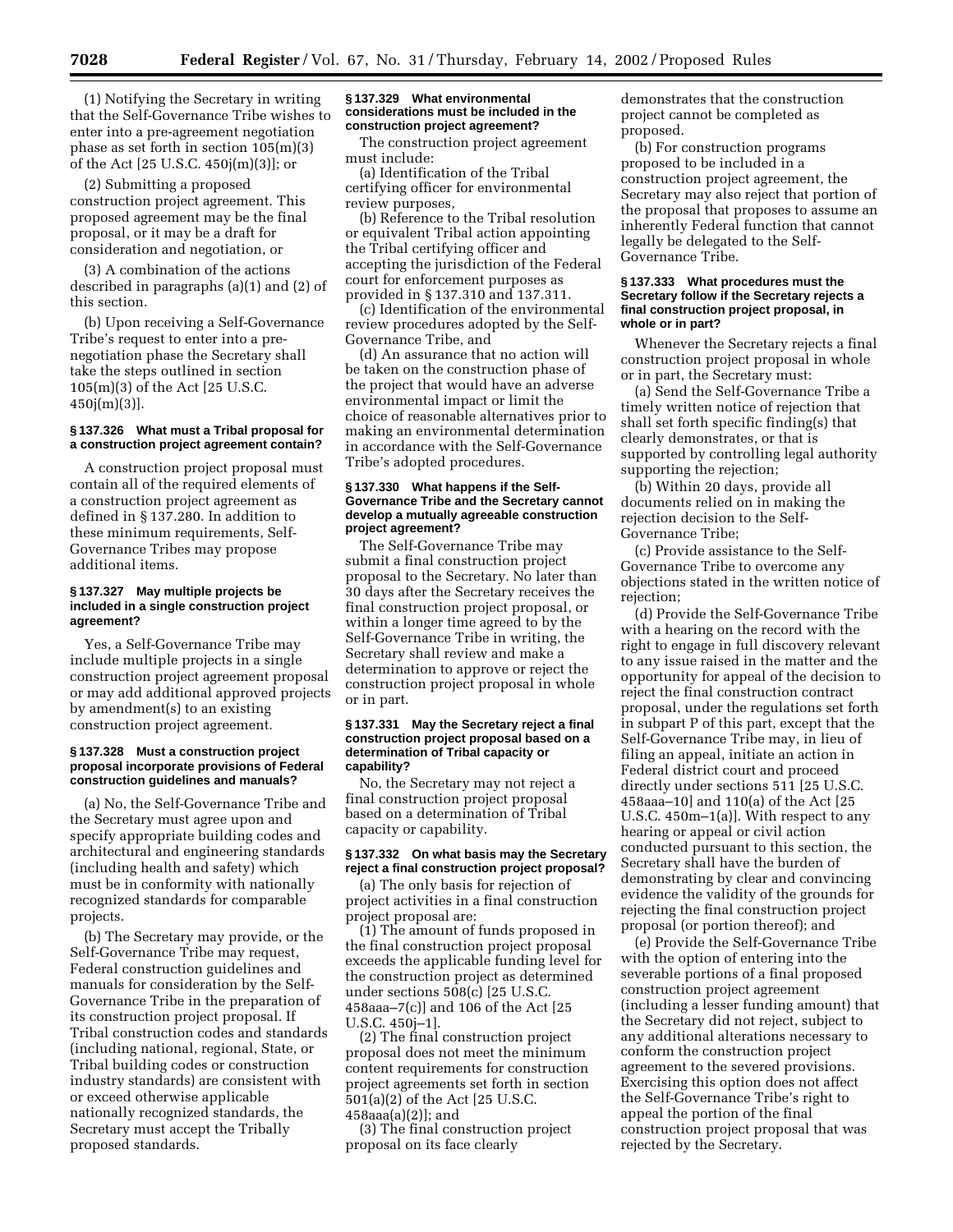#### **§ 137.334 What happens if the Secretary fails to notify the Self-Governance Tribe of a decision to approve or reject a final construction project proposal within the time period allowed?**

If the Secretary fails to notify the Self-Governance Tribe of the decision to approve or reject within 30 days (or a longer period if agreed to by the Self-Governance Tribe in writing), then the proposal will be deemed approved by the Secretary.

# **§ 137.335 What costs may be included in the budget for a construction agreement?**

(a) A Self-Governance Tribe may include costs allowed by applicable OMB Circulars, and costs allowed under sections 508(c) [25 U.S.C. 458aaa–7(c)], 106 [25 U.S.C. 450j–1] and 105 (m) of the Act [25 U.S.C. 450j(m)]. The costs incurred will vary depending on which phase of the construction process the Self-Governance Tribe is conducting and type of construction project agreement that will be used.

(b) Regardless of whether a construction project agreement is fixed price or cost-reimbursement, budgets may include costs or fees associated with the following:

(1) Construction project proposal preparation;

(2) Conducting community meetings to develop project documents;

(3) Architects, engineers, and other consultants to prepare project planning documents, to develop project plans and specifications, and to assist in oversight of the design during construction;

(4) Real property lease or acquisition;

(5) Development of project surveys including topographical surveys, site boundary descriptions, geotechnical surveys, archeological surveys, and NEPA compliance;

(6) Project management,

superintendence, safety and inspection; (7) Travel, including local travel

incurred as a direct result of conducting the construction project agreement and remote travel in conjunction with the project;

(8) Consultants, such as demographic consultants, planning consultants, attorneys, accountants, and personnel who provide services, to include construction management services;

(9) Project site development;

(10) Project construction cost;

(11) General, administrative overhead, and indirect costs;

(12) Securing and installing moveable equipment, telecommunications and data processing equipment, furnishings, including works of art, and special purpose equipment when part of a construction contract;

(13) Other costs directly related to performing the construction project agreement;

(14) Project contingency:

(i) A cost-reimbursement project agreement budgets contingency as a broad category. Project contingency remaining at the end of the project is considered savings.

(ii) Fixed-price agreements budget project contingency in the lump sum price or unit price.

(c) In the case of a fixed-price project agreement, a reasonable profit determined by taking into consideration the relevant risks and local market conditions.

#### **§ 137.336 What is the difference between fixed-price and cost-reimbursement agreements?**

(a) Cost-reimbursement agreements generally have one or more of the following characteristics:

(1) Risk is shared between IHS and the Self-Governance Tribe;

(2) Self-Governance Tribes are not required to perform beyond the amount of funds provided under the agreement;

(3) Self-Governance Tribes establish budgets based upon the actual costs of the project and are not allowed to include profit;

(4) Budgets are stated using broad categories, such as planning, design, construction project administration, and contingency;

(5) The agreement funding amount is stated as a ''not to exceed'' amount;

(6) Self-Governance Tribes provide notice to the IHS if they expect to exceed the amount of the agreement and require more funds;

(7) Excess funds remaining at the end of the project are considered savings; and,

(8) Actual costs are subject to applicable OMB circulars and cost principles.

(b) Fixed Price agreements generally have one or more of the following characteristics:

(1) Self-Governance Tribes assume the risk for performance;

(2) Self-Governance Tribes are entitled to make a reasonable profit;

(3) Budgets may be stated as lump sums, unit cost pricing, or a combination thereof;

(4) For unit cost pricing, savings may occur if actual quantity is less than estimated; and, (5) Excess funds remaining at the end of a lump sum fixed price project are considered profit.

## **§ 137.337 What funding must the Secretary provide in a construction project agreement?**

The Secretary must provide funding for a construction project agreement in accordance with sections 106 [25 U.S.C. 450j–1] and 508(c) of the Act [25 U.S.C. 458aaa–7(c)].

#### **§ 137.338 May funds from other sources be incorporated into a construction project agreement?**

Yes, at the request of the Self-Governance Tribe, the Secretary may include funds from other agencies as permitted by law, whether on an ongoing or a one-time basis.

# **§ 137.339 May a Self-Governance Tribe use project funds for matching or cost participation requirements under other Federal and non-Federal programs?**

Yes, notwithstanding any other provision of law, all funds provided under a construction project agreement may be treated as non-Federal funds for purposes of meeting matching or cost participation requirements under any other Federal or non-Federal program.

# **§ 137.340 May a Self-Governance Tribe contribute funding to a project?**

Yes, the Self-Governance Tribe and the Secretary may jointly fund projects. The construction project agreement should identify the Secretarial amount and any Tribal contribution amount that is being incorporated into the construction project agreement. The Self-Governance Tribe does not have to deposit its contribution with the Secretary.

# **§ 137.341 How will a Self-Governance Tribe receive payment under a construction project agreement?**

(a) For all construction project agreements, advance payments shall be made annually or semiannually, at the Self-Governance Tribe's option. The initial payment shall include all contingency funding for the project or phase of the project to the extent that there are funds appropriated for that purpose.

(b) The amount of subsequent payments is based on the mutually agreeable project schedule reflecting:

(1) Work to be accomplished within the advance payment period,

(2) Work already accomplished, and

(3) Total prior payments for each annual or semiannual advance payment period.

(c) For lump sum, fixed price agreements, at the request of the Self-Governance Tribe, payments shall be based on an advance payment period measured as follows:

(1) One year; or

(2) Project Phase (e.g., planning, design, construction). If project phase is chosen as the payment period, the full amount of funds necessary to perform the work for that phase of the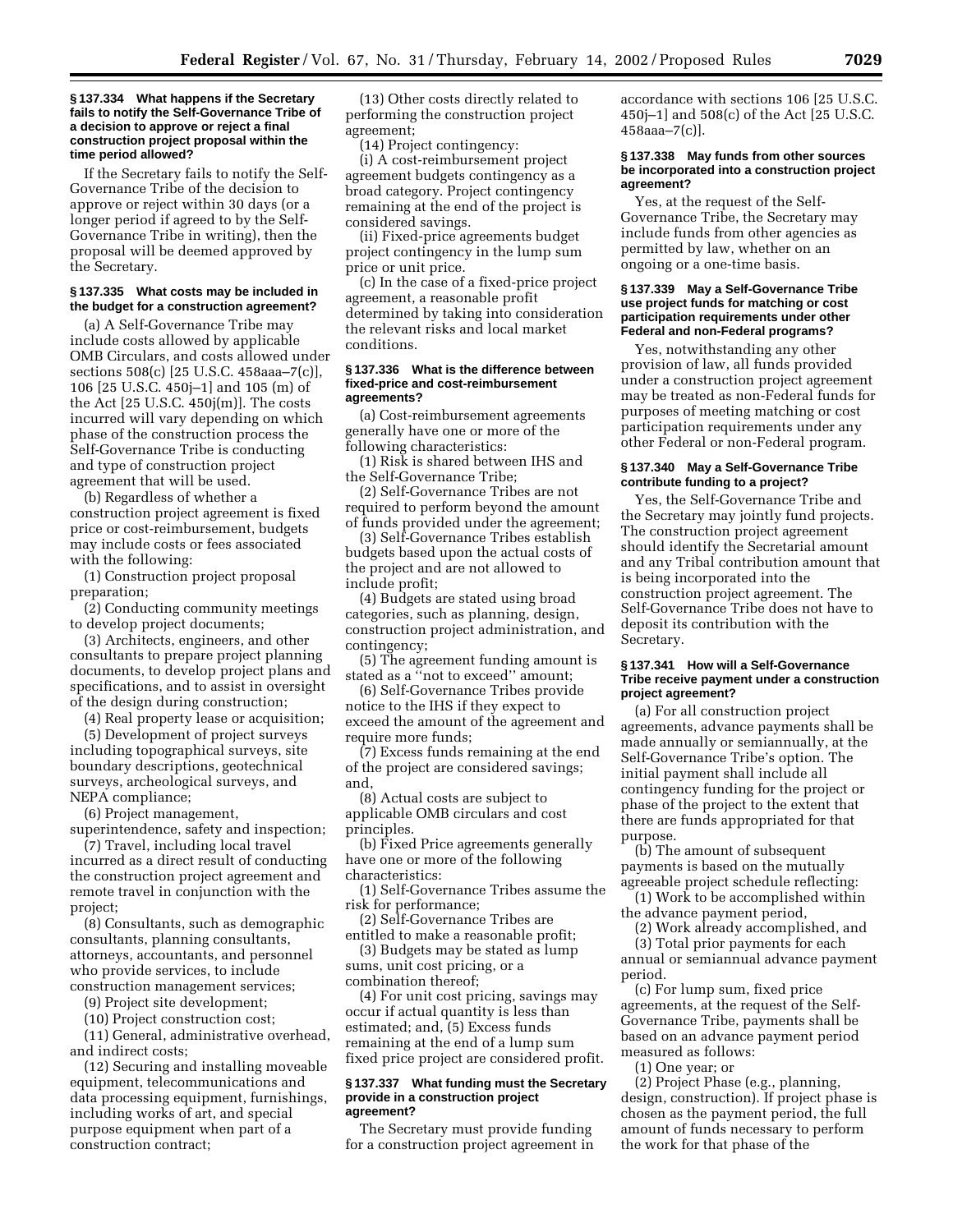construction project agreement is payable in the initial advance payment. For multi-phase projects, the planning and design phases must be completed prior to the transfer of funds for the associated construction phase. The completion of the planning and design phases will include at least one opportunity for Secretarial approval in accordance with § 137.360.

(d) For the purposes of payment, Sanitation Facilities Construction Projects authorized pursuant to Pub. L. 86–121, are considered to be a single construction phase and are payable in a single lump sum advance payment in accordance with paragraph (c)(2) of this section.

(e) For all other construction project agreements, the amount of advance payments shall include the funds necessary to perform the work identified in the advance payment period of one year.

(f) Any agreement to advance funds under paragraphs (b), (c) or (d) of this section is subject to the availability of appropriations.

(g) (1) Initial advance payments are due within 10 days of the effective date of the construction project agreement; and

(2) Subsequent payments are due: (i) Within 10 days of apportionment for annual payments or

(ii) Within 10 days of the start date of the project phase for phase payments.

## **§ 137.342 What happens to funds remaining at the conclusion of a cost reimbursement construction project?**

All funds, including contingency funds, remaining at the conclusion of the project are considered savings and may be used by the Self-Governance Tribe to provide additional services for the purpose for which the funds were originally appropriated. No further approval or justifying documentation is required before the expenditure of the remaining funds.

#### **§ 137.343 What happens to funds remaining at the conclusion of a fixed price construction project?**

(a) For lump sum fixed price construction project agreements, all funds remaining at the conclusion of the project are considered profits and belong to the Self-Governance Tribe.

(b) For fixed price construction project agreements with unit price components, all funds remaining that are associated with overestimated unit price quantities are savings and may be used by the Self-Governance Tribe in accordance with § 137.342. All other funds remaining at the conclusion of the project are considered profit and belong to the Self-Governance Tribe.

# **§ 137.344 May a Self-Governance Tribe reallocate funds among construction project agreements?**

Yes, a Self-Governance Tribe may reallocate funds among construction project agreements to the extent not prohibited by applicable appropriation law(s).

# **Roles of Self-Governance Tribe in Establishing and Implementing Construction Project Agreements**

# **§ 137.350 Is a Self-Governance Tribe responsible for completing a construction project in accordance with the negotiated construction project agreement?**

Yes, a Self-Governance Tribe assumes responsibility for completing a construction project, including day-today on-site management and administration of the project, in accordance with the negotiated construction project agreement. However, Self-Governance Tribes are not required to perform beyond the amount of funds provided. For example, a Self-Governance Tribe may encounter unforeseen circumstances during the term of a construction project agreement. If this occurs, options available to the Self-Governance Tribe include, but are not limited to:

(a) Reallocating existing funding;

(b) Reducing/revising the scope of work that does not require an amendment because it does not result in a significant change;

(c) Utilizing savings from other projects;

(d) Requesting additional funds or appropriations;

(e) Utilizing interest earnings;

(f) Seeking funds from other sources; and/or

(g) Redesigning or re-scoping that does result in a significant change by amendment as provided in §§ 137.363 and 137.364.

# **§ 137.351 Is a Self-Governance Tribe required to submit construction project progress and financial reports for construction project agreements?**

Yes, a Self-Governance Tribe must provide the Secretary with construction project progress and financial reports semiannually or, at the option of the Self-Governance Tribe, on a more frequent basis. Self-Governance Tribes are only required to submit the reports, as negotiated in the Construction Project Agreement, after funds have been transferred to the Self-Governance Tribe for a construction project. Construction project progress reports and financial reports are only required for active construction projects.

# **§ 137.352 What is contained in a construction project progress report?**

Construction project progress reports contain information about accomplishments during the reporting period and issues and concerns of the Self-Governance Tribe, if any.

# **§ 137.353 What is contained in a construction project financial report?**

Construction project financial reports contain information regarding the amount of funds expended during the reporting period, and financial concerns of the Self-Governance Tribe, if any.

# **Roles of the Secretary in Establishing and Implementing Construction Project Agreements**

# **§ 137.360 Does the Secretary approve project planning and design documents prepared by the Self-Governance Tribe?**

The Secretary shall have at least one opportunity to approve project planning and design documents prepared by the Self-Governance Tribe in advance of construction if the Self-Governance Tribe is required to submit planning or design documents as a part of the scope of work under a construction project agreement.

## **§ 137.361 Does the Secretary have any other opportunities to approve planning or design documents prepared by the Self-Governance Tribe?**

Yes, but only if there is an amendment to the construction project agreement that results in a significant change in the original scope of work.

## **§ 137.362 May construction project agreements be amended?**

Yes, the Self-Governance Tribe, at its discretion, may request the Secretary to amend a construction project agreement to include additional projects. In addition, amendments are required if there is a significant change from the original scope of work or if funds are added by the Secretary. The Self-Governance Tribe may make immaterial changes to the performance period and make budget adjustments within available funding without an amendment to the construction project agreement.

# **§ 137.363 What is the procedure for the Secretary's review and approval of amendments?**

(a) The Secretary shall promptly notify the Self-Governance Tribe in writing of any concerns or issues that may lead to disapproval. The Secretary shall share relevant information and documents, and make a good faith effort to resolve all issues and concerns of the Self-Governance Tribe. If, after consultation with the Self-Governance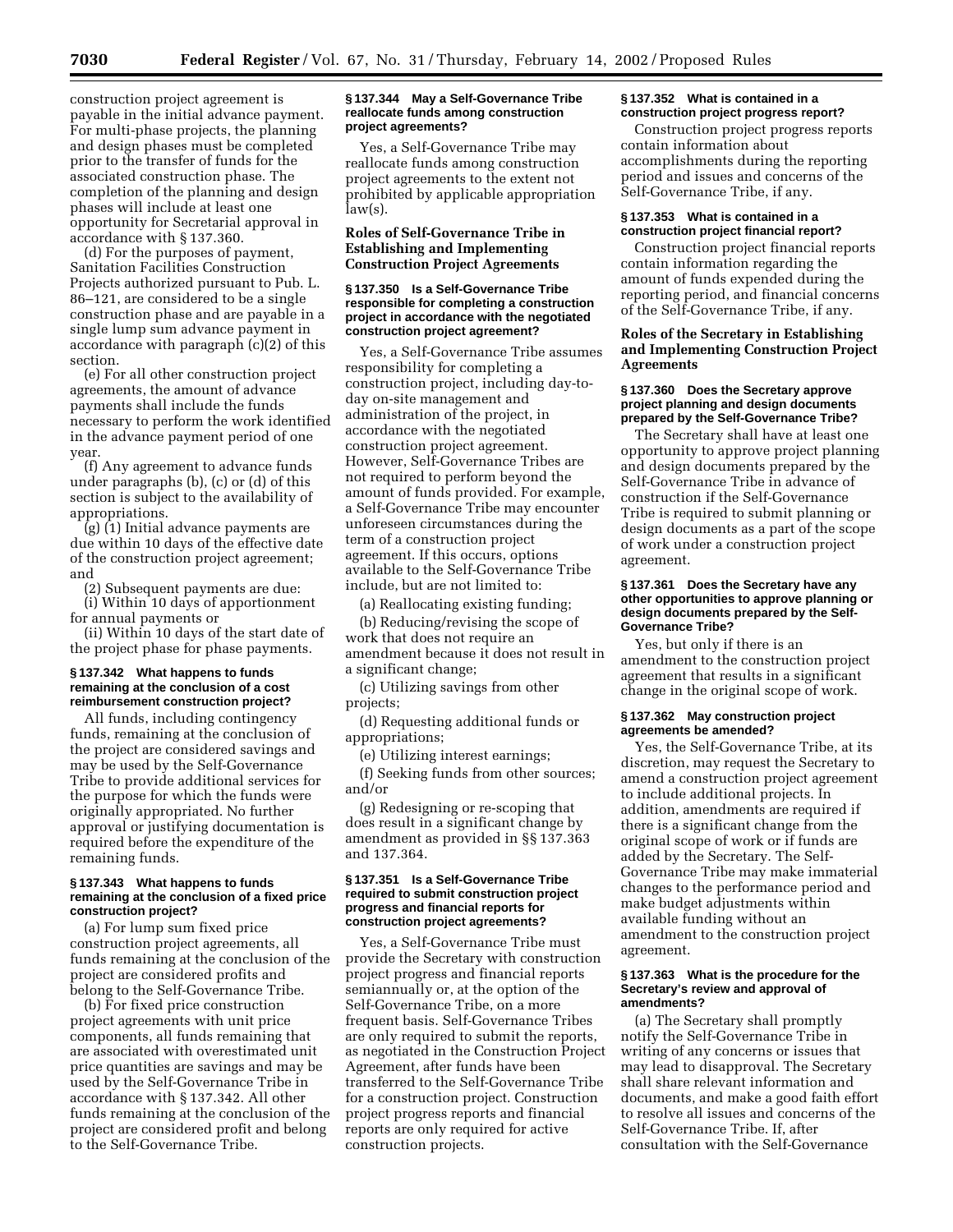Tribe, the Secretary intends to disapprove the proposed amendment, then the Secretary shall follow the procedures set forth in §§ 137.330 through 137.334.

(b) The time allowed for Secretarial review, comment, and approval of amendments is 30 days, or within a longer time if agreed to by the Self-Governance Tribe in writing. Absence of a written response by the Secretary within 30 days shall be deemed approved.

(c) The timeframe set forth in paragraph (b) of this section is intended to be the maximum time and may be reduced based on urgency and need, by agreement of the parties. If the Self-Governance Tribe requests reduced timeframes for action due to unusual or special conditions (such as limited construction periods), the Secretary shall make a good faith effort to accommodate the requested timeframes.

# **§ 137.364 What constitutes a significant change in the original scope of work?**

A significant change in the original scope of work is:

(a) A change that would result in a cost that exceeds the total of the project funds available and the Self-Governance Tribe's contingency funds; or

(b) A material departure from the original scope of work, including substantial departure from timelines negotiated in the construction project agreement.

## **§ 137.365 What is the procedure for the Secretary's review and approval of project planning and design documents submitted by the Self-Governance Tribe?**

(a) The Secretary shall review and approve planning documents to ensure compliance with planning standards identified in the construction project agreement. The Secretary shall review and approve design documents for general compliance with requirements of the construction project agreement.

(b) The Secretary shall promptly notify the Self-Governance Tribe in writing of any concerns or issues that may lead to disapproval. The Secretary shall share relevant information and documents, and make a good faith effort to resolve all issues and concerns of the Self-Governance Tribe. If, after consultation with the Self-Governance Tribe, the Secretary intends to disapprove the documents, then the Secretary shall follow the procedures set forth in § 137.333.

(c) The time allowed for Secretarial review, comment, and approval of planning and design documents is 21 days, unless otherwise agreed to by the Self-Governance Tribe in writing.

Absence of a written response by the Secretary within 21 days shall be deemed approved.

# **§ 137.366 May the Secretary conduct onsite project oversight visits?**

Yes, the Secretary may conduct onsite project oversight visits semiannually or on an alternate schedule negotiated in the construction project agreement. The Secretary must provide the Self-Governance Tribe with reasonable advance written notice to assist the Self-Governance Tribe in coordinating the visit. The purpose of the visit is review the progress under the construction project agreement. At the request of the Self-Governance Tribe, the Secretary must provide the Self-Governance Tribe a written site visit report.

#### **§ 137.367 May the Secretary issue a stop work order under a construction project agreement?**

No, the Secretary has no role in the day-to-day management of a construction project.

#### **§ 137.368 Is the Secretary responsible for oversight and compliance of health and safety codes during construction projects being performed by a Self-Governance Tribe under section 509 of the Act [25 U.S.C. 488aaa–8]?**

No, the Secretary is not responsible for oversight and compliance of health and safety codes during construction projects being performed by a Self-Governance Tribe under section 509 of the Act [25 U.S.C. 488aaa–8].

#### **Other**

#### **§ 137.370 Do all provisions of this part apply to construction project agreements under this subpart?**

Yes, to the extent the provisions are not inconsistent with the provisions in this subpart. Provisions that do not apply include: programmatic reports and data requirements; reassumption; compact and funding agreement review, approval, and final offer process; and compact and funding agreement contents.

## **§ 137.371 Who takes title to real property purchased with funds provided under a construction project agreement?**

The Self-Governance Tribe takes title to the real property unless the Self-Governance Tribe requests that the Secretary take title to the property.

# **§ 137.372 What should the Self-Governance Tribe do if it wants real property purchased with construction project agreement funds to be taken into trust?**

The Self-Governance Tribe must submit a resolution of support from the governing body of Self-Governance

Tribes in which the beneficial ownership is to be registered. Upon receipt of the Self-Governance Tribes' resolution, the Secretary shall transfer the request to the Secretary of the Interior so that it may be expeditiously processed in accordance with applicable Federal laws and regulations. The Secretary may not require the Self-Governance Tribe to furnish any information in support of such a request other than that expressly required by applicable law or regulation.

## **§ 137.373 Do Federal real property laws, regulations and procedures that apply to the Secretary also apply to Self-Governance Tribes that purchase real property with funds provided under a construction project agreement?**

No, unless the Self-Governance Tribe has requested the Secretary take title to the property.

## **§ 137.374 Does the Secretary have a role in reviewing or monitoring a Self-Governance Tribe's actions in acquiring real property with funds provided under a construction project agreement?**

No, unless the Self-Governance Tribe has requested the Secretary take title to the property. The Self-Governance Tribe is responsible for acquiring all real property needed to perform a construction project under a construction project agreement, not the Secretary. The Secretary shall not withhold funds or refuse to enter into a construction project agreement because of a disagreement between the Self-Governance Tribe and the Secretary over the Self-Governance Tribe's decisions to purchase or lease real property.

## **§ 137.375 Are Tribally-owned facilities constructed under section 509 of the Act [25 U.S.C. 458aaa–8] eligible for replacement, maintenance, and improvement funds on the same basis as if title to such property were vested in the United States?**

Yes, Tribally-owned facilities constructed under section 509 of the Act [25 U.S.C. 458aaa–8] are eligible for replacement, maintenance, and improvement funds on the same basis as if title to such property were vested in the United States.

#### **§ 137.376 Are design and construction projects performed by Self-Governance Tribes under section 509 of the Act [25 U.S.C. 458aaa–8] subject to Federal metric requirements?**

No, however, the Self-Governance Tribe and the Secretary may negotiate the use of Federal metric requirements in the construction project agreement when the Self-Governance Tribe will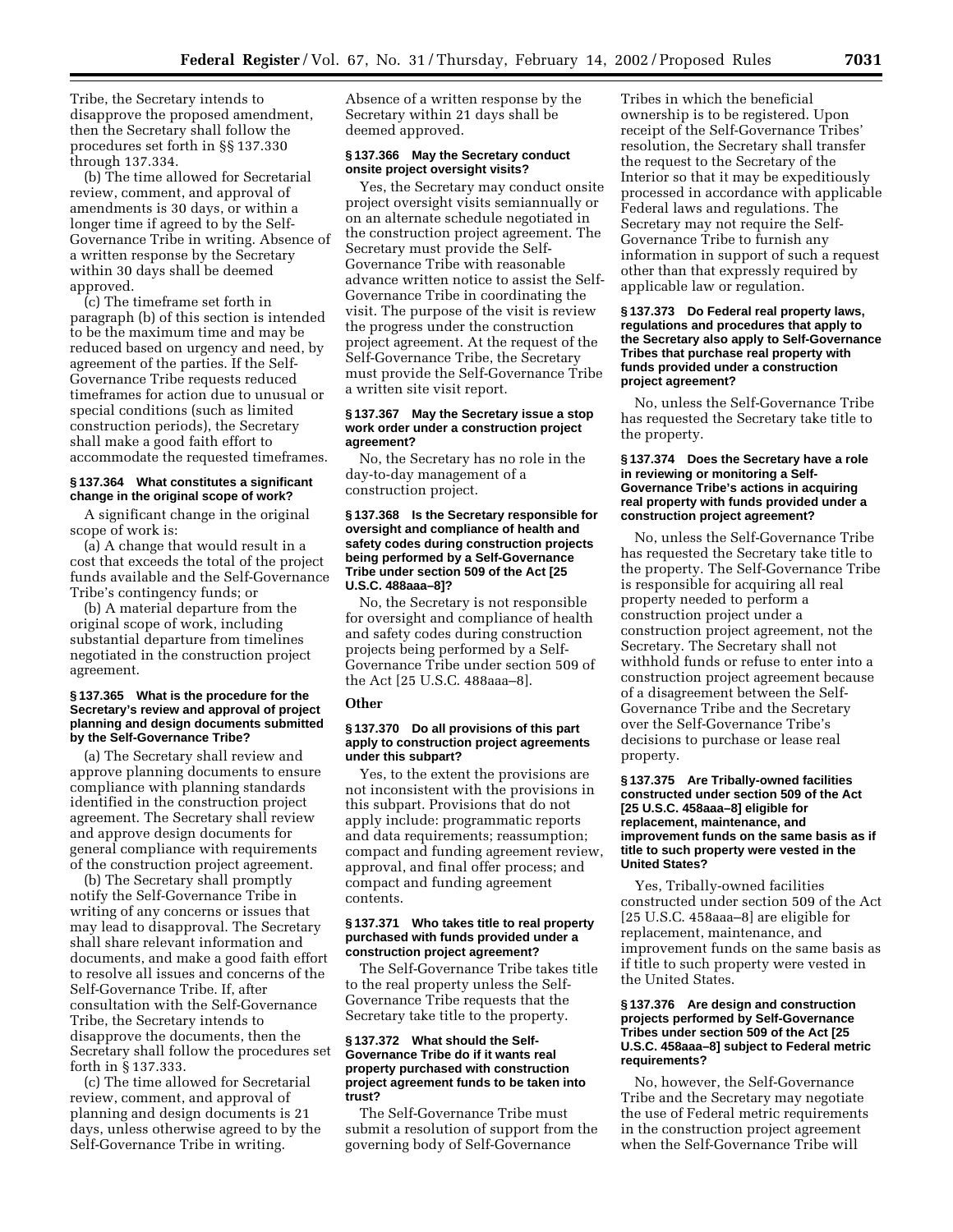design and/or construct an IHS facility that the Secretary will own and operate.

# **§ 137.377 Do Federal procurement laws and regulations apply to construction project agreements performed under section 509 of the Act [25 U.S.C. 458aaa–8]?**

No, unless otherwise agreed to by the Tribe, no provision of the Office of Federal Procurement Policy Act, the Federal Acquisition Regulations issued pursuant thereto, or any other law or regulation pertaining to Federal procurement (including Executive Orders) shall apply to any construction project conducted under section 509 of the Act [25 U.S.C. 458aaa–8]. The Secretary and the Self-Governance Tribe may negotiate to apply specific provisions of the Office of Federal Procurement and Policy Act and Federal Acquisition Regulations to a construction project agreement or funding agreement. Absent a negotiated agreement, such provisions and regulatory requirements do not apply.

## **§ 137.378 Does the Federal Davis-Bacon Act and wage rates apply to construction projects performed by Self-Governance Tribes using their own funds or other non-Federal funds?**

No, the Federal Davis-Bacon Act and wage rates do not apply to construction projects performed by Self-Governance Tribes using their own funds or other non-Federal funds.

# **§ 137.379 Do Davis-Bacon wage rates apply to construction projects performed by Self-Governance Tribes using Federal funds?**

Davis-Bacon Act wage rates only apply to laborers and mechanics employed by the contractors and subcontractors (excluding Indian Tribes, inter-Tribal consortia, and Tribal organizations) retained by Self-Governance Tribes to perform construction. The Davis-Bacon Act and wage rates do not apply when Self-Governance Tribes perform work with their own employees.

# **Subpart O—Secretarial Responsibilities**

# **Budget Request**

# **§§ 137.400–137.404 [Reserved]**

# **Reports**

# **§ 137.405 Is the Secretary required to report to Congress on administration of Title V and the funding requirements presently funded or unfunded?**

Yes, no later than January 1 of each year after the date of enactment of the Tribal Self-Governance Amendments of 2000, the Secretary shall submit to the Committee on Indian Affairs of the

Senate and the Committee on Resources of the House of Representatives a written report regarding the administration of Title V. The report shall include a detailed analysis of the funding requirements presently funded or unfunded for each Indian Tribe or Tribal organization, either directly by the Secretary, under self-determination contracts under title I, or under compacts and funding agreements authorized under Title V.

## **§ 137.406 In compiling reports pursuant to this section, may the Secretary impose any reporting requirements on Self-Governance Tribes, not otherwise provided in Title V?**

No, in compiling reports pursuant to this section, the Secretary may not impose any reporting requirements on Self-Governance Tribes, not otherwise provided in Title V.

# **§ 137.407 What guidelines will be used by the Secretary to compile information required for the report?**

The report shall be compiled from information contained in funding agreements, annual audit reports, and data of the Secretary regarding the disposition of Federal funds. The report must identify:

(a) The relative costs and benefits of self-governance, including savings;

(b) With particularity, all funds that are specifically or functionally related to the provision by the Secretary of services and benefits to Self-Governance Tribes and their members;

(c) The funds transferred to each Self-Governance Tribe and the corresponding reduction in the Federal bureaucracy;

(d) The funding formula for individual Tribal shares of all headquarter's funds, together with the comments of affected Self-Governance Tribes, developed under §§ 137.405 of this subpart; and

(e) Amounts expended in the preceding fiscal year to carry out inherent Federal functions, including an identification of those functions by type and location.

# **Subpart P—Appeals**

## **§ 137.410 For the purposes of section 110 of the Act [25 U.S.C. 450m–1] does the term ''contract'' include compacts, funding agreements, and construction project agreements entered into under Title V?**

Yes, for the purposes of section 110 of the Act [25 U.S.C. 450m–1] the term ''contract'' includes compacts, funding agreements, and construction project agreements entered into under Title V.

# **Post-Award Disputes**

**§ 137.412 Do the regulations at 25 CFR Part 900, Subpart N apply to compacts, funding agreements, and construction project agreements entered into under Title V?**

Yes, the regulations at 25 CFR Part 900, Subpart N apply to compacts, funding agreements, and construction project agreements entered into under Title V.

# **Pre-Award Disputes**

#### **§ 137.415 What decisions may an Indian Tribe appeal under §§ ;137.415 through 137.436?**

An Indian Tribe may appeal:

(a) A decision to reject a final offer, or a portion thereof, under section 507(b) of the Act [25 U.S.C. 458aaa– 6(b)];

(b) A decision to reject a proposed amendment to a compact or funding agreement, or a portion thereof, under section 507(b) of the Act [25 U.S.C. 458aaa–6(b)];

(c) A decision to rescind and reassume a compact or funding agreement, in whole or in part, under section 507(a)(2) of the Act [25 U.S.C. 458aaa–6(a)(2)], except for immediate reassumptions under section 507(a)(2)(C) of the Act [25 U.S.C. 458aaa–6(a)(2)(C)];

(d) A decision to reject a final construction project proposal, or a portion thereof, under section 509(b) of the Act [25 U.S.C. 458aaa–8(b)] and subpart N of this part; and

(e) For construction project agreements carried out under section 509 of the Act [25 U.S.C. 458aaa–8], a decision to reject project planning documents, design documents, or proposed amendments submitted by a Self-Governance Tribe under section 509(f) of the Act [25 U.S.C. 458aaa–8(f)] and subpart N of this part.

# **§ 137.416 Do §§ 137.415 through 137.436 apply to any other disputes?**

No, §§ 137.415 through 137.436 only apply to decisions listed in § 137.415. Specifically, §§ 137.415 through 137.436 do not apply to any other dispute, including, but not limited to:

(a) Disputes arising under the terms of a compact, funding agreement, or construction project agreement that has been awarded;

(b) Disputes arising from immediate reassumptions under section 507(a)(2)(C) of the Act [25 U.S.C. 458aaa–6(a)(2)(C)] and §§ 137.261 and 137.262, which are covered under §§ 137.440 through 137.445.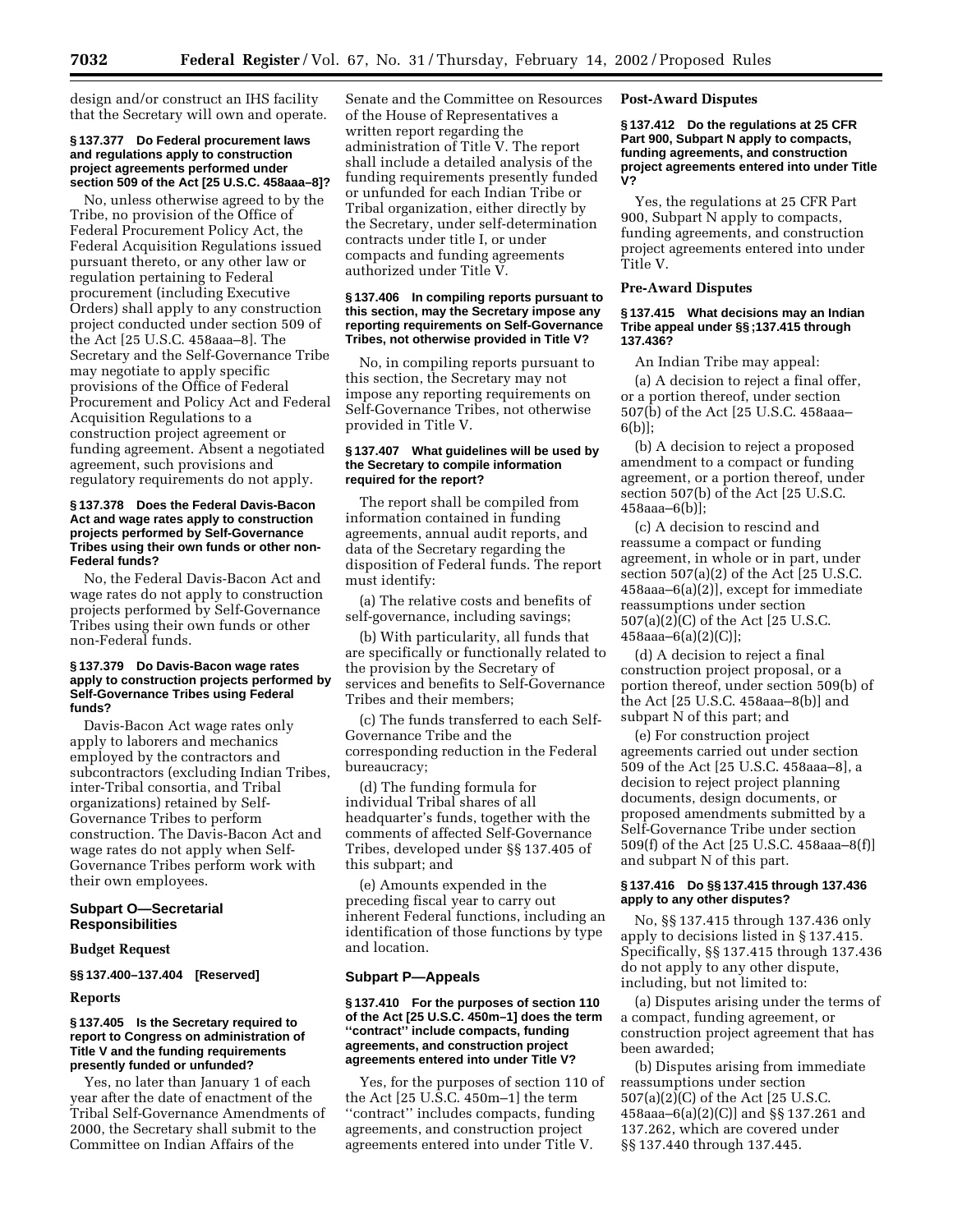(c) Other post-award contract disputes, which are covered under §§ 137.412.

(d) Denials under the Freedom of Information Act, 5 U.S.C. 552, which may be appealed under 45 CFR 5.

(e) Decisions relating to the award of grants under section 503(e) of the Act  $[25 \text{ U.S.C. } 458$ aaa $-2(e)$ ], which may be appealed under 45 CFR 5.

# **§ 137.417 What procedures apply to Interior Board of Indian Appeals (IBIA) proceedings?**

The IBIA may use the procedures set forth in 43 CFR 4.22–4.27 as a guide.

# **§ 137.418 How does an Indian Tribe know where and when to file its appeal from decisions made by IHS?**

Every decision in any of the areas listed in § 137.415 must contain information which shall tell the Indian Tribe where and when to file the Indian Tribe's appeal. Each decision shall include the following statement:

Within 30 days of the receipt of this decision, you may request an informal conference under 42 CFR 137.421, or appeal this decision under 42 CFR 137.425 to the Interior Board of Indian Appeals (IBIA). Should you decide to appeal this decision, you may request a hearing on the record. An appeal to the IBIA under 42 CFR 137.425 shall be filed with the IBIA by certified mail or by hand delivery at the following address: Board of Indian Appeals, U.S. Department of the Interior, 4015 Wilson Boulevard, Arlington, VA 22203. You shall serve copies of your Notice of Appeal on the Secretary and on the official whose decision is being appealed. You shall certify to the IBIA that you have served these copies.

# **§ 137.419 What authority does the IBIA have under §§ 137.415 through 137.436?**

The IBIA has the authority:

(a) To conduct a hearing on the record;

(b) To permit the parties to engage in full discovery relevant to any issue raised in the matter; and

(c) To issue a recommended decision;

(d) To take such action as necessary to insure rights specified in § 137.430.

### **§ 137.420 Does an Indian Tribe have any options besides an appeal?**

Yes, the Indian Tribe may request an informal conference. An informal conference is a way to resolve issues as quickly as possible, without the need for a formal hearing. Or, the Indian Tribe may, in lieu of filing an administrative appeal under this subpart or upon completion of an informal conference, file an action in Federal court pursuant to section 110 of the Act [25 U.S.C. 450m–1].

# **§ 137.421 How does an Indian Tribe request an informal conference?**

The Indian Tribe must file its request for an informal conference with the office of the person whose decision it is appealing, within 30 days of the day it receives the decision. The Indian Tribe may either hand-deliver the request for an informal conference to that person's office, or mail it by certified mail, return receipt requested. If the Indian Tribe mails the request, it will be considered filed on the date the Indian Tribe mailed it by certified mail.

#### **§ 137.422 How is an informal conference held?**

(a) The informal conference must be held within 30 days of the date the request was received, unless the Indian Tribe and the authorized representative of the Secretary agree on another date.

(b) If possible, the informal conference will be held at the Indian Tribe's office. If the meeting cannot be held at the Indian Tribe's office and is held more than fifty miles from its office, the Secretary must arrange to pay transportation costs and per diem for incidental expenses to allow for adequate representation of the Indian Tribe.

(c) The informal conference must be conducted by a designated representative of the Secretary.

(d) Only people who are the designated representatives of the Indian Tribe, or authorized by the Secretary are allowed to make presentations at the informal conference.

# **§ 137.423 What happens after the informal conference?**

(a) Within 10 days of the informal conference, the person who conducted the informal conference must prepare and mail to the Indian Tribe a written report which summarizes what happened at the informal conference and a recommended decision.

(b) Every report of an informal conference must contain the following language:

Within 30 days of the receipt of the recommended decision from the informal conference, you may file an appeal of the initial decision of the DHHS agency with the Interior Board of Indian Appeals (IBIA) under 42 CFR 137.425. You may request a hearing on the record. An appeal to the IBIA under 42 CFR 137.425 shall be filed with the IBIA by certified mail or hand delivery at the following address: Board of Indian Appeals, U.S. Department of the Interior, 4015 Wilson Boulevard, Arlington, VA 22203. You shall serve copies of your Notice of Appeal on the Secretary and on the official whose decision is being appealed. You shall certify to the IBIA that you have served these copies. Alternatively you may file an action in

Federal court pursuant to section 110 of the Act. [25 U.S.C. 450m–1].

## **§ 137.424 Is the recommended decision from the informal conference final for the Secretary?**

No, if the Indian Tribe is dissatisfied with the recommended decision from the informal conference, it may still appeal the initial decision within 30 days of receiving the recommended decision and the report of the informal conference. If the Indian Tribe does not file a notice of appeal within 30 days, or before the expiration of the extension it has received under § 137.426 , the recommended decision of the informal conference becomes final for the Secretary and may be appealed to Federal court pursuant to section 110 of the Act [25 U.S.C. 450m–1].

## **§ 137.425 How does an Indian Tribe appeal the initial decision if it does not request an informal conference or if it does not agree with the recommended decision resulting from the informal conference?**

(a) If the Indian Tribe decides to appeal, it must file a notice of appeal with the IBIA within 30 days of receiving either the initial decision or the recommended decision from the informal conference.

(b) The Indian Tribe may either handdeliver the notice of appeal to the IBIA, or mail it by certified mail, return receipt requested. If the Indian Tribe mails the Notice of Appeal, it will be considered filed on the date the Indian Tribe mailed it by certified mail. The Indian Tribe should mail the notice of appeal to: Board of Indian Appeals, U.S. Department of the Interior, 4015 Wilson Boulevard, Arlington, VA 22203.

(c) The Notice of Appeal must:

(1) Briefly state why the Indian Tribe thinks the initial decision is wrong;

(2) Briefly identify the issues involved in the appeal; and

(3) State whether the Indian Tribe wants a hearing on the record, or whether the Indian Tribe wants to waive its right to a hearing.

(d) The Indian Tribe must serve a copy of the notice of appeal upon the official whose decision it is appealing. The Indian Tribe must certify to the IBIA that it has done so.

(e) The authorized representative of the Secretary will be considered a party to all appeals filed with the IBIA under the Act.

(f) In lieu of filing an administrative appeal an Indian Tribe may proceed directly to Federal court pursuant to section 110 of the Act [25 U.S.C. 450m– 1].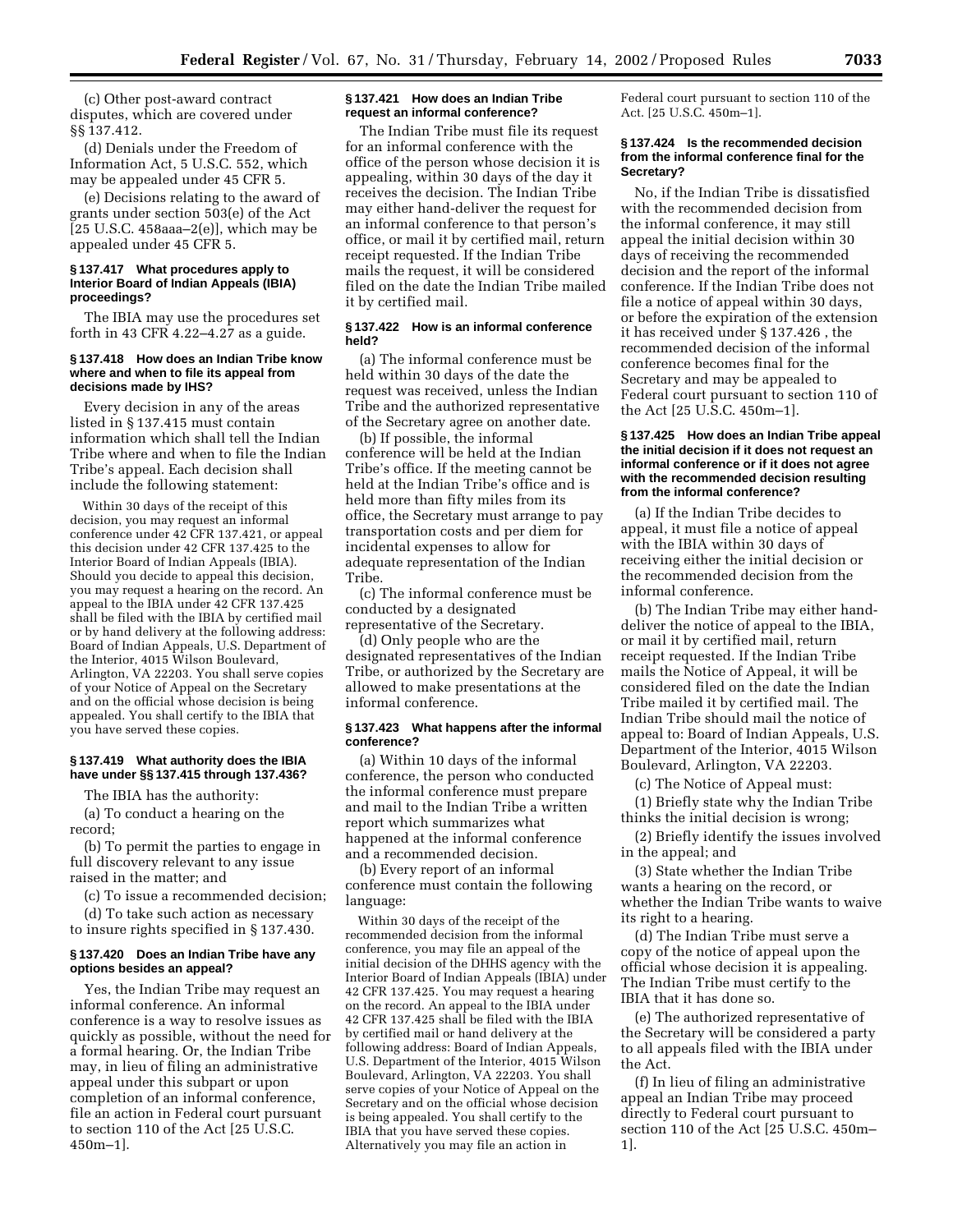# **§ 137.426 May an Indian Tribe get an extension of time to file a notice of appeal?**

Yes, if the Indian Tribe needs additional time, the Indian Tribe may request an extension of time to file its Notice of Appeal with the IBIA within 60 days of receiving either the initial decision or the recommended decision resulting from the informal conference. The request of the Indian Tribe must be in writing, and must give a reason for not filing its notice of appeal within the 30-day time period. If the Indian Tribe has a valid reason for not filing its notice of appeal on time, it may receive an extension.

## **§ 137.427 What happens after an Indian Tribe files an appeal?**

(a) Within 5 days of receiving the Indian Tribe's notice of appeal, the IBIA will decide whether the appeal falls under § 137.415. If so, the Indian Tribe is entitled to a hearing.

(b) If the IBIA cannot make that decision based on the information included in the notice of appeal, the IBIA may ask for additional statements from the Indian Tribe, or from the appropriate Federal agency. If the IBIA asks for more statements, it will make its decision within 5 days of receiving those statements.

(c) If the IBIA decides that the Indian Tribe is not entitled to a hearing or if the Indian Tribe has waived its right to a hearing on the record, the IBIA will dismiss the appeal and inform the Indian Tribe that it is not entitled to a hearing or has waived its right to a hearing.

#### **§ 137.428 How is a hearing arranged?**

(a) If a hearing is to be held, the IBIA will refer the Indian Tribe's case to the Hearings Division of the Office of Hearings and Appeals of the U.S. Department of the Interior. The case will then be assigned to an Administrative Law Judge (ALJ), appointed under 5 U.S.C. 3105.

(b) Within 15 days of the date of the referral, the ALJ will hold a pre-hearing conference, by telephone or in person, to decide whether an evidentiary hearing is necessary, or whether it is possible to decide the appeal based on the written record. At the pre-hearing conference the ALJ will provide for:

(1) A briefing and discovery schedule; (2) A schedule for the exchange of information, including, but not limited to witness and exhibit lists, if an evidentiary hearing is to be held;

(3) The simplification or clarification of issues;

(4) The limitation of the number of expert witnesses, or avoidance of similar cumulative evidence, if an evidentiary hearing is to be held;

(5) The possibility of agreement disposing of all or any of the issues in dispute; and

(6) Such other matters as may aid in the disposition of the appeal.

(c) The ALJ shall order a written record to be made of any conference results that are not reflected in a transcript.

# **§ 137.429 What happens when a hearing is necessary?**

(a) The ALJ must hold a hearing within 90 days of the date of the order referring the appeal to the ALJ, unless the parties agree to have the hearing on a later date.

(b) At least 30 days before the hearing, the Secretary must file and serve the Indian Tribe with a response to the notice of appeal.

(c) If the hearing is held more than 50 miles from the Indian Tribe's office, the Secretary must arrange to pay transportation costs and per diem for incidental expenses to allow for adequate representation of the Indian Tribe.

(d) The hearing shall be conducted in accordance with the Administrative Procedure Act, 5 U.S.C. 556.

## **§ 137.430 What is the Secretary's burden of proof for appeals covered by § 137.415?**

As required by section 518 of the Act [25 U.S.C. 458aaa–17], the Secretary must demonstrate by clear and convincing evidence the validity of the grounds for the decision made and that the decision is fully consistent with provisions and policies of the Act.

## **§ 137.431 What rights do Indian Tribes and the Secretary have during the appeal process?**

Both the Indian Tribe and the Secretary have the same rights during the appeal process. These rights include the right to:

(a) Be represented by legal counsel;

(b) Have the parties provide witnesses who have knowledge of the relevant issues, including specific witnesses with that knowledge, who are requested by either party;

(c) Cross-examine witnesses;

(d) Introduce oral or documentary evidence, or both;

(e) Require that oral testimony be under oath;

(f) Receive a copy of the transcript of the hearing, and copies of all documentary evidence which is introduced at the hearing;

(g) Compel the presence of witnesses, or the production of documents, or both, by subpoena at hearings or at depositions;

(h) Take depositions, to request the production of documents, to serve

interrogatories on other parties, and to request admissions; and

(i) Any other procedural rights under the Administrative Procedure Act, 5 U.S.C. 556.

#### **§ 137.432 What happens after the hearing?**

(a) Within 30 days of the end of the formal hearing or any post-hearing briefing schedule established by the ALJ, the ALJ shall send all the parties a recommended decision, by certified mail, return receipt requested. The recommended decision must contain the ALJ's findings of fact and conclusions of law on all the issues. The recommended decision shall also state that the Indian Tribe has the right to object to the recommended decision.

(b) The recommended decision shall contain the following statement: Within 30 days of the receipt of this recommended decision, you may file an objection to the recommended decision with the Secretary under 42 CFR 137.43. An appeal to the Secretary under 42 CFR 137.43 shall be filed at the following address: Department of Health and Human Services, 200 Independence Ave. SW., Washington, DC 20201. You shall serve copies of your notice of appeal on the official whose decision is being appealed. You shall certify to the Secretary that you have served this copy. If neither party files an objection to the recommended decision within 30 days, the recommended decision will become final.

# **§ 137.433 Is the recommended decision always final?**

No, any party to the appeal may file precise and specific written objections to the recommended decision, or any other comments, within 30 days of receiving the recommended decision. Objections must be served on all other parties. The recommended decision shall become final for the Secretary 30 days after the Indian Tribe receives the ALJ's recommended decision, unless a written statement of objections is filed with the Secretary during the 30-day period. If no party files a written statement of objections within 30 days, the recommended decision shall become final for the Secretary.

#### **§ 137.434 If an Indian Tribe objects to the recommended decision, what will the Secretary do?**

(a) The Secretary has 45 days from the date it receives the final authorized submission in the appeal to modify, adopt, or reverse the recommended decision. The Secretary also may remand the case to the IBIA for further proceedings. If the Secretary does not modify or reverse the recommended decision or remand the case to the IBIA during that time, the recommended decision automatically becomes final.